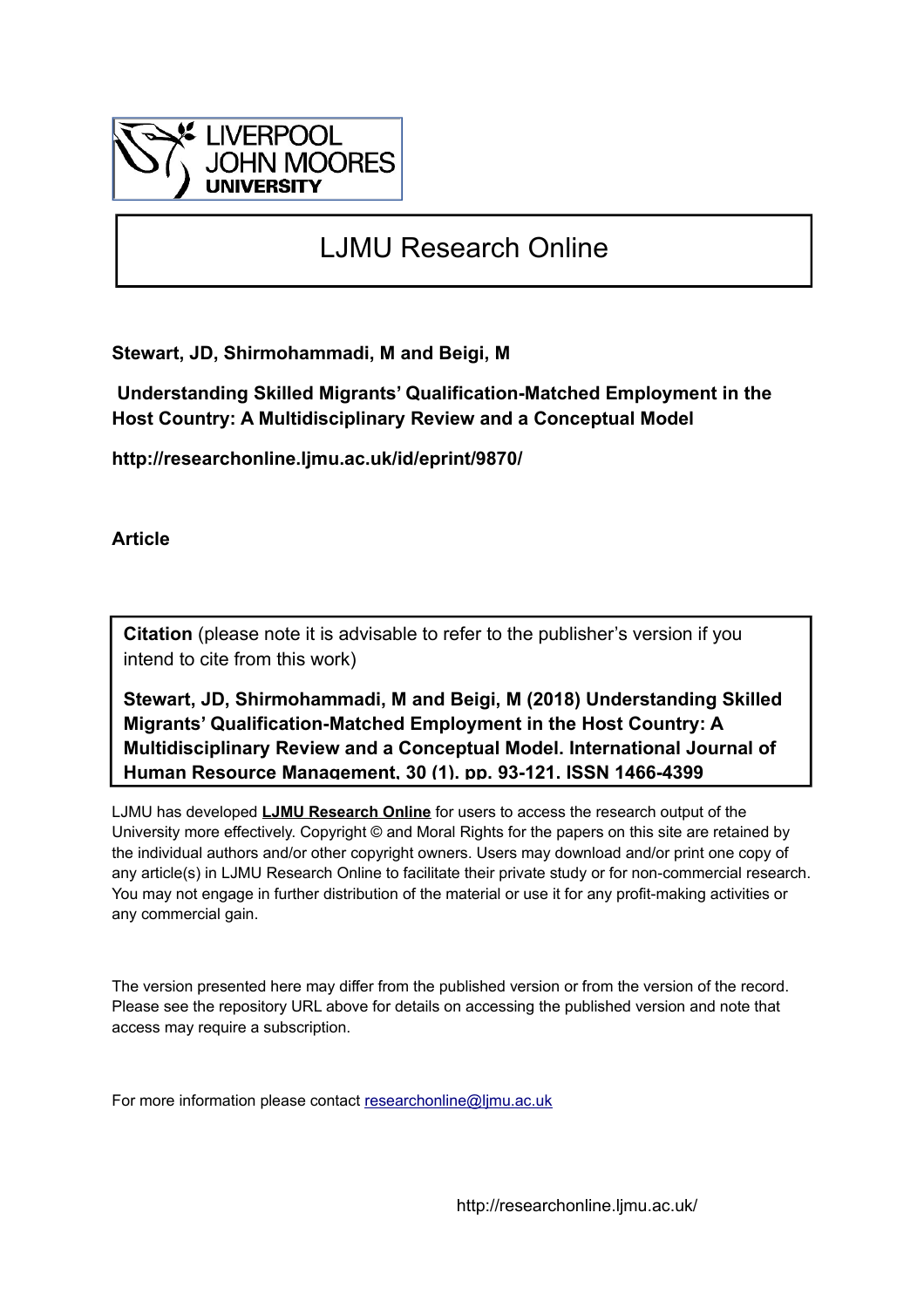# **Understanding Skilled Migrants' Qualification-Matched Employment in the Host Country: A Multidisciplinary Review and a Conceptual Model**

Globalization has led to an increase in international mobility in many occupational fields. Therefore, scholars from a variety of disciplines have studied the topic of skilled migration. The purpose of this study is to review and synthesize the empirical research on skilled migrants' qualification-matched employment across multiple disciplines. Skilled migrants are people on the move who possess university degrees or extensive work experience in professional fields when they leave their countries of origin to seek employment elsewhere. This review synthesizes findings of 106 empirical studies published from 1990 to mid-2017 on skilled migrants' employment. We develop a conceptual model that includes antecedent conditions associated with skilled migrant qualification-matched employment in their host country and its outcomes. We also highlight the role of multi-level factors and moderating variables associated with skilled migrants' possibility of obtaining qualification-matched employment. Our review has implications for human resource scholars and practitioners concerned with skilled migrants' employment and labor market.

Keywords: Skilled migration; employment; labor market; destination; job

# **Introduction**

Abigale, an experienced nurse, moved from the Philippines to Australia through a General Skilled Migration visa application process with hopes for a better life and the opportunity to work in a developed country. Within the first year of her arrival in Australia, she applied for hundreds of jobs but received no offers. Born, raised, and trained in the Philippines, Abigale felt she was at a disadvantage compared to the local graduates with whom she had to compete in the job market. In Australia, Abigale didn't have a support network, and her extensive work experience, which would have been well received in her home country, seemed irrelevant to Australian employers. This review focuses on skilled migrants with concerns like Abigale's.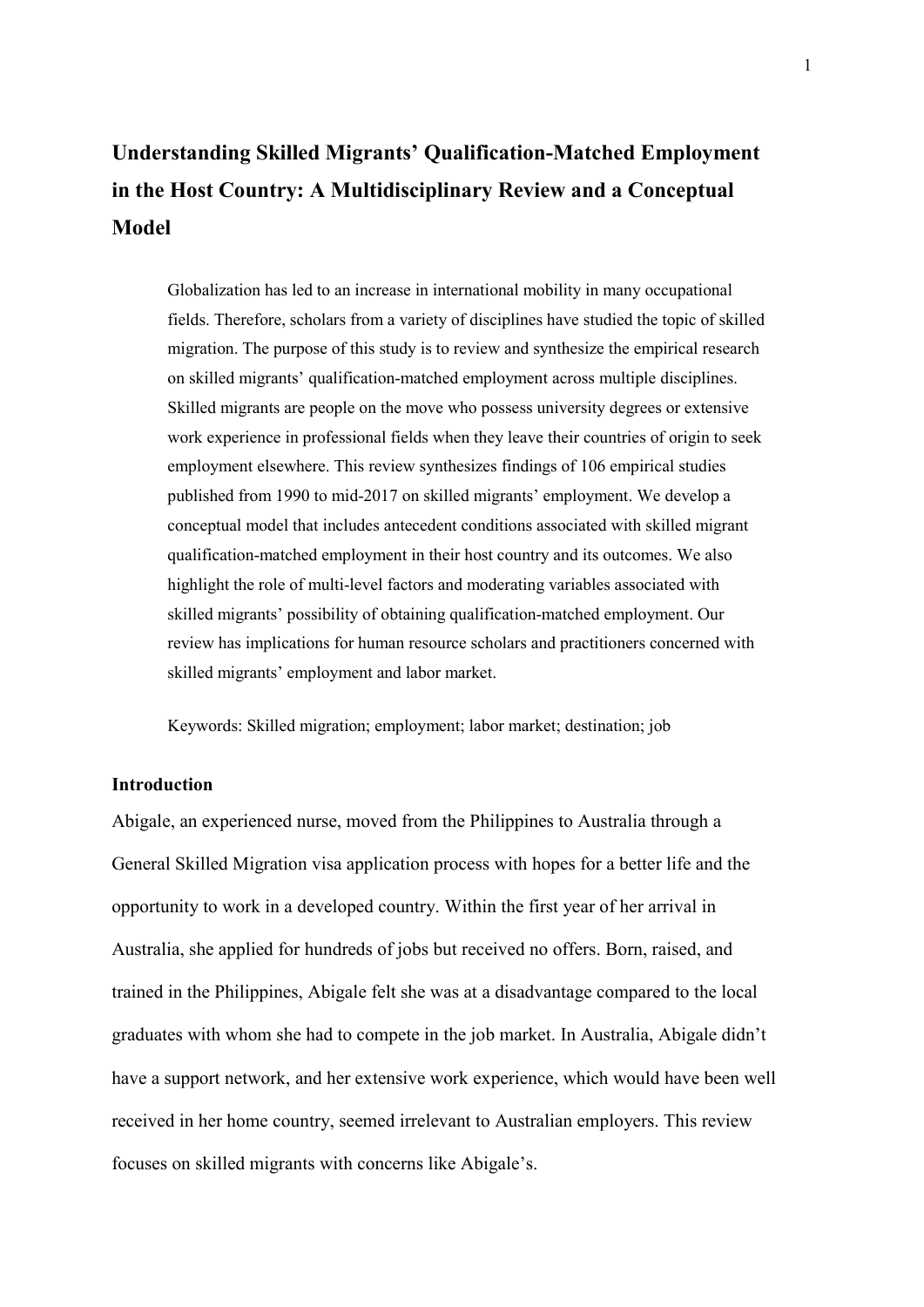Skilled migrants are defined as people on the move who possess university degrees or extensive work experience in a professional field at the time they leave their countries of origin to seek employment elsewhere (Crowley-Henry, O'Connor, & Al Ariss, 2016). Governments close their skill gaps by attracting skilled migrants through various programs granting entry and work permissions to qualified individuals from other countries (Wright, 2014). Moreover, difficult political and economic situations such as war, insecurity, and unemployment (Cerdin, Diné, & Brewster, 2014) prompt the skilled and educated to leave their home countries for the developed world, with high hopes for improved lifestyles and work/educational opportunities for themselves and their families (van Riemsdijk, 2013; Zikic, Bonache, & Cerdin, 2010).

Research has established the economic contributions skilled migrants provide to their host country (OECD, 2014). Skilled migrants with superior levels of education and work experience can fill industry demands for a skilled labor force, boost economic growth, and improve native born populations' earnings (Kangasniemi, Winters, & Commander, 2007; Oreopoulos, 2011). Highly skilled migrants create businesses in the mainstream of their new country's economy that equal or exceed the economic performance of their native counterparts, while low-skilled migrants create small, often unstable and less profitable businesses (Szarucki, Brzozowski, & Stankeviciene, 2016). Furthermore, highly skilled migrants "produce localized knowledge spillovers, positive externalities, and significant local multipliers generating additional boosts in regional economic vitality" (Wright, Ellis, & Townley, 2017, p. 186). Host countries can benefit from these economic advantages if skilled migrants fill jobs matching their skill levels (Wright et al., 2017). In fact, employment has been found as "the single biggest determinant of migrants' net fiscal contribution" (OECD, 2014, p. 3).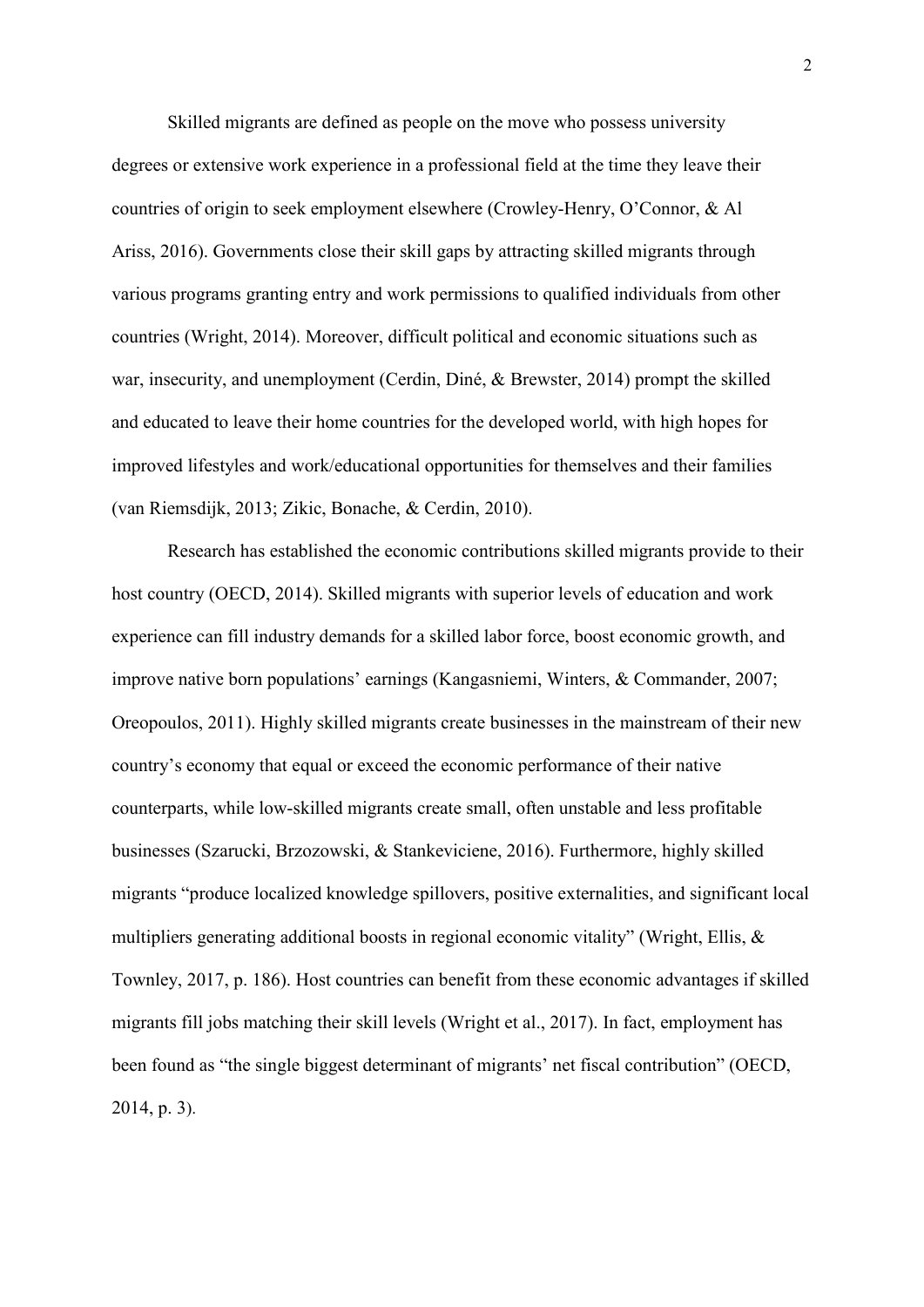Paradoxically, although skilled immigrants are meant to bridge their host countries' skill gaps, obtaining jobs in their host country commensurate with their qualifications is their most significant challenge (Bauder, 2003; OECD, 2014; Syed, 2008). Despite their contributions, skilled migrants' pathways to skilled employment are seldom smooth; they often must overcome numerous obstacles (Syed, 2008). Due to the multitude of challenges, obtaining employment matching their qualifications is a core theme of skilled migrants who secure continued employment and carve out normatively successful careers (Al Ariss et al., 2012). This paradox calls for an in-depth review and analysis of skilled migrant qualificationmatched employment literature, which is the objective of this review.

Since the late 1980s, international skill mobility has become a topic of academic inquiry. Globalization has led to the emergence of international mobility in many professions such as healthcare, academia, science, and engineering (Cantwell & Taylor, 2013). Also, globalized businesses have created the need for global talent, and governments have facilitated movement across borders to increase the inflow of skilled labor (Al Ariss, Makela, & De Cieri, 2015). Since international talent flow has impacted many occupational fields, scholars from a variety of disciplines have examined this topic from multiple perspectives (e.g., Groutsis & Arnold, 2012; Reid, 2012). For example, sociologists have been concerned with social structures influencing migrant integration into their host country context (e.g., Munoz-Comet, 2016), economists have attended migrants' labor market participation and employment outcomes (e.g., Riano, 2011), geographers and demographers have examined the geography of the skilled migrants' mobility and their demographic characteristics (e.g., Liu  $\&$ Xu, 2017; Strauss & McGrath, 2017), and management scholars have been concerned with careers of skilled migrants as well as issues related to managing migrant workers (e.g., Guo & Al Ariss, 2015; Zikic, 2015). Insights gained by these disciplines have yet to be merged to provide a holistic picture of skilled migrant employment.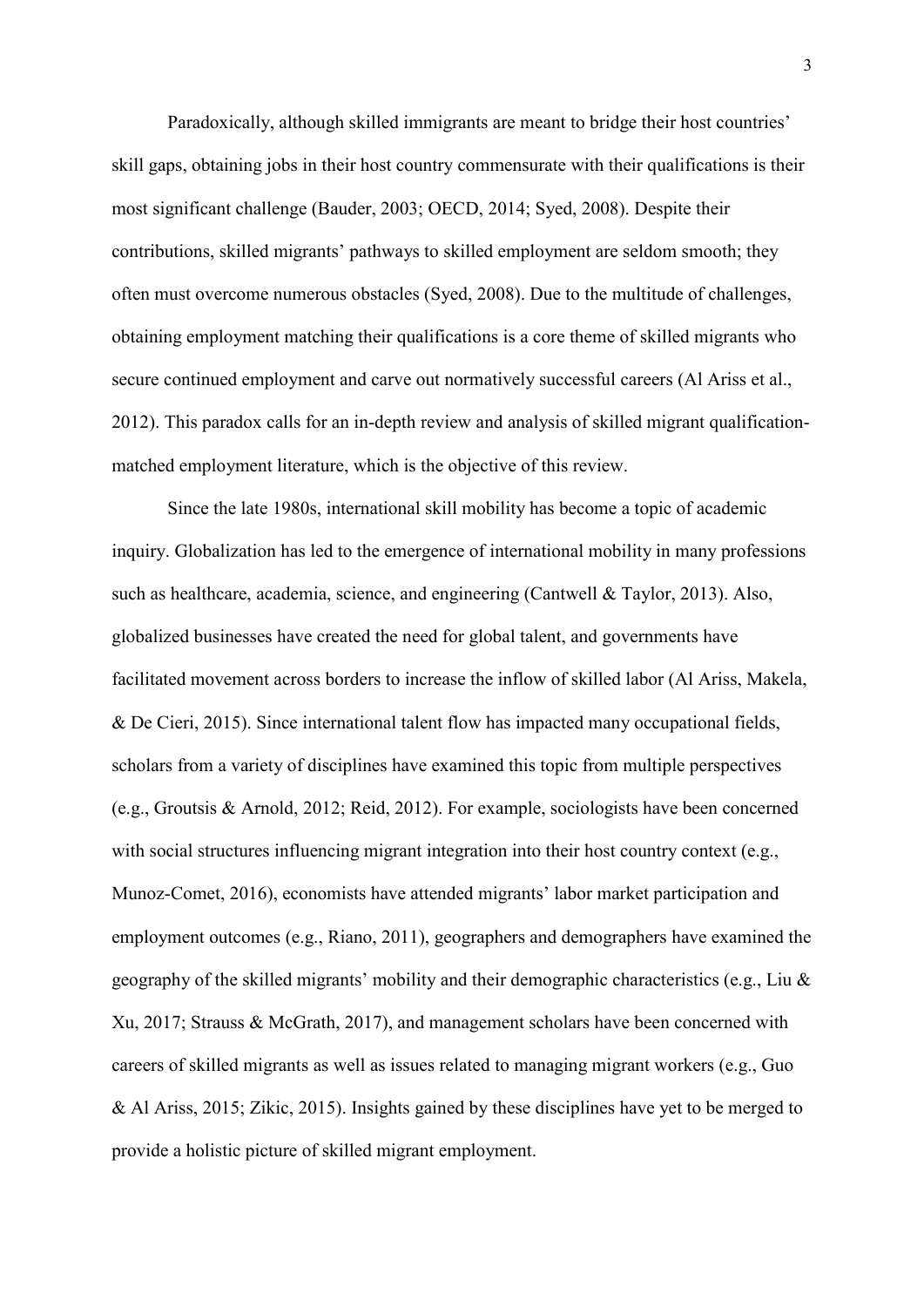The most recent reviews on the topic of skilled migrants published in management journals (Al Ariss & Crowley-Henry, 2013; Crowley-Henry et al., 2016) broadly focused on migrants' careers and did not specifically address whether or not such employment paths matched skilled migrants' qualifications. Al Ariss and Crowley-Henry (2013) critically reviewed the management literature on self-initiated expatriation and migration. The authors compared profiles of self-initiated expatriates and skilled migrants and showed that the literature has conceptualized skilled migrants as ethnic minorities from developing countries and self-initiated expatriates as selected from the most privileged individuals from developed countries. Crowley-Henry et al.'s (2016) systematic review synthesized recent studies (including only publications since 2000) on skilled migrants' careers published in business and management journals. The authors searched for career and migration or skilled migrant keywords; the 47 included articles were concerned with "the workplace careers of this population, or the workplace experiences of this population which would have an impact on their careers" (p. 3). Our review complements that of Crowley-Henry et al. (2016) by focusing on the factors associated with skilled migrants' employment that match their qualifications and pave the way for future quantitative studies on the topic.

In this review, we synthesize findings of empirical research focusing on skilled migrants' qualification-matched employment. Our synthesis will be presented in the form of a conceptual model that answers the following questions: (i) What are the antecedent conditions that contribute to qualification-matched employment of skilled migrants in their host country?; (ii) How does skilled migrants' qualification-matched employment link to their well-being and employment outcomes?; (iv) How does the host country's context help skilled migrants find employment that matches their qualifications?; and (v) What variables moderate the relationship between antecedent conditions and skilled migrants' qualificationmatched employment?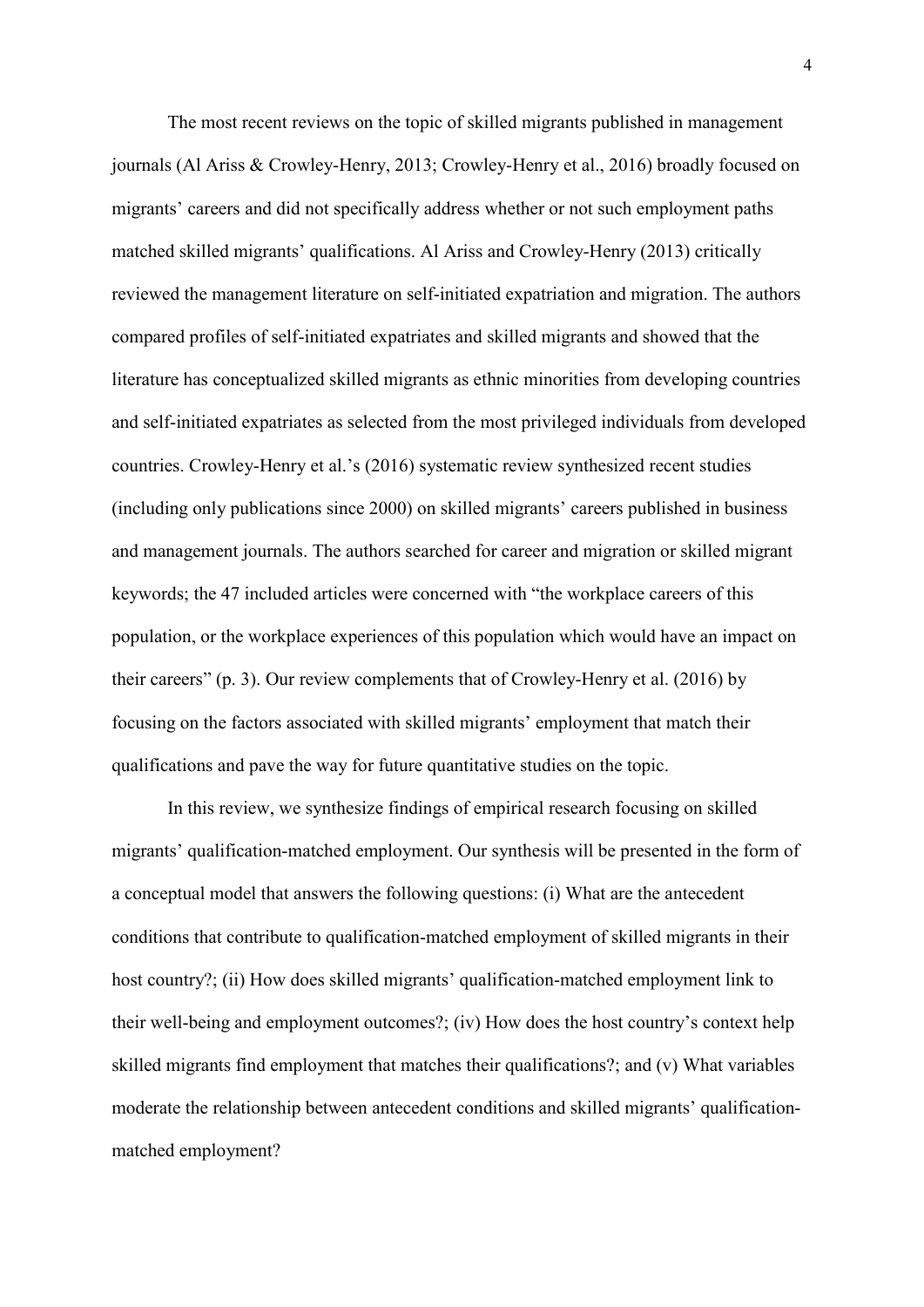Our review provides four major contributions. First, it integrates the literature on skilled migrants in multiple disciplines to shed light on the factors that enable them to find employment aligned with their qualifications; therefore, our review highlights the multidisciplinary nature of the skilled migrants' employment and deepens our understanding of it as a societal phenomenon. Second, our review proposes a conceptual model that contributes to theory building by providing a comprehensive picture of skilled migration phenomena. It also contributes to human resource management (HRM) scholarship about skilled migrants as it paves the way for future quantitative research by suggesting antecedents, outcomes, and contextual and intervening variables worthy of investigation. Finally, this review identifies gaps in the extant literature and suggests avenues for future research.

### **Methods**

"Skilled migrants" have been labeled differently across studies due to a lack of consensus over the definition of this population of workers (Bruland & Rusten, 2012; Crowley-Henry et al., 2016). Informed by systematic literature review methodology (Higgins & Green, 2011), we used the following comprehensive list of keywords and searched the Web of Science database and the Social Sciences Citation Index: "Skilled migrant\*" or "Skilled migration" or "Skilled immigrant\*" or "Skilled Temporary Migrant\*" or "International migrant\*" or "Qualified immigrant\*" or "Skilled Migrant worker\*" or "Professional immigrant\*" or "Highly-skilled migrant\*" or "Highly skilled workers migra\*" or "High-skilled migrant\*" or "Skilled mobility" or "professional mobility" or "Immigrant job seeker\*" or "Skilled ethnic minor\*" or "Foreign S&E" or "high-skilled women" or "Educated migrant" or "Overseas trained" or "Foreign-Born" or "Ethnic-Minority Professional\*" or "Highly-Skilled Lab?r" or "Brain drain" or "Brain gain" or "Brain Circulation" or "Brain Waste" combined with "employment," "work," "career," "job," and "recruitment".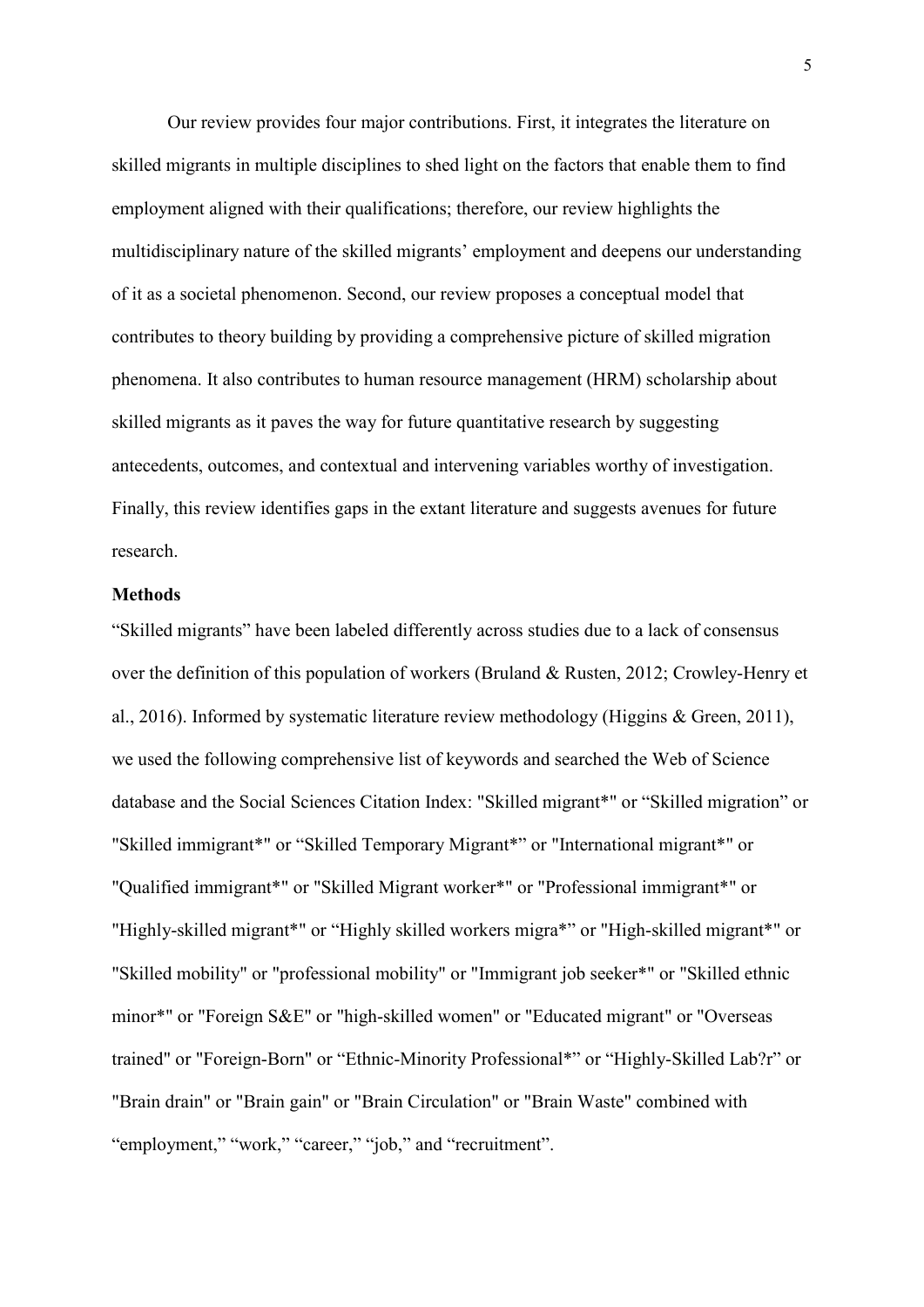We added the search criteria of English language, articles as document type, and timeline between 1990 and 2017. We included articles after 1990 because that is the year that many countries amended their immigration policies to facilitate the entry of skilled foreign workers<sup>[1](#page-6-0)</sup>. Due to the multidisciplinary focus of this review, we refined the search to include the following Web of Science Categories: Management, Business, Industrial Relations Labor, Public Administration, Psychology Applied, Psychology Social, Sociology, Economics, Social Sciences Interdisciplinary, Education Educational Research, Public Environmental, Occupational Health, Demography, and Geography. Our search retrieved 826 articles, which were exported to RefWorks for further screening.

We read the titles and abstracts of all the publications and screened them according to three questions: (1) Does the article report an empirical study (not conceptual/review)?; (2) Is the sample selected from international skilled migrants (not low-skilled migrants or organization-sponsored expatriates or internal migrants?); (3) Does the article focus on the skilled migrants' employment/job/work in the host country? Articles that did not meet one or more of the three inclusion criteria were excluded from the review. For example, studies that focused on migration decisions and intention to return were excluded. A total of 106 articles were selected for further analysis. Table 1 presents the list of the journals and article frequency.

After inserting the selected articles into NVivo software, we used the constant comparative analysis method (Lincoln & Guba, 1985) to analyze findings that focused on the skilled migrants' qualification-matched or qualification-unmatched employment. We applied open coding, read the findings of articles line by line, and then coded findings related to employment with conceptual labels. The emerging concepts were classified and grouped into

**.** 

<span id="page-6-0"></span><sup>&</sup>lt;sup>1</sup>. Since 1990, the number of international migrants increased by 65% (53 million) in the global North, and by 34% (24 million) in the global South (UN-DESA) (OECD, 2013)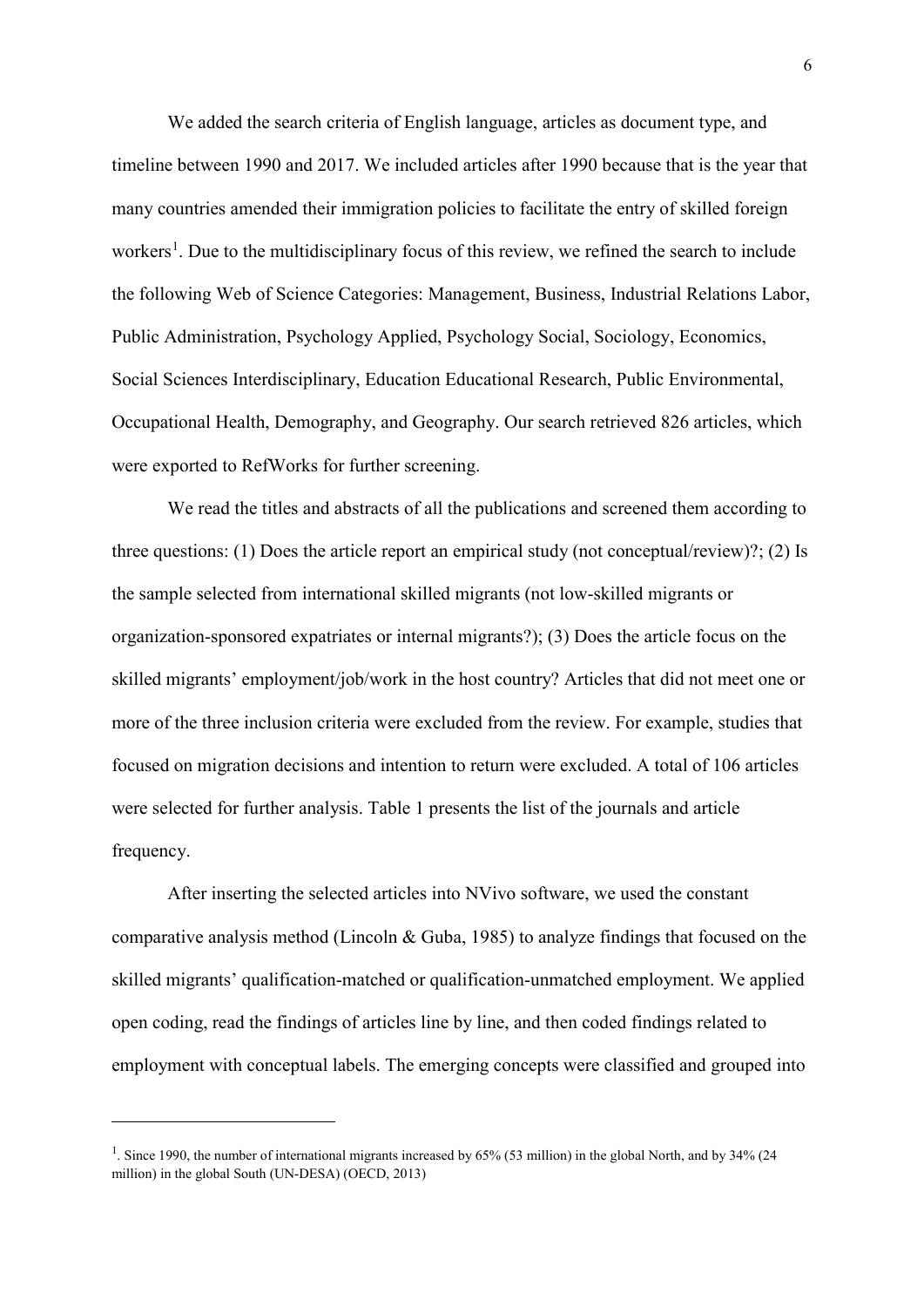categories. The categories were constantly compared during the analysis process (Birks & Mills, 2011). Finally, we examined the connections between categories and organized them into a model (Strauss & Corbin, 1990; see Figure 1).

### **Findings**

#### *Overview of Reviewed Studies*

The 106 papers we reviewed were published in 81 journals with Management (17), Demography (17), Economics (16), Geography (14), and Sociology (10) disciplines housing the highest number of publications on skilled migrant employment. Journals in other disciplines, including Public Environmental Occupational Health (9), Psychology and Applied Psychology (7), Industrial Labor Relations (7), Educational Research (6), and Public Administration (3), published fewer studies on the topic. Our review revealed that the number of qualitative studies on the topic (50 studies) was almost equal to the quantitative ones (49 studies), with seven studies adopting a mixed-method approach. Skilled migrants employment was mainly studied in Australia and New Zealand (23 studies), the United States (22 studies), The UK and Ireland (13 studies), other western European countries (18 studies), and Canada (12 studies). The remaining studies focused on skilled migrants' employment in Asia (5 studies), more than one host country (8 studies), and multiple unspecified host countries (5 studies). Publications on skilled migrants increased significantly after 1990 with only five publications by the end of 2000, 26 publications from 2001 to 2010, and seventyfive publications between 2011 and mid-2017. Below, we provide a conceptual model that integrates and organizes the results from the studies included in the review (Figure 1).

Insert Figure 1 about here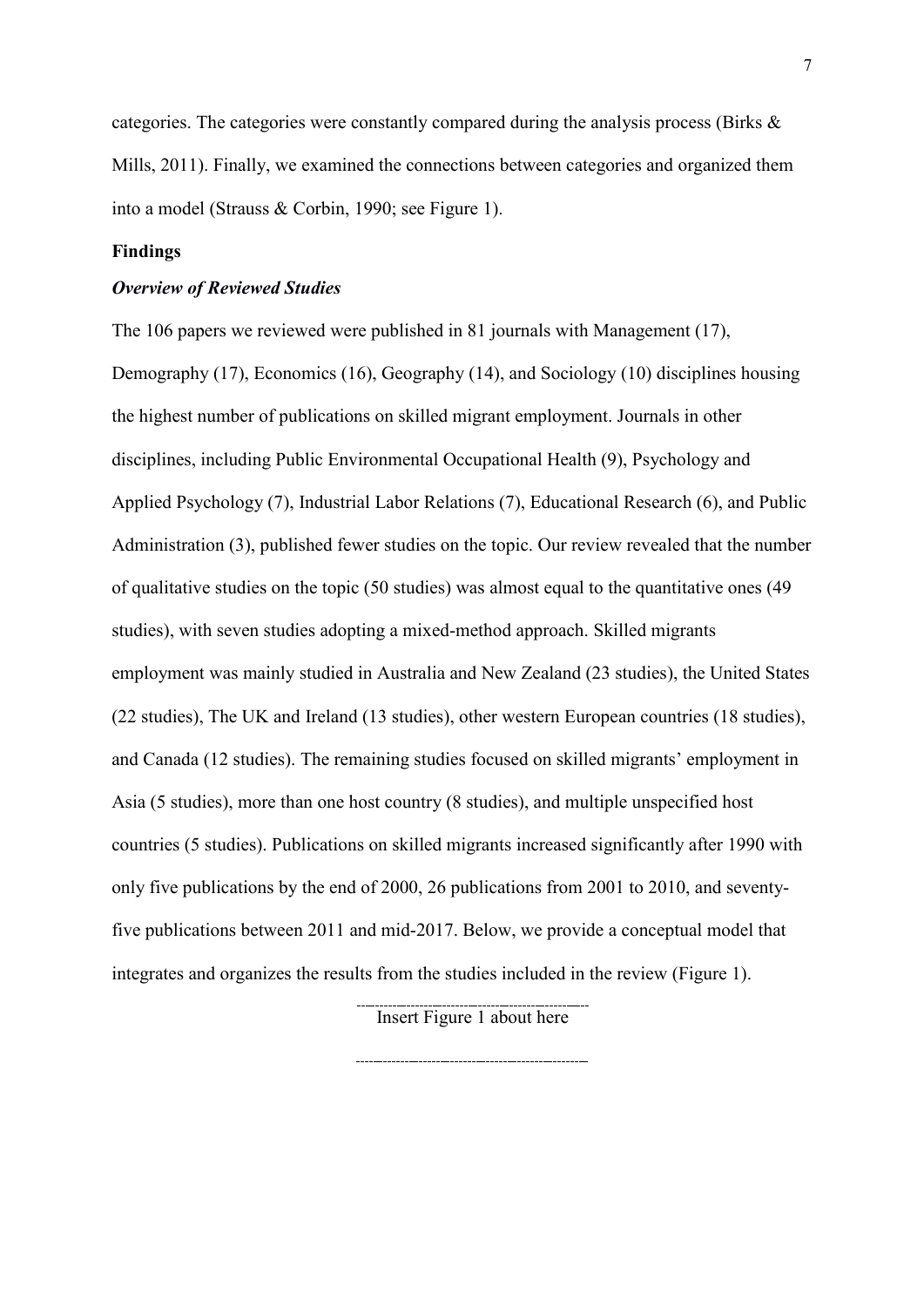#### *A Conceptual Model of Skilled Migrants' Qualification-Matched Employment*

#### *Qualification-matched employment*

Our analysis suggested that skilled migrant employment as reflected in the literature can be categorised in two modes that are the two sides of one coin: qualification-matched or qualification-unmatched employment. A skilled migrant will be in a *qualification-matched*  status if their skills and field of training (professional background) match the requirements of the job she/he obtains in the host country (Banerjee & Mai, 2014; Dell'Aringa & Pagani, 2011). On the other hand, a skilled migrant in a *qualification-unmatched* status may have accepted jobs outside of and below their skills and irrelevant to their training (McDonald & Valenzuela, 2017). Therefore, we refer to q*ualification-matched employment* as a variable that summarizes how employment has been conceptualized in the extant literature.

We coded each reviewed study for the variables associated with skilled migrants' qualification-matched or qualification-unmatched employment. We synthesized and organized our findings in a model that includes the antecedents and outcomes of skilled migrants' qualification-matched employment in the host country. Informed by Syed's (2008) relational framework, our model acknowledges that multi-level factors link to skilled migrants' qualification-matched employment. The relational framework (Syed, 2008) discusses factors at micro-, meso-, and macro- levels contributing to skilled migrants' employment prospects. Our review organizes the factors associated with skilled migrants' qualification-matched employment into individual-, organizational-, host country national-, and international- level factors. Our model synthesizes research findings regarding the association of qualification-matched employment with individual level outcomes, and illustrates factors that function as moderators of the relationships among qualificationmatched employment, its antecedents, and its outcomes. Since the factors emerged through a synthesis of the findings, one study may have contributed to more than one factor. Therefore,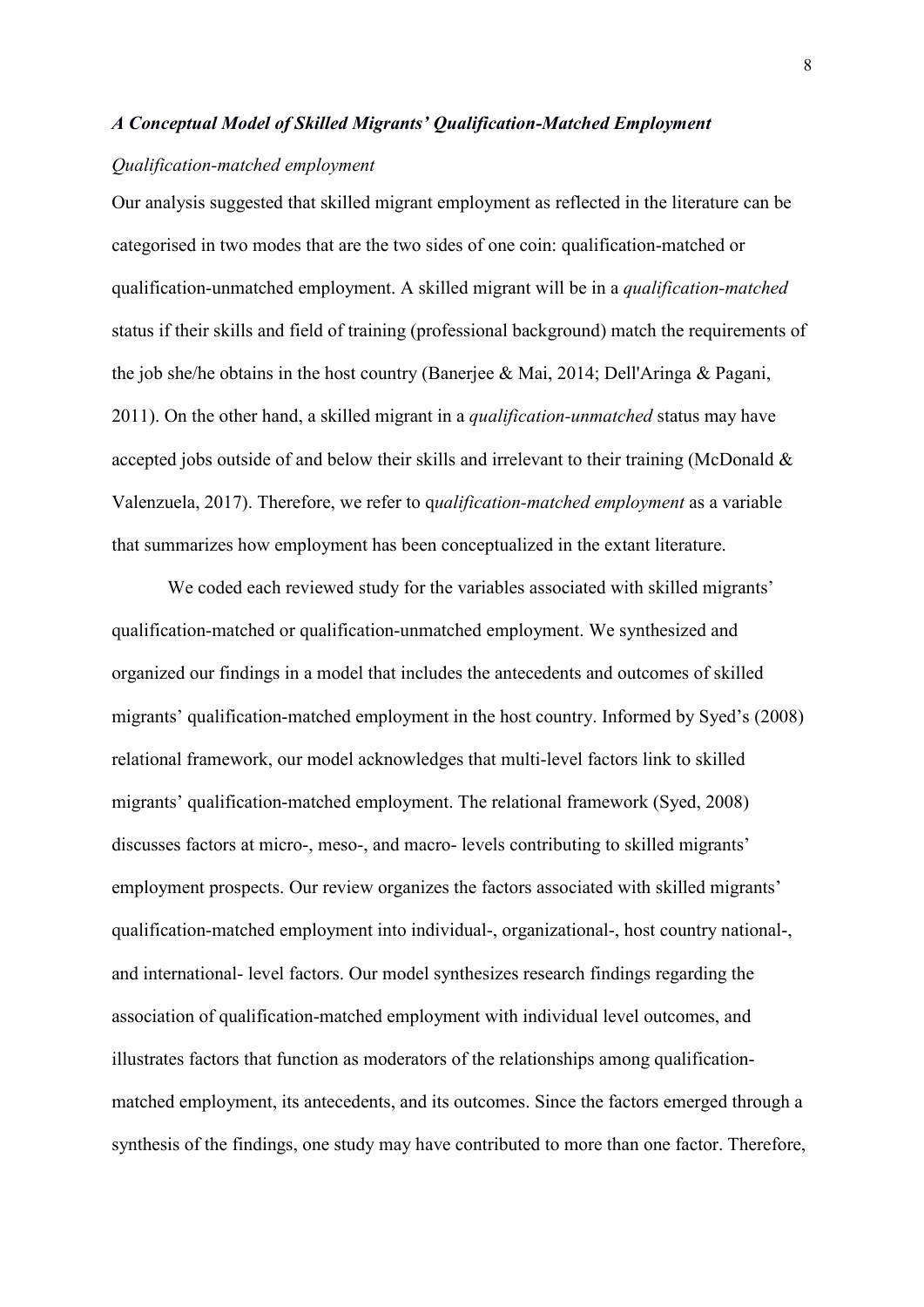the frequencies presented in the text below refer to the number of studies that included each specific factor in their findings and therefore do not add up to 106, which is the total number of studies included in the review.

### *Antecedents of qualification-matched employment: Individual-level factors*

**Host country language proficiency.** Thirty studies referred to the importance of language proficiency in their findings regarding skilled migrants' employment in the host country. Quantitative studies examined the contributions of language proficiency by using self-report measures of language proficiency such as the single-item good or poor language skills scale (e.g., Miller & Neo, 1997; Oreopoulos, 2011) or pre-existing data in which they used proxies such as mother tongue, non-native speaker status, or citizenship as indicators of host country language ability (e.g., Beckhusen et al., 2013; Reid, 2012). Qualitative studies suggested that migrants found a lack of language proficiency to act as a barrier in obtaining qualification-matched employment (e.g., Mulholland & Ryan, 2014; Winterheller & Hirt, 2017). Synthesis of the quantitative and qualitative findings suggested that skilled migrants with lower host country language proficiency are less likely to obtain qualification-matched employment in the host country (e.g., Beckhusen, Florax, Poot, Waldorf, 2013; Fossland, 2013; Winterheller & Hirt, 2017).

**Host country educational credentials.** The extant literature defines skilled migrants as those possessing tertiary educational credentials – at least a bachelor's degree – at the time of arriving at the host country (e.g., Crowley-Henry et al., 2016). Thirty-one studies included education-related factors such as educational level (e.g., Bazillier & Boboc, 2016) and area of qualification (e.g., Thondhlana, Madziva, & McGrath, 2016), with 28 of those studies suggesting that having host country educational credentials is the most impactful factor in obtaining qualification-matched employment (e.g., Oreopoulos, 2011; Owusu & Sweetman, 2015). Skilled migrants who obtained their credentials from universities located in countries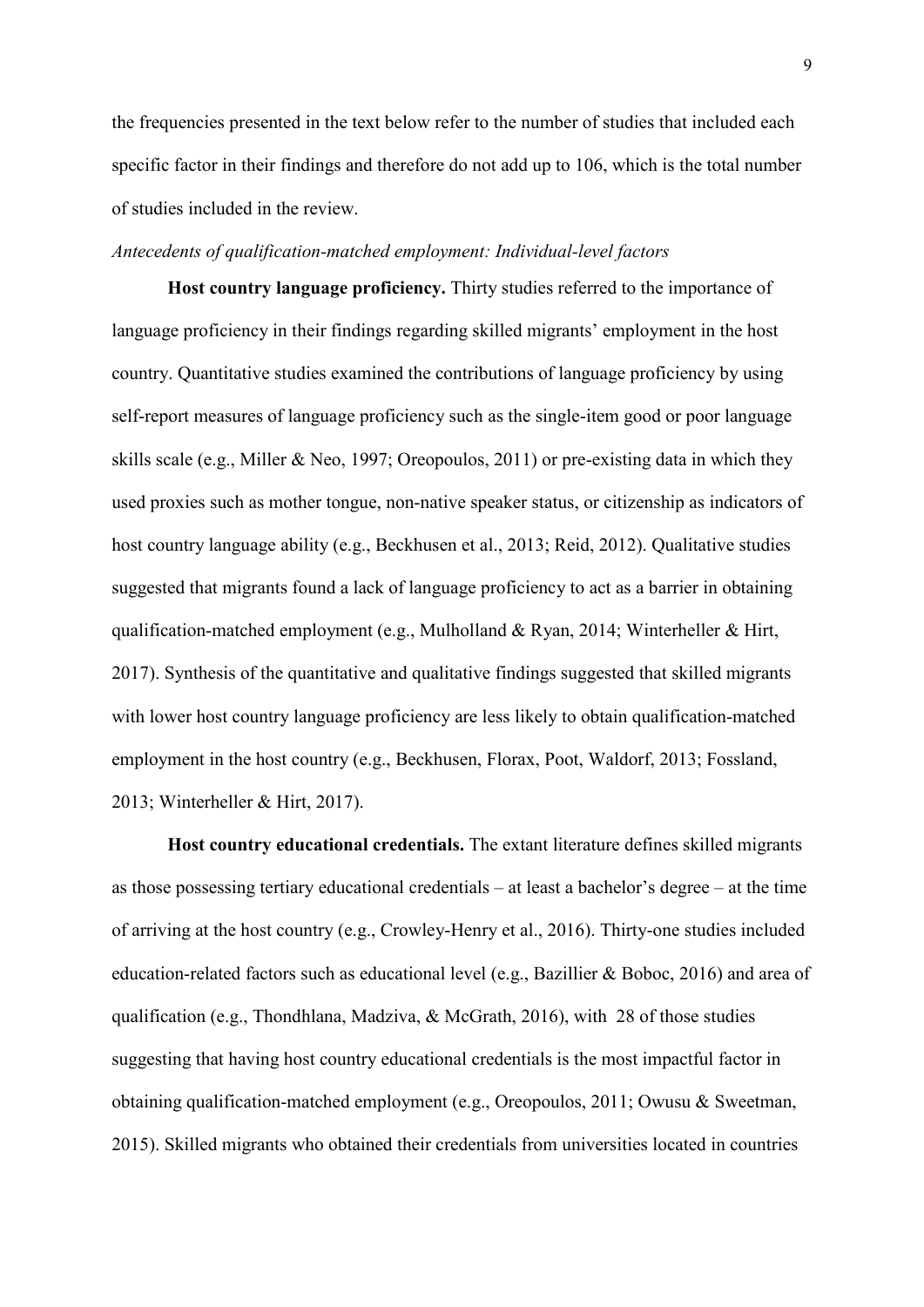foreign to the host country (at their home country or another country) had lower chances of obtaining qualification-matched employment compared to those who graduated from host country institutions (e.g., Hawthorne, 2010; Fossland, 2013). Other studies suggested that skilled migrants chose to develop new credentials or re-train in the host country in order to compete with host country graduates (e.g., Banerjee & Mai, 2014; Zikic et al., 2010).

**Professional network in host country.** Thirty-one studies examined how factors related to social networks—often referred to as social capital— were associated with skilled migrants' employment in the host country. Social networks studied in the literature comprised non-migrants as well as migrant connections (Aure, 2013), co-ethnics, kin, family members (Thondhlana et al., 2016), friends and personal contacts (Cooke et al., 2013; Trlin, 2012), and professional connections (Hawthorne, 1997; Reid, 2012). Among different types of social networks, professional connections residing in the host country were most effective in enabling skilled migrants to secure qualification-matched employment, especially during early stages of settlement in the host country (e.g., Cooke et al., 2013; Shinozaki, 2014; Thondhlana et al., 2016). Interestingly, studies suggested that when skilled migrants' connections were limited to co-ethnics and family members—without also having workrelated interactions—the migrants' chances of obtaining qualification-matched employment decreased (e.g., Vidal-Coso & Miret-Gamundi, 2014; Winterheller & Hirt, 2017).

**Host country work experience.** Twenty-nine studies elaborated on the effects of work experience on skilled migrants' employment in their host country. We observed a dominant pattern across findings of qualitative and quantitative findings: a lack of host country work experience decreased the possibility of obtaining qualification-matched employment in the host county among skilled migrants (e.g., Liversage, 2009; Thondhlana et al., 2016). The reviewed studies argued that employers' inability to recognize skilled migrants' home country work experience explains the negative association of the lack of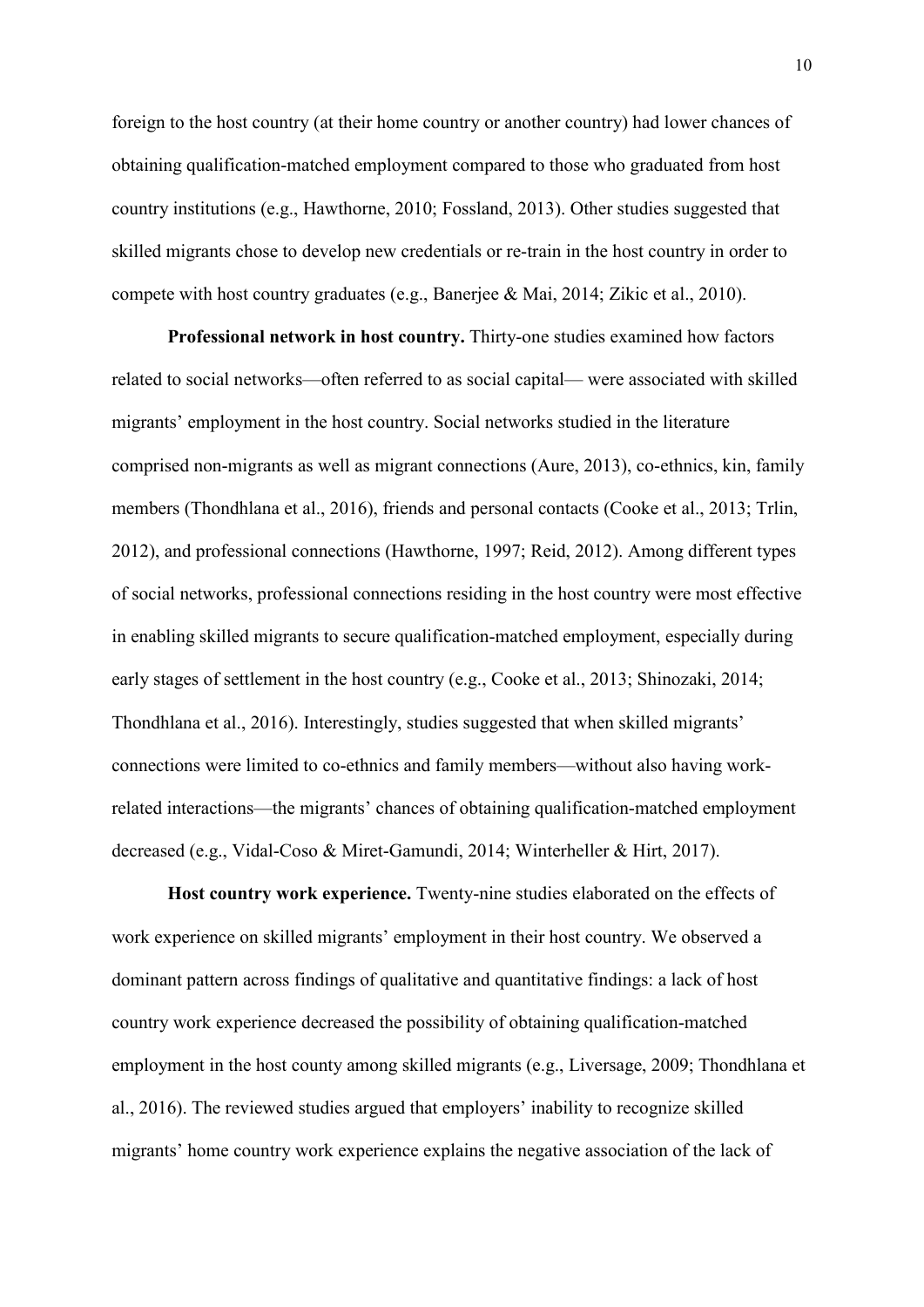local work experience and qualification-matched employment (e.g., Green, Kler, & Leeves, 2007; Mahmud et al., 2014). However, other studies reported that skilled migrants who obtain discipline-specific work experience, such as internships, have a higher chance of obtaining qualification-matched employment (e.g., Blackmore, Gribble, & Rahimi, 2017; Trlin, 2012).

**Host country cultural knowledge.** Familiarity with host country culture was examined in 27 studies (e.g., Blackmore et al., 2017). The majority of studies reflected cross cultural issues faced by skilled migrants in the host country and showed that a lack of cultural understanding could function as a barrier to qualification-matched employment (e.g., Guerrero & Rothstein, 2012; Kim, Hogge, Mok, & Nishida, 2014). In cases where skilled migrants sought employment in businesses that primarily served local markets, evidence of host country knowledge proved to be critical (e.g., Aure, 2013; Fossland, 2013). While the majority of studies suggested that skilled migrants find it hard to use their generic and workspecific cultural knowledge gained in their home countries, three studies showed that home country cultural knowledge created qualification-matched employment opportunities. For example, cultural knowledge created opportunities in non-English speaking countries for language teachers from English-speaking countries (e.g., Farrer, 2014; Tzeng, 2010; Van Laer & Janssens, 2017).

# *Antecedents of qualification-matched employment: Organizational-level factors*

**Employer's equality and diversity policy implementation.** Findings of 46 studies referred to different aspects of employment equality and diversity policy implementations that were associated with skilled migrants' employment. Qualitative studies that conducted interviews with skilled migrants or interviews with recruitment agencies revealed that skilled migrants experienced recruitment and selection discrimination (e.g., Al Ariss, Vassilopoulou, Oezbilgin, & Game, 2013; Blackmore et al., 2017; DelCampo, Jacobson, Van Buren, &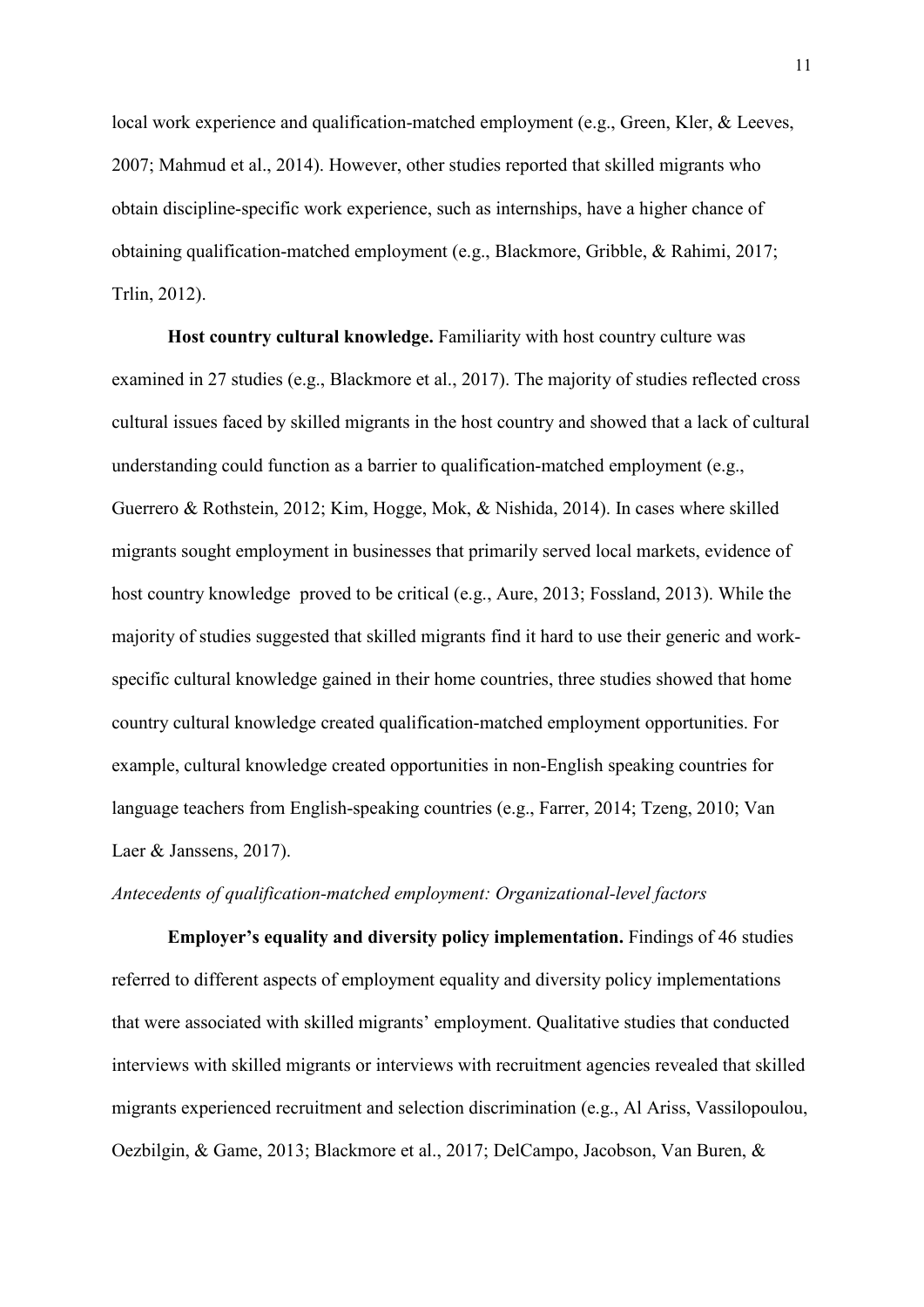Blancero, 2011; Fossland, 2013). According to the reviewed studies, skilled migrants' experiences of discrimination stemmed from their employer's perceptions and biases (e.g., Hawthorne, 1997; Horverak; Sandal; Bye; Pallesen, 2013; Trlin, 2012). The dominant pattern across studies suggests that employer's selection biases against particular countries of origin decreased skilled migrants' access to qualification-matched employment. For example, employers' negative perceptions hindered qualification-matched employment among skilled migrants from developing countries such as Central and Eastern Europe (e.g., Felker, 2012), the Middle East (e.g., Oreopoulos, 2011), Latin America and the Caribbean (e.g., Gandini & Lozano-Ascencio, 2016), and the Former Soviet Union (e.g., Weiss, Sauer, & Gotlibovski, 2003). On the other hand, employers' positive perceptions helped skilled migrants from developed/western countries to obtain qualification-matched employment (e.g., Green, Kler, & Leeves, 2007; Tzeng, 2010).

### *Antecedents of qualification-matched employment: Host country national-level factors*

**Visa and work authorization.** Forty-six studies included variables related to skilled migrants' visa configurations and work authorization (e.g., Axelsson, 2017; Kler, 2006; Varma, 2010). Among all the visa-related factors, work authorization—a visa configuration constraining or facilitating access to work—was most associated with skilled migrants' access to qualification-matched employment, employment mobility, and even professional development and salary negotiations (e.g., Boese et al., 2013; Kim, Hogge, Mok, & Nishida, 2014). Studies showed that during their stay in the host country, skilled migrants attempted to switch to visa statuses that facilitated their pathways to qualification-matched employment (e.g., Thondhlana et al., 2016). Studies described temporary migrant workers—defined as "persons who live in a host country without a right of long-term residence and who undertake paid work during their stay" (Boese et al., 2013, p. 321)— as the most vulnerable in regard to gaining access to qualification-matched employment (e.g., Luthra, 2009; Velayutham, 2013).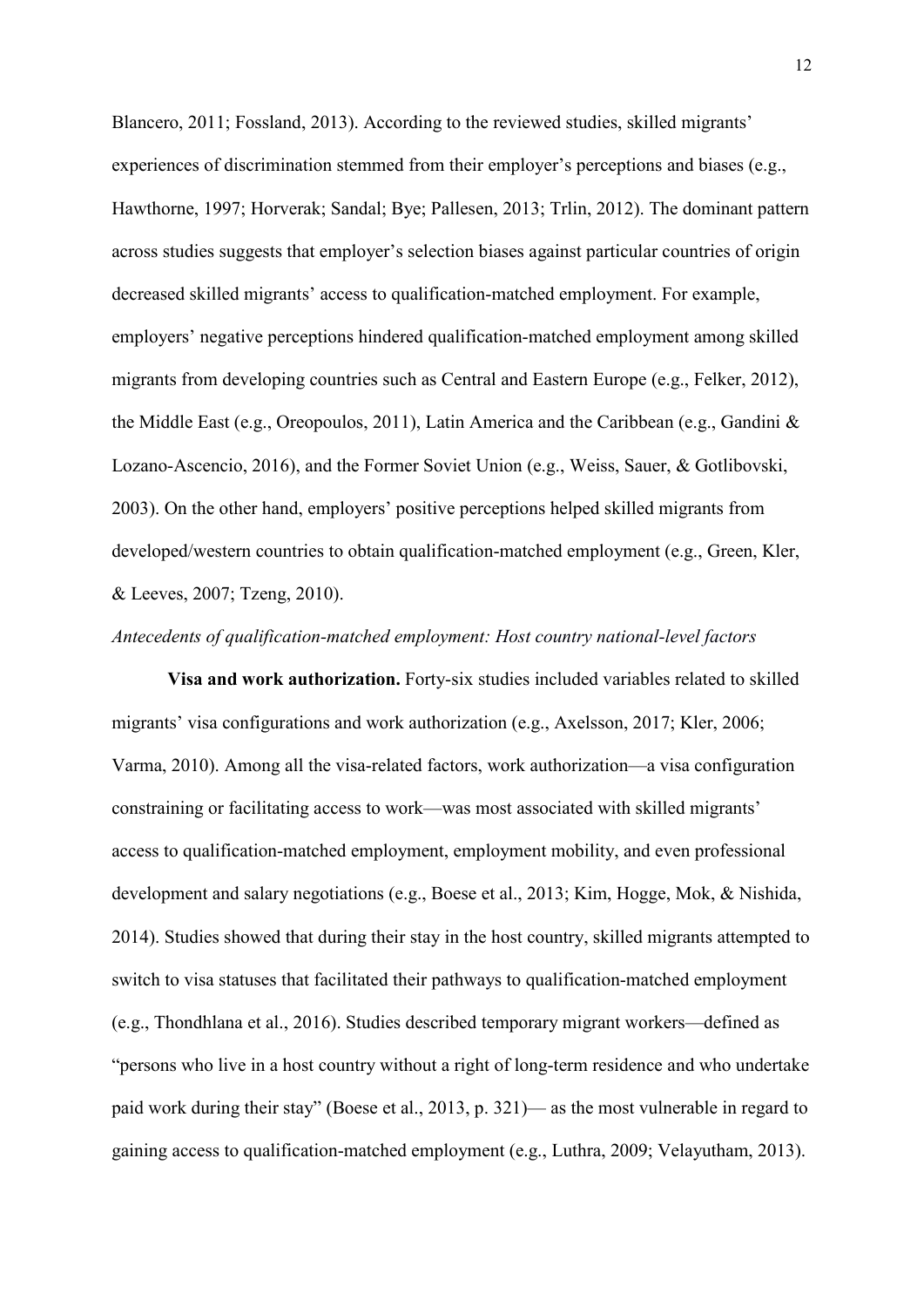A similar pattern of disadvantage due to their visa situation was observed among females who accompanied their spouses. Most found themselves deskilled and re-domesticated (e.g., Cooke et al., 2013; Yeoh & Willis, 2005), with little access to qualification-matched employment (Shinozaki, 2014).

**Professional qualification recognition.** Thirty-two studies discussed the importance of being authorized and obtaining a host country license in finding qualification-matched employment (e.g., Girard & Bauder, 2007; Peterson, Pandya, & Leblang, 2014). A noticeable pattern observed across studies was that rigid credential valuation through professional bodies or licensing agencies divided occupational fields into regulated and unregulated. For example, studies focusing on health-related fields showed that rigid professional licensing hindered migrant nurses and doctors from practicing in their areas of specialty or qualification-matched employment (e.g., Fossland, 2013; Hawthorne, 1997). On the other hand, other studies found that skilled migrants with qualifications in less regulated fields experience less downgrading in their occupational status upon migration (e.g., Banerjee & Mai, 2014; Thondhlana et al., 2016).

**Skilled labor demand.** Findings of the reviewed studies showed that skilled migrants were more likely to obtain qualification-matched employment in labor market sectors with a limited native workforce labor supply (e.g., the geriatric specialty; Bornat, Henry, & Raghuram, 2011; Cantwell & Taylor, 2013; Francis, Chapman, Doolan, Sellick, & Barnett, 2008; Weller, 2017). Studies suggested that governments, industry sectors, and employers experiencing high demands for specific skills often had less rigid entry requirements (Harris, 2014), offered fast-track pathways to employment (Groutsis & Arnold, 2012), sourced visa sponsorship (Bahn, 2014), and directly recruited from abroad (van Riemsdijk, 2013). Across studies it was evident that skilled migrants had a better chance of finding qualification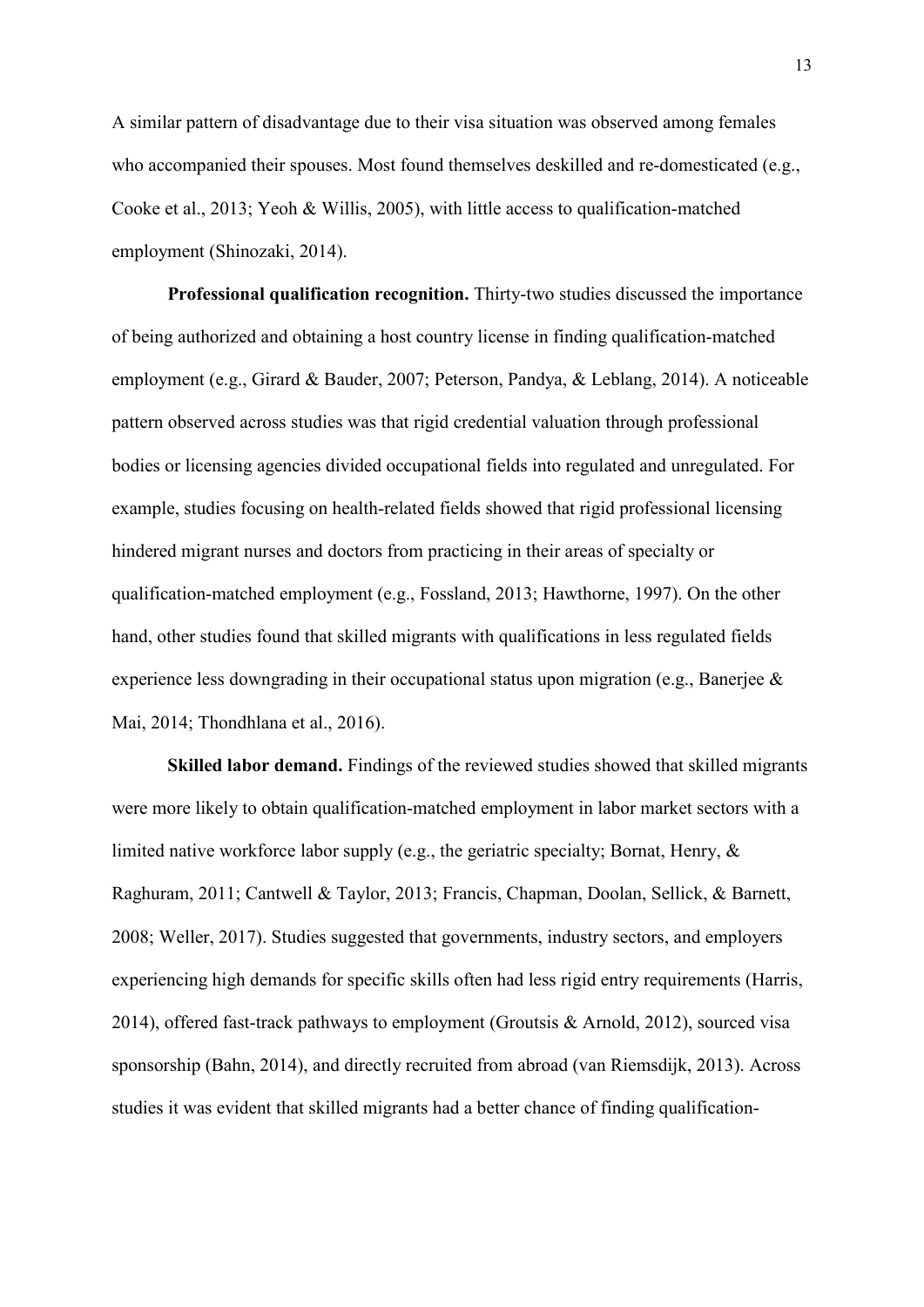matched employment in "a designated area of need" in the host country (Groutsis & Arnold, 2012, p. 337).

**Host country government integration initiatives.** Only 6 studies focused on governments' integration initiatives and reported effects of such initiatives on skilled migrants' qualification-matched employment. These studies found that participating in training programs offered by governments helped skilled migrants obtain qualificationmatched employment (e.g., Myles, Cheng, & Wang, 2006). For example, the Leonardo program in Finland and Gippsland Inspiring Professional Standards among International Experts (GIPSIE) in Australia were designed to provide educational support and learning resources to newly arrived physician immigrants (Hardill & MacDonald, 2000; Wright et al., 2012). Other studies in this category reported that skilled migrants noticed a short supply of integration initiatives such as high-quality language courses to help migrants overcome barriers to qualification-matched employment in the host country (Kuusio et al., 2014).

**Host country economic stability.** Six studies examined how host country economic stability was linked to skilled migrants' qualification-matched employment (e.g., Cantwell & Taylor, 2013; Farrer, 2014; Vargas-Silva, 2016). One conclusion based on the reviewed studies is that during instable economic situations, skilled migrants increasingly accept jobs that are below their qualification levels (Gandini and Lozano-Ascencio, 2016; Kler, 2006). *Antecedents of qualification-matched employment: International-level factors*

Political relationships between home and host country. Four studies reported effects of international-level factors on skilled migrants' qualification-matched employment in the host country (Batnitzky & McDowell, 2011; Cantwell & Taylor, 2013; Hawthorne, 2010; van Riemsdijk, 2013). The pattern emerging from the existing findings suggests that political relationships between countries can be associated with skilled migrants' qualification-matched employment. For instance, the Second World War created labor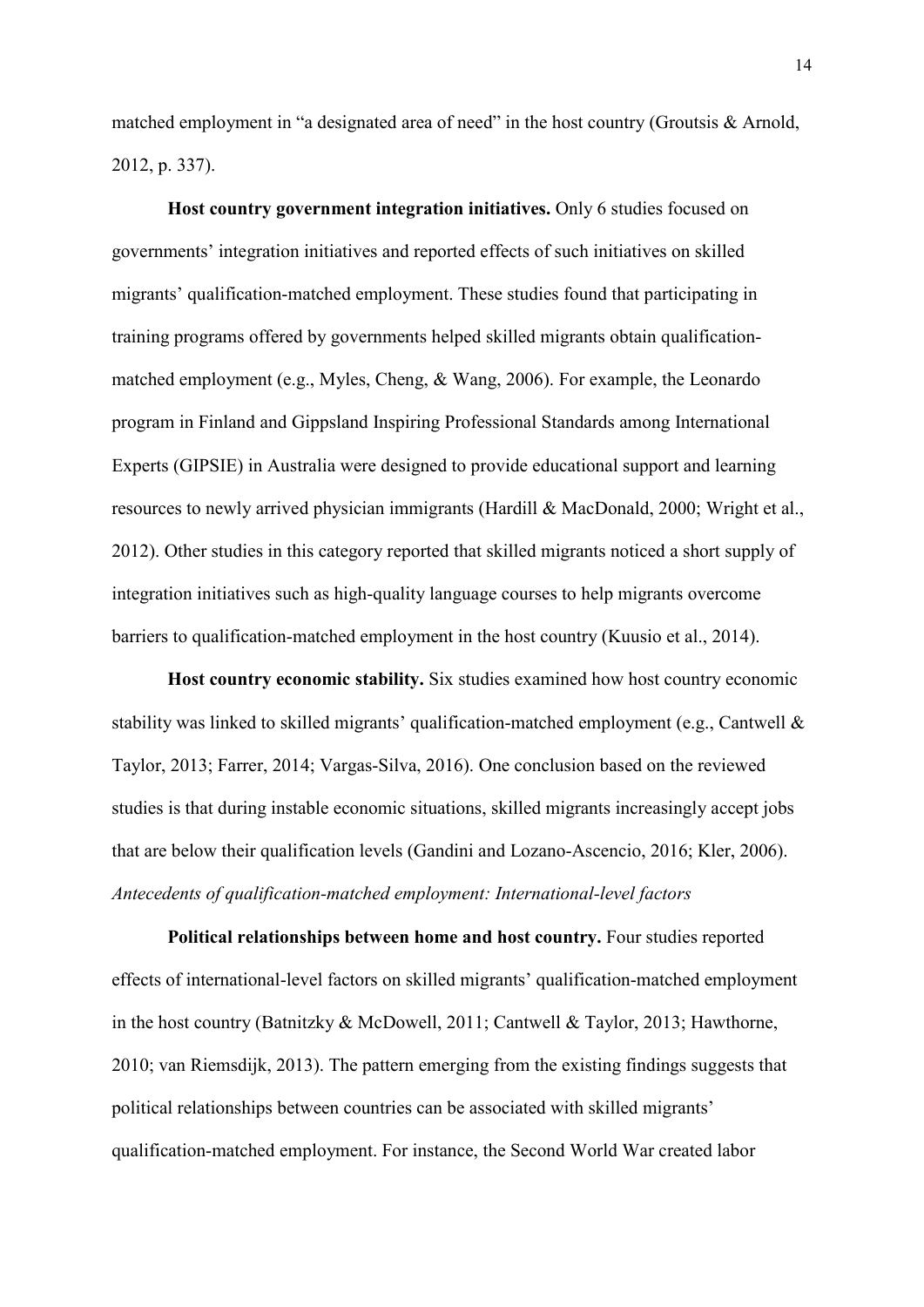deficits in certain countries and led to the recruitment of migrant workers in needed professional fields (Batnitzky & McDowell, 2011). Similarly, accession to the European Union in 2004 led to an increased westward migration of citizens from the new-memberstates (van Riemsdijk, 2013). In contrast, terrorist attacks (e.g., September 11) led to several periods of restricted access to western labor markets and significantly changed the public view of immigrants (Hawthorne, 2010).

# *Moderators of the relationships between qualification-matched employment and its antecedents*

Gender. Eighteen studies examined the role of gender in skilled migrants' employment in the host country. Findings of these studies suggest one overarching pattern: gender moderates the relationship between antecedents and qualification-matched employment such that women migrants were less likely to access qualification-matched employment (e.g., Aure, 2013; Riano, 2011). This pattern was most significant among women migrants entering the host country as dependents (e.g., Cooke et al., 2013; Fossland, 2013). Reviewed studies showed that women migrants' under-representation in high-demand occupations such as business administration, engineering, and IT and their presence in education, health, and culture-related professions partially accounted for their disadvantaged position in the labor market (Gandini & Lozano-Ascencio, 2016). A small proportion of skilled migrant females entered highly-paid jobs that matched their qualifications (Gandini & Lozano-Ascencio, 2016; Kler, 2006).

**Individual agency.** Thirteen studies referred to skilled migrants' agency as a factor that helped them overcome barriers they faced in accessing qualification-matched employment. Individual agency was defined as the "power and influence to affect changes in their lives and work as permitted and legitimated by their position in webs of social and economic relations" (Al Ariss, Vassilopoulou, Oezbilgin, & Game, 2013, p. 1236). Studies examining the individual agency factor suggested that skilled migrants exercised their agency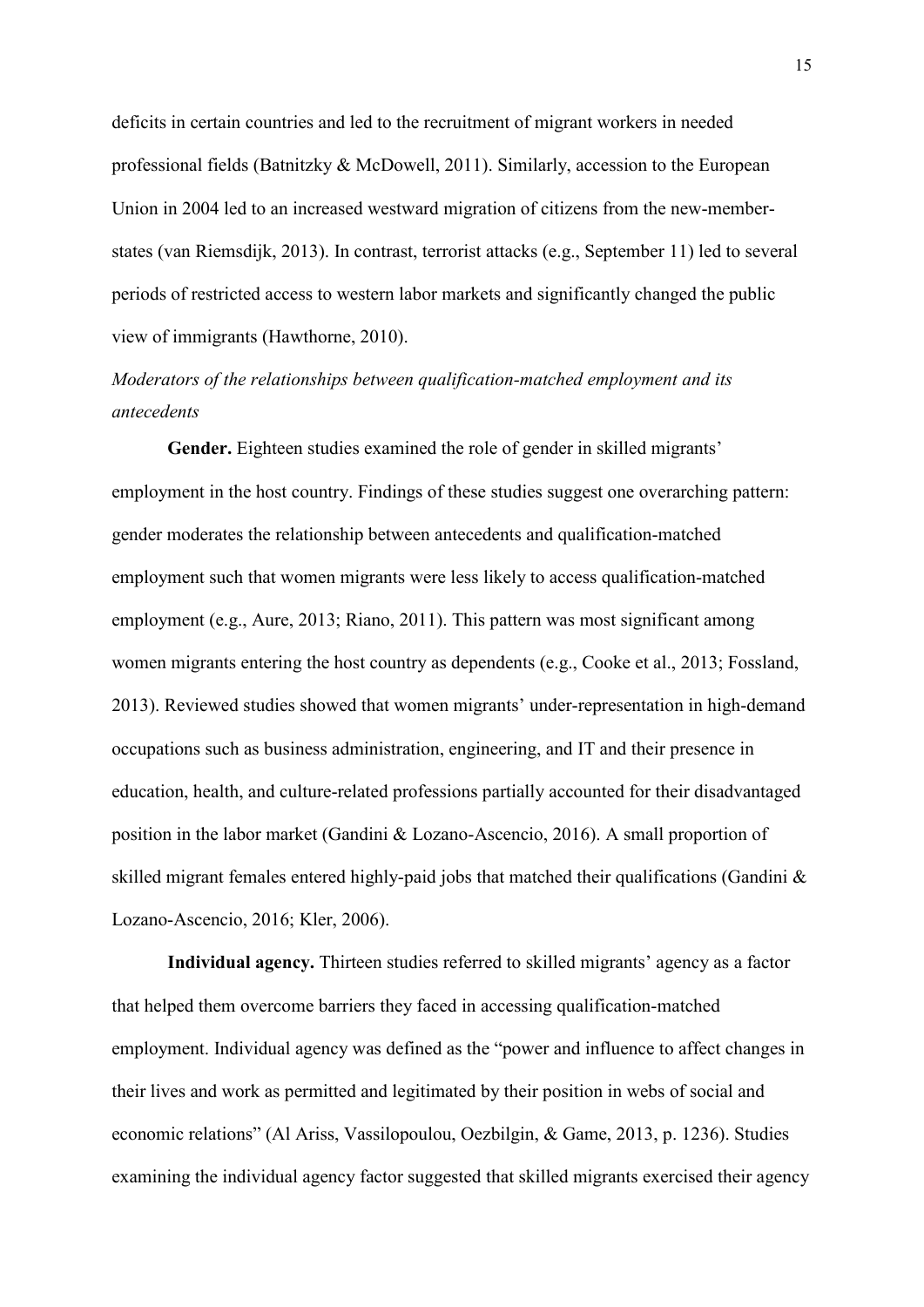to pursue education in the host country (e.g., Liversage, 200; Thondhlana et al., 2016), to practice the host country's language and extend their social networks as ways to leverage their access to qualification-matched employment (Das Gupta et al., 2014; Winterheller & Hirt, 2017; Zikic et al., 2010), or to persist relentlessly in job-hunting until they re-secured qualification- matched employment (Das Gupta et al., 2014; Harris, 2014). Other studies showed that skilled migrants exercised their agency by rejecting jobs that did not match their qualifications or by withdrawing from the labor market and leaving the host country (Al Ariss et al., 2013; Liversage, 2009; Riano, 2011; Van Laer & Janssens, 2017).

**Length of residence in host country.** Seven studies examined length of residence in a host country in their analysis of skilled migrants' employment. Findings of these studies suggest that over time, skilled migrants experienced improvements in their occupational status (e.g., Banerjee & Mai, 2014; Miller & Neo, 1997). It was rationalized that skilled migrants became more proficient in the language after several months of residence in the host country (van Riemsdijk, 2013); and that multiple job changes over long time periods (e.g., two decades after arrival) eventually help skilled migrants find their desired position (e.g., Liversage, 2009).

# *Outcomes of qualification-matched employment*

**Earnings.** Twenty-one studies examined variables related to skilled migrants' earnings in the host country. One dominant pattern across the reviewed studies was that in many cases skilled migrants' qualification-matched employment led to earnings identical to or higher than their home country counterparts (e.g., Cortes & Pan, 2015; Harvey, 2012; Kaushal, Lu, Denier, Wang, & Trejo, 2016; Lopez, 2012; Luthra, 2009; Varma, 2010). Studies attributed the pattern of higher payments to skilled migrants' high productivity (Albarran, Carrasco, & Ruiz-Castillo, 2017; Corley & Sabharwal, 2007; Scellato, Franzoni, & Stephan, 2015), representation in highly-paid disciplines (Owusu & Sweetman, 2015;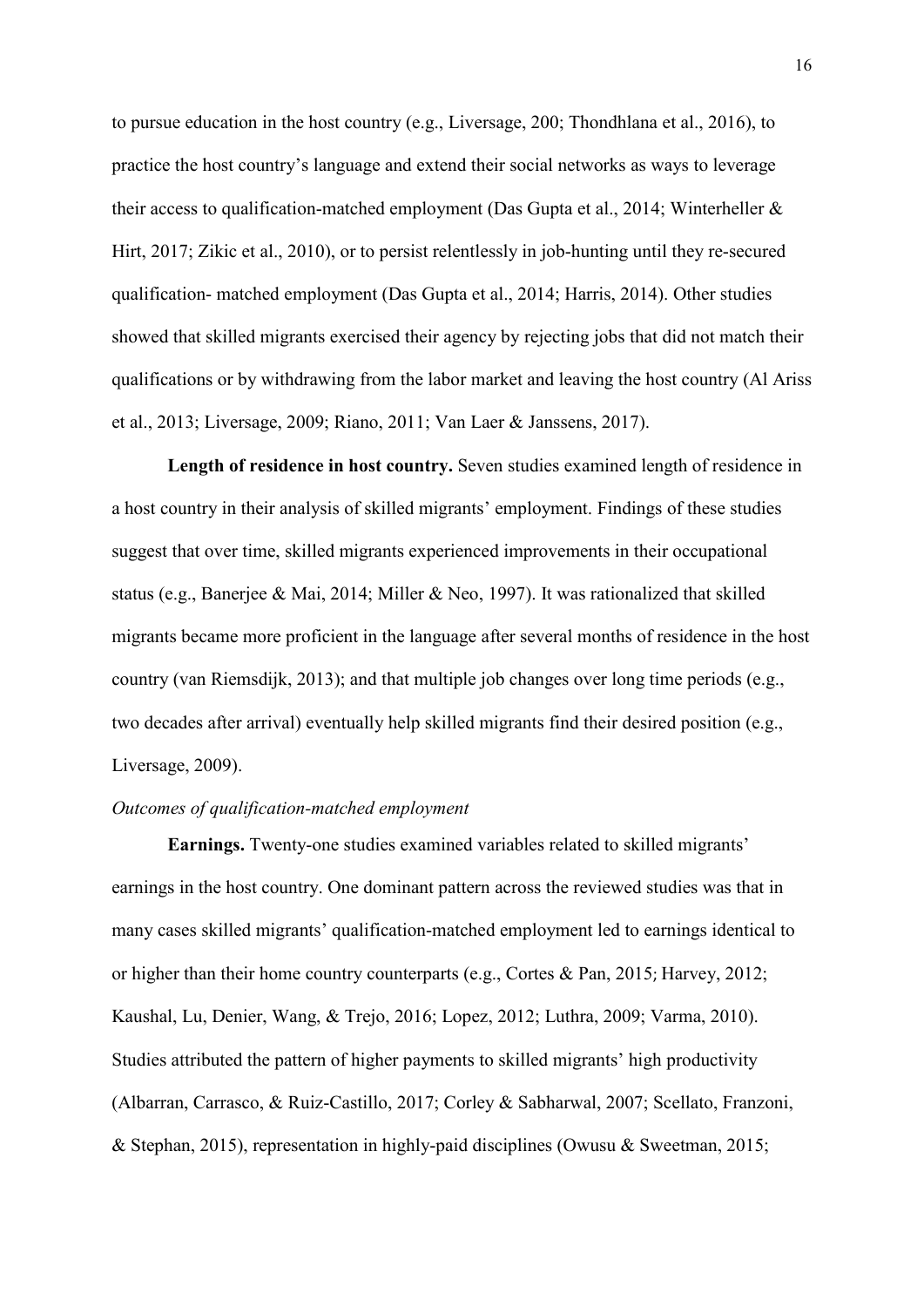Tang, 1993), residence in regions of high income concentration such as large metropolitan areas (Lin et al., 2009), and more years of schooling than natives (Espenshade et al., 2001). The second pattern that emerged from the studies suggested that a mismatch between migrants' educational attainments and their job requirements had a negative association with their earnings (McDonald & Valenzuela, 2017). In addition, wages of skilled migrants who started employment in low-paid jobs could not catch up with that of their native peers (Weiss et al., 2003).

**Job satisfaction.** Twelve Studies focused on skilled migrants' job satisfaction, which ranged from low to high (e.g., de Vries et al., 2016). While some studies reported that skilled migrants expressed lower levels of job satisfaction in academic contexts (Corley & Sabharwal, 2007; Sabharwal, 2011a; Sabharwal, 2011b), others reported that skilled immigrants were relatively satisfied with their work once their chances of obtaining qualification-matched employment increased (Kuusio et al., 2014). Studies argued that poor working conditions, a lack of career advancement opportunities, low employer support, and lower pay compared to native workers accounted for job dissatisfaction (e.g., Corley & Sabharwal, 2007; Lin et al., 2009; Trlin, 2012; Varma, 2010).

**Mental health.** Eight studies included mental health variables in their study of skilled migrants' employment in the host country. The dominant pattern across these studies was that skilled migrants without qualification-matched employment were more likely to experience mental health problems. For example, findings of the reviewed studies showed that lengthy job searches and the inability to find employment fitting their skill levels resulted in stress, anxiety, depression, and unhappiness for skilled migrants (e.g., Axelsson, 2017; Dean & Wilson, 2009). Even skilled migrants who had qualification-matched jobs reported a higher risk of burnout and poorer workability compared to native professionals (Aalto et al., 2014).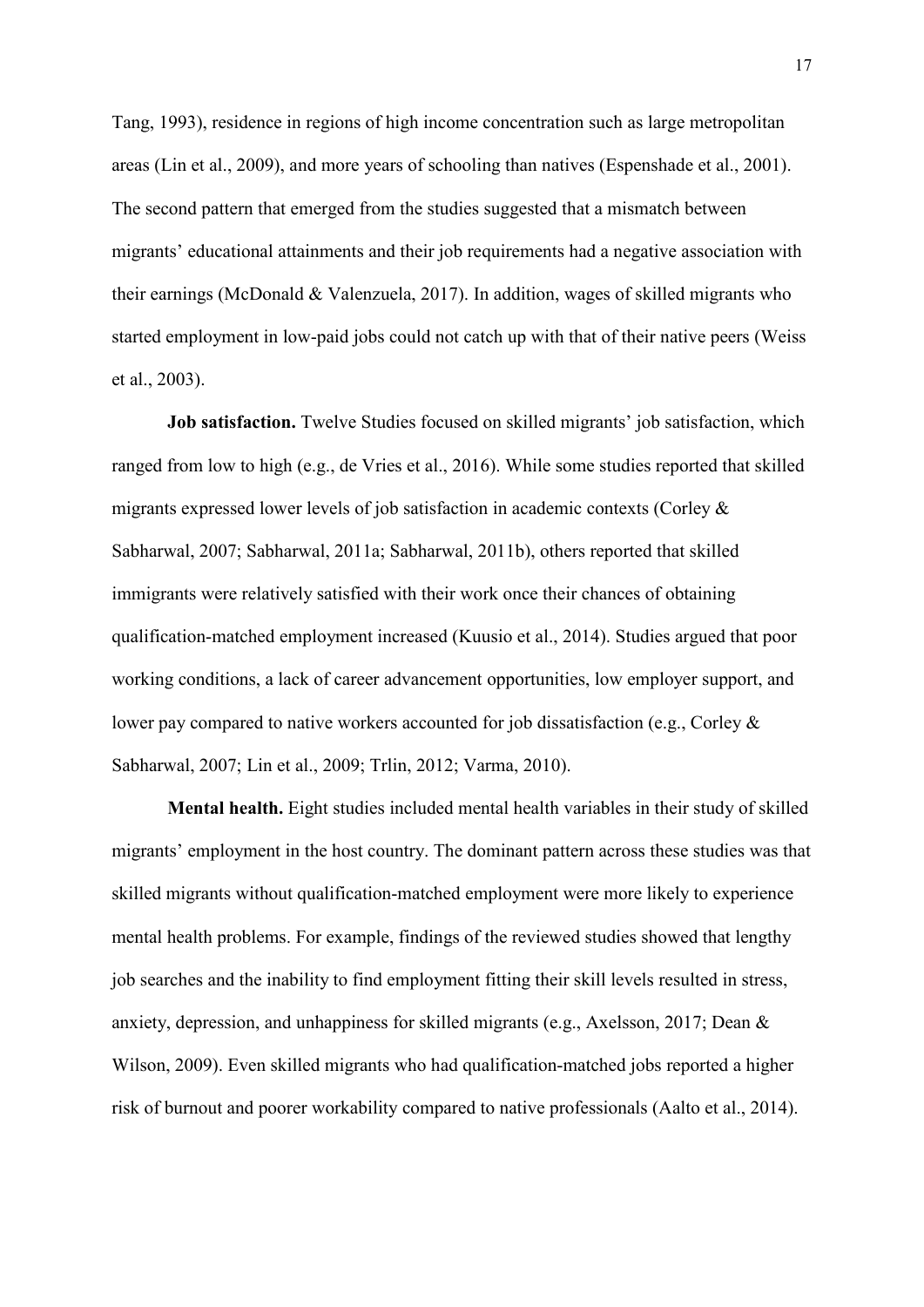**Professional de-skilling.** Seven studies showed that skilled migrants who could not obtain qualification-matched employment felt that they became professionally de-skilled (Adhikari & Melia, 2015; Aure, 2013; Bidwell et al., 2014; Dean & Wilson, 2009; Humphries et al., 2013). This de-skilling involved losing skills by working in entry-level positions in their profession (Adhikari & Melia, 2015; Humphries et al., 2013), or working in un-skilled jobs (Bidwell et al., 2014; Yeoh & Willis, 2005).

*Moderator of the relationship between qualification-matched employment and its outcomes* 

**Job tenure.** Reviewed studies showed that the more time skilled migrants spent in jobs that did not use their qualifications, the more likely they were to report mental health problems and stress (Reid, 2012; Subedi & Rosenberg, 2016). Other studies suggested that wages of skilled migrants who started their employment in low-paid jobs—qualificationunmatched employment—could not catch up with that of their native peers (Weiss et al., 2003).

### **Discussion**

The purpose of this review was to synthesize the empirical research on skilled migrants' qualification-matched employment across multiple disciplines. We took a first step towards setting the stage for theory development by integrating findings of the reviewed studies into a conceptual model. Our model specifies antecedent, outcome, and moderating variables associated with qualification-matched employment of skilled migrants in their host country. Below, we describe our contributions and provide pathways for future research.

Previous reviews on skilled migrants within management literature (Crowley-Henry et al., 2016; Syed, 2008) have focused on migrants' careers—generically defined as workrelated experiences—whereas our analysis focused on qualification-matched employment based on extant literature across 10 different disciplines. In the skilled migration context, obtaining qualification-matched employment is of interest to both the host country and the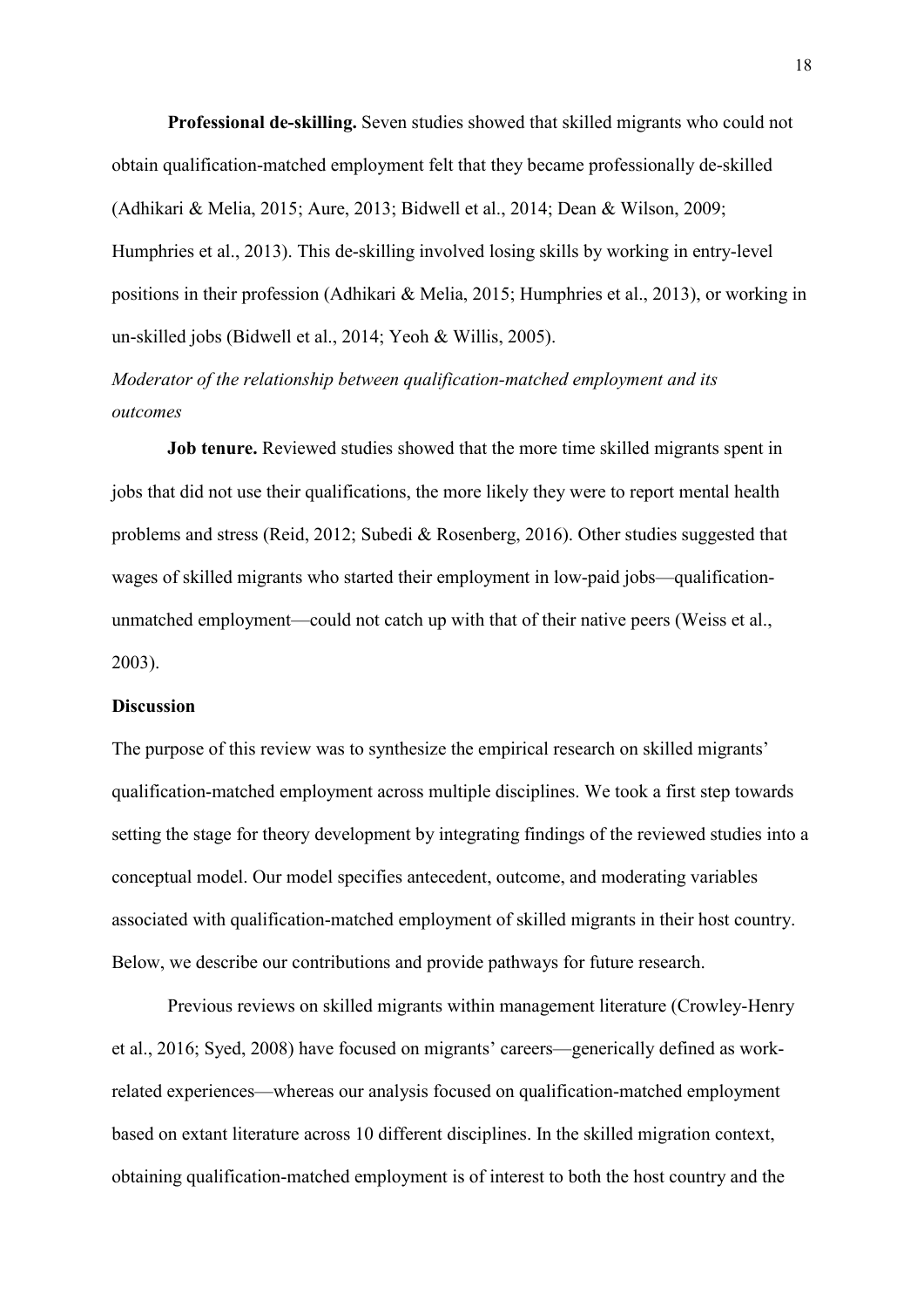skilled immigrant. Our study presents a conceptual model that paves the way for further investigations on this topic.

We contribute to highlighting the multi-level nature of factors contributing to skilled migrants' access to qualification-matched employment by identifying 12 factors at individual, organizational, host country national, and international levels associated with skilled migrants' qualification-matched or qualification-unmatched employment in the host country. In doing so, we address the paradox of why skilled migrants—despite possessing the necessary skills—may not find employment commensurate with their qualifications.

At multiple levels, our review identifies antecedents that were not discussed in previous reviews of skilled migrant research in management and HRM fields (e.g., Crowley-Henry et al., 2016). At the individual-level, our findings add nuances to human capital factors such as education discussed in previous reviews (Syed, 2008) and elaborate on their link to obtaining employment fitting skilled migrants' qualifications. For example, our findings suggest that educational credentials, work experience, and professional networks are linked to qualification-matched employment only when obtained in the host country.

At the host country national-level, the inclusion of research published in different disciplines led to identifying a factor we labelled as host country government integration initiatives, which was examined by occupational health researchers (e.g., Kuusio et al., 2014). We also identified a professional qualification recognition variable studied across demography (Hawthorne, 1997), geography (Girard & Bauder, 2007), and sociology (Thondhlana et al., 2016). Recognizing the importance of such initiatives, future scholars can develop experimental designs to capture the impact of such initiatives in more systematically to better inform policy and practice.

At the international-level, we identified a variable—political relationships between home and host country— which has potential to impact skilled migrants' qualification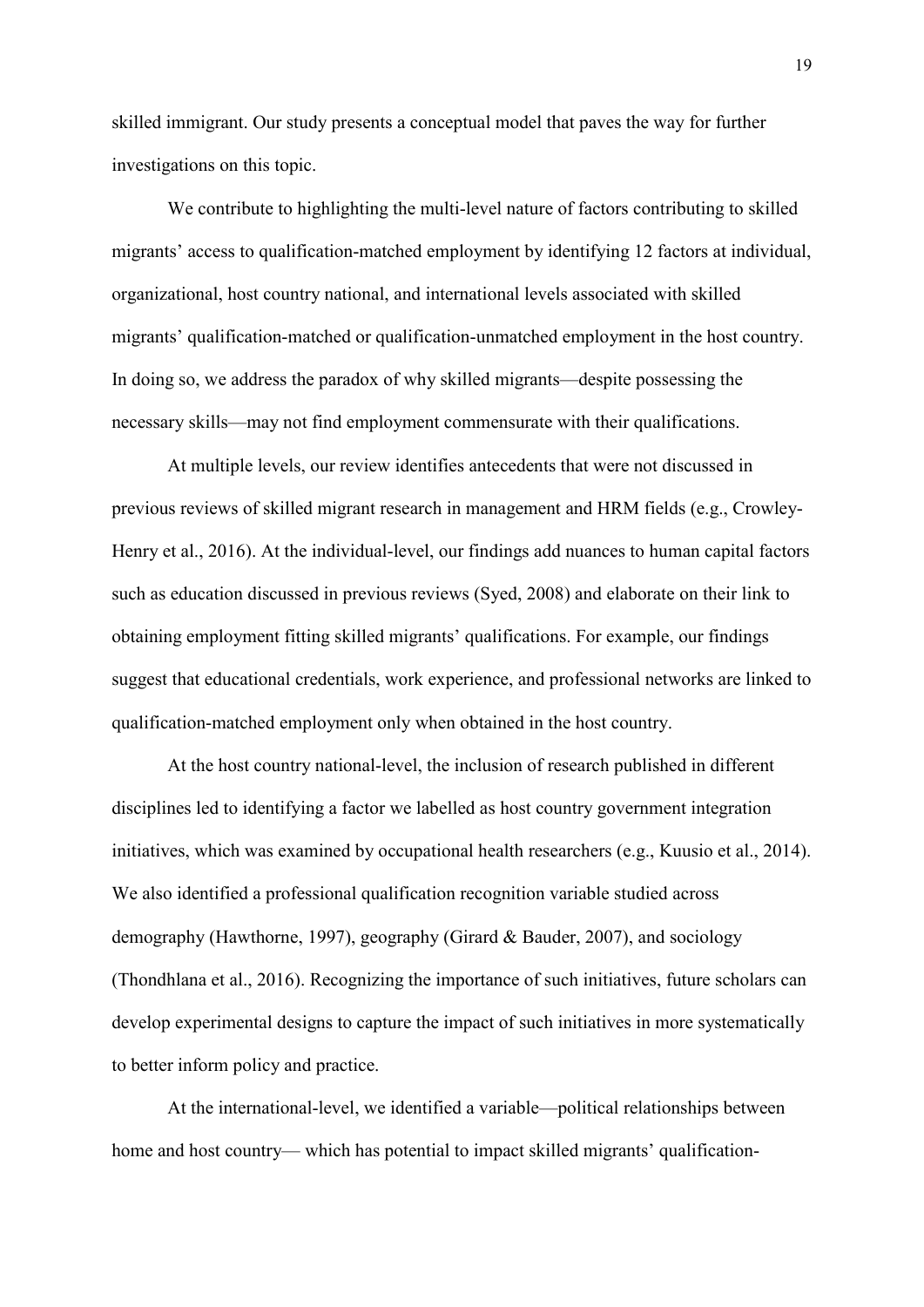matched employment and is unique, as it steps beyond the three commonly discussed micro-, meso-, and macro-level factors (Syed, 2008). We believe this variable to be of great significance given the ongoing political unrest in multiple regions of the world (Guéhenno, 2017). Researchers in geography and demography have examined the association of global events such as the Second World War (Batnitzky & McDowell, 2011), accession to the European Union (van Riemsdijk, 2013), and terrorist attacks (Hawthorne, 2010) and skilledworker access to qualification-matched employment. HRM scholars may also consider international-level factors while examining skilled migrant employment. The recent calls for papers regarding the contributions of the Brexit vote, Trump administration (Robinson & Bristow, n.d.), and Syrian refugee crisis (Richardson, Karam, & Afiouni, n.d.) in management journals indicate an emerging interest in significant international level events on migrant work situations. HRM scholars focusing on skilled migrants' careers need to examine the implications of such political changes for skilled migrants' professional lives.

Another noteworthy contribution of our review is identifying four variables that moderate the association between skilled migrants' qualification-matched employment and its antecedents. It is interesting that except for gender, which was present in studies across all disciplines, other moderating variables received attention from scholars in only certain disciplines. For example, effects of length of residence in the host country were shown in longitudinal studies conducted by economists and demographers (e.g., Kler, 2006; Weiss et al., 2003), and individual agency was emphasized by management scholars (e.g., Al Ariss et al., 2013). Providing these moderators in a single model will help scholars employ insights from other disciplines in their future work concerned with skilled migrants. We encourage HRM researchers to explore the moderating effects of these variables in the relationships between migrants' qualification-matched employment and its outcomes, as a limited number of studies have focused on their effects.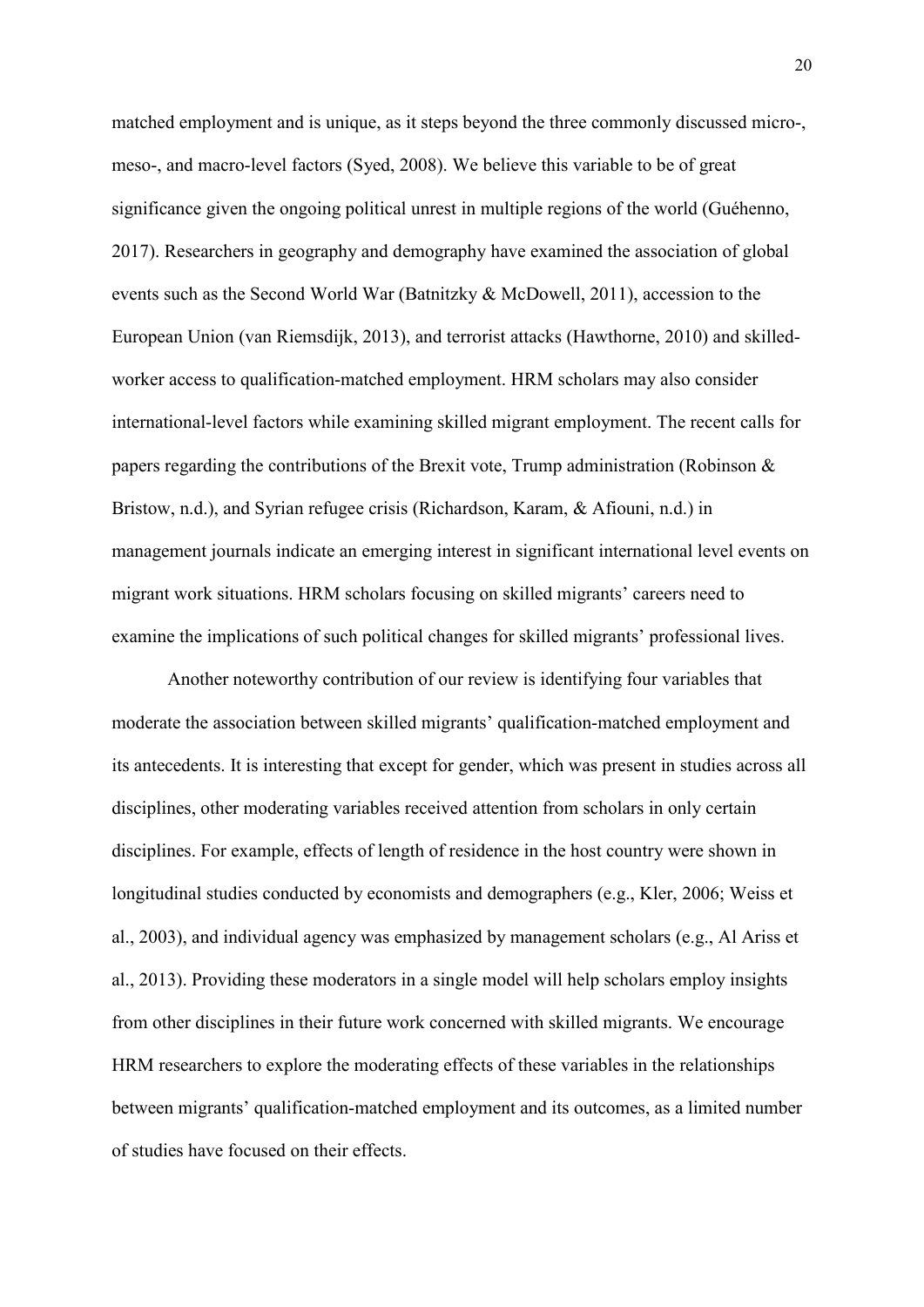Most of the studies included in our review focused on antecedents and not on outcomes of skilled immigrants' qualification-matched employment. Future studies need to focus on outcomes, not only for skilled migrants, but also for their families, peers, employers, and wider communities in both their home and host countries. We observed that skilled migrants were equally-paid or had higher earnings than their host country native counterparts. This finding deserves further exploration by future research. Also, fewer studies examined the benefits packages or mechanisms impacting skilled migrants' pay. Future scholars can bridge this gap and expand the research on outcome variables of interest to HRM scholars and practitioners who work with skilled migrants.

Finally, our findings contribute to HRM scholarship on skilled migration by paving the way for future quantitative research. We present measurable variables (antecedents, outcomes, and moderating variables), in contrast to previous reviews that adopted a descriptive approach. Our findings are critical to HRM research, as a recent review found that qualitative outnumber quantitative studies conducted on skilled migrants and published in management journals (Crowley-Henry et al., 2016). Our conceptual model can inspire quantitative scholars to develop measures for concepts we propose and to examine relationships among variables included in the model. We also noticed that 81% (40 out 49 studies) of the quantitative studies in our review used pre-existing data from national immigrant surveys (e.g., Mukhopadhyay & Oxborrow, 2012; Vidal-Coso & Miret-Gamundi, 2014), census data (e.g., Harvey, 2012; Kler, 2006), longitudinal labor market surveys (e.g., Kaushal et al., 2016; Vargas-Silva, 2016), and data sets of national registered professionals (e.g., Battu, Seaman, & Zenou, 2011) to study antecedents or outcomes of skilled migrants' qualification-matched employment. Therefore, our findings can inform further quantitative research to explore new variables and relationships in regards to skilled migrants' employment.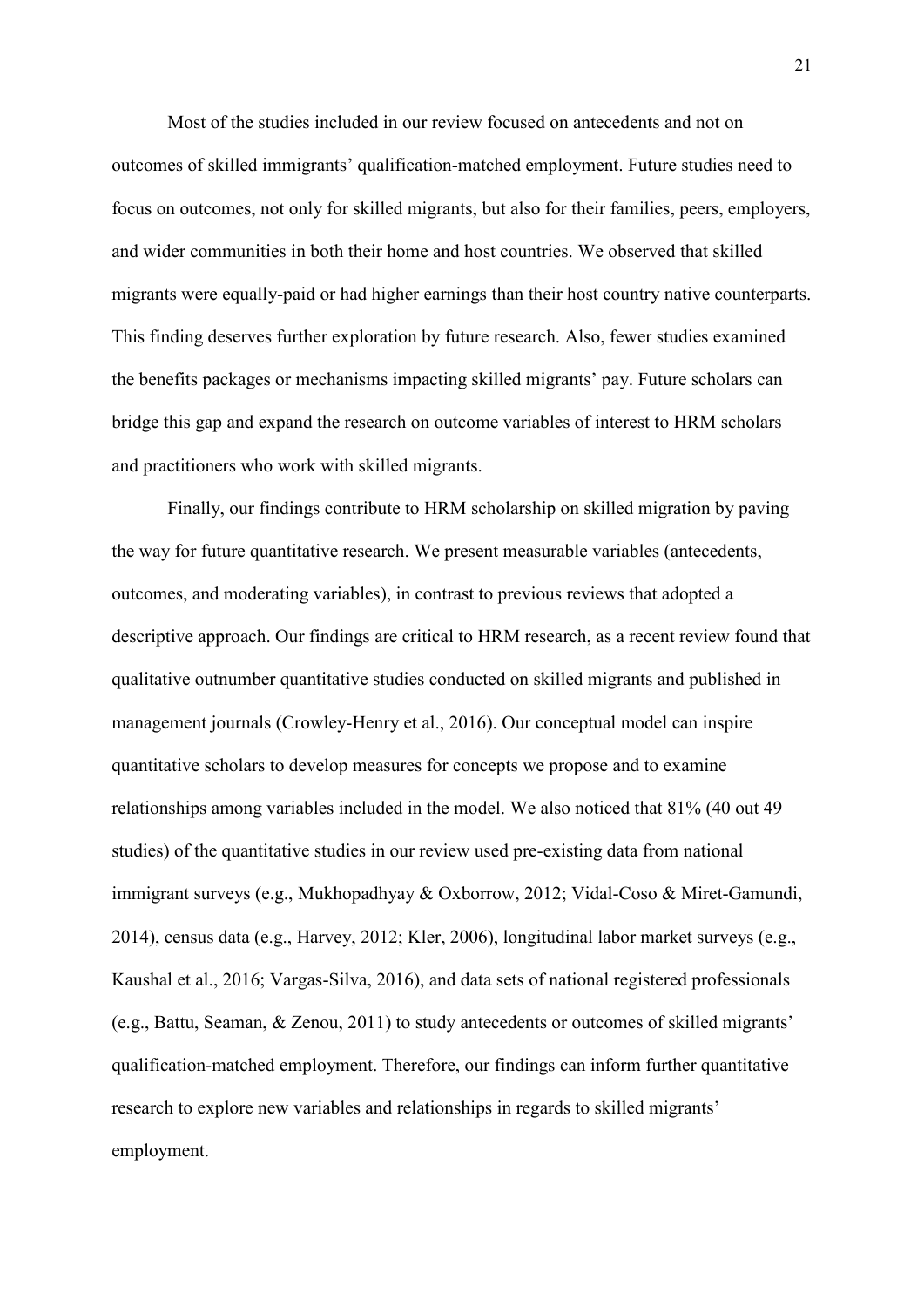#### **Practical Implications**

Our review combines the findings of previous studies, half of which were exploratory; therefore, our findings are subject to further testing, and we cannot claim that all our findings are generalizable to all skilled migrants. In addition, due to the scattered nature of the reviewed studies, we were not able to conduct a quantitative meta-analysis among the quantitative studies included in the review. However, insights gained from our model have several practical implications for HR practitioners working with skilled migrants, skilled migrants themselves, those who aspire to immigrate, and legal authorities in host countries accommodating skilled migrants.

Many of the variables that shape skilled migrants' qualification-matched or unmatched employment experiences can be managed by HR professionals if known to them. For example, knowledge about their host country culture was a concern for many skilled migrants and deprived them of making connections, networking, and obtaining qualificationmatched employment. HR professionals can solve this issue by providing training and mentoring programs that focus on familiarizing skilled migrants with their host country's culture, work procedures, and professional norms. Language training can also be provided as part of orientation for valued professional talent. Induction and initial development programs can be tailored to accommodate both varying conditions of different home countries and individual skilled migrant needs. HR professionals can also access and apply qualification and training equivalency guides. This will help target recruitment and inform selection decisions, and will also help in providing tailored advice to skilled migrants on future development needs and career progression. Finally, HR professionals can consider individual variables that might affect migrants' employment experience, as well as intervening variables such as gender, in planning and preparing to recruit skilled migrants.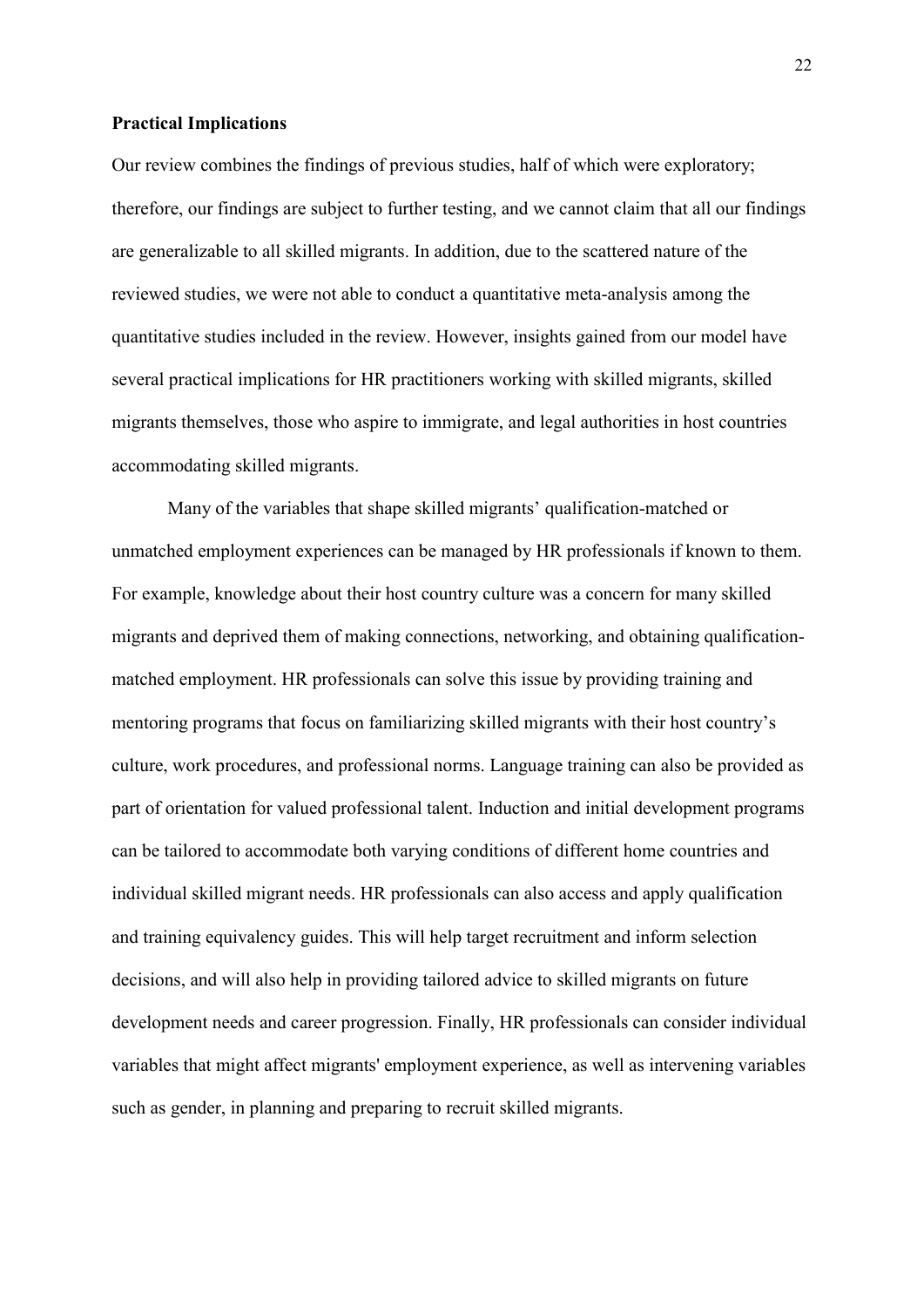Skilled migrants, or those who plan to immigrate, can better prepare themselves by learning about variables that might affect their qualification-matched employment after immigration. This might inform skilled migrants' decisions about which countries to consider for immigration. For example, equivalency and recognition of qualifications could be a significant factor in such decisions. Once a host country is decided on, additional actions can be taken. For instance, learning about the significant role of language proficiency might lead to potential immigrants' increased investment in mastering the preferred host country's language. This may extend to learning more about cultural norms in relation to work and employment within the chosen host country. Overall, having a realistic picture of employment after immigration might change, delay, or stop some individuals' immigration plans or decisions.

Countries seeking skilled migrants can design interventions to pave the way for skilled migrants' qualification-matched employment. These include formulation of immigration and visa policies and procedures, adjusting employment policies, reinforcing equality and diversity initiatives, and supporting high-quality language programs as examples of the many actions that host countries can take. They also can use this model to further explore skilled migrant employment in their country by funding studies to clarify the role of various factors in migrants' qualification-matched employment.

#### **References**

**Note:** References marked with an asterisk indicate the studies included in this review.

\* Aalto, A., Heponiemi, T., Keskimaki, I., Kuusio, H., Hietapakka, L., Lamsa, R., . . . Elovainio, M. (2014). Employment, psychosocial work environment and well-being among migrant and native physicians in Finnish health care. *European Journal of Public Health, 24*(3), 445-451. doi:10.1093/eurpub/cku021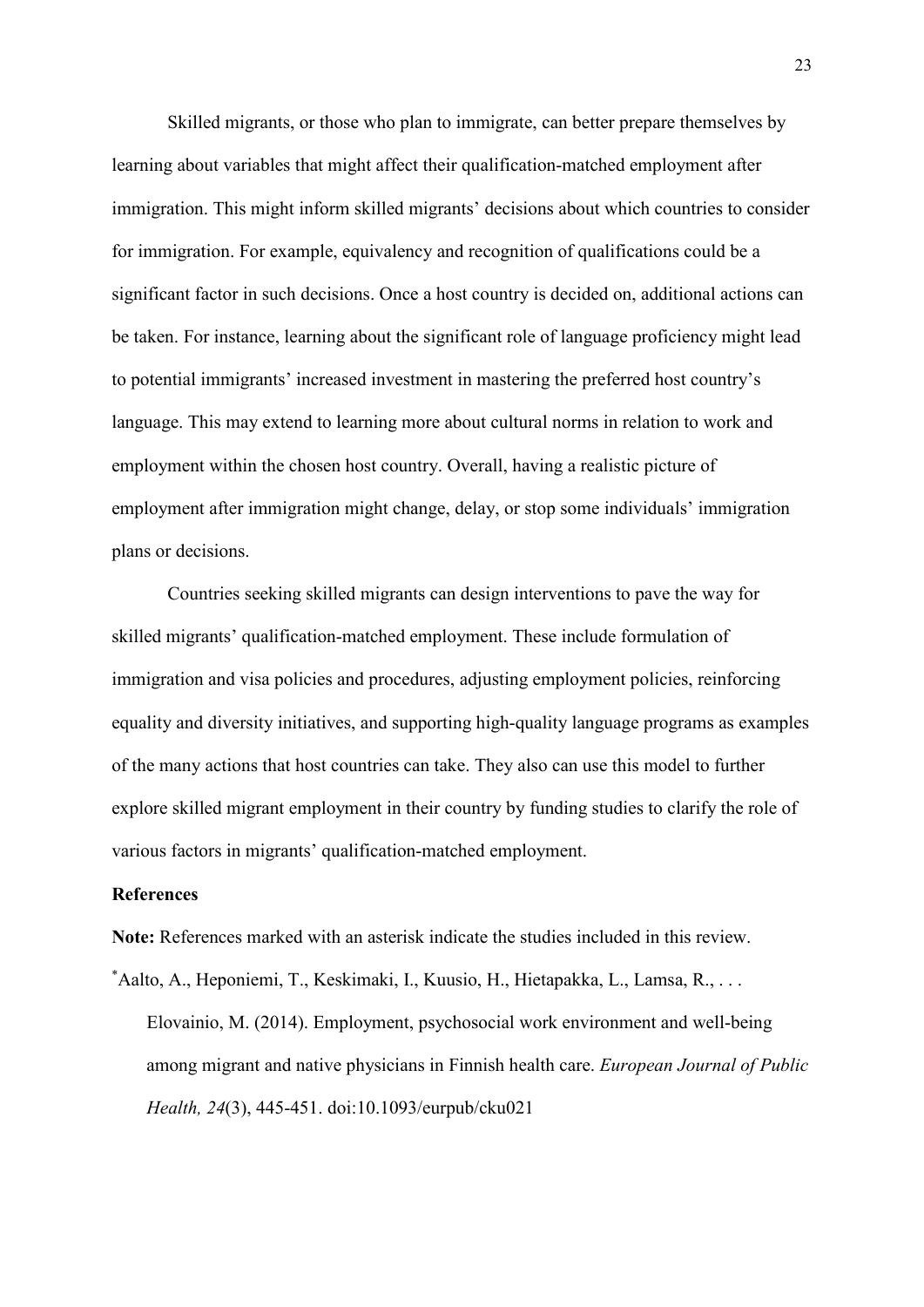- \* Adhikari, R., & Melia, K. M. (2015). The (mis)management of migrant nurses in the UK: A sociological study. *Journal of Nursing Management, 23*(3), 359-367. doi:10.1111/jonm.12141
- \* Agullo, B., & Egawa, M. (2009). International careers of Indian workers in Tokyo examination and future directions. *Career Development International, 14*(2-3), 148-168. doi:10.1108/13620430910950755
- Al Ariss, A., & Crowley-Henry, M. (2013). Self-initiated expatriation and migration in the management literature: Present theorizations and future research directions. *Career Development International*, *18*(1), 78-96.
- Al Ariss, A., Koall, I., Ozbilgin, M., Suutari, V., Al Ariss, A., Koall, I., . . . Suutari, V. (2012). Careers of skilled migrants: Towards a theoretical and methodological expansion. *Journal of Management Development, 31*(2), 92-101.
- Al Ariss, A., & Syed, J. (2011). Capital mobilization of skilled migrants: A relational perspective. *British Journal of Management*, *22*(2), 286-304.
- \* Al Ariss, A., Vassilopoulou, J., Oezbilgin, M. F., & Game, A. (2013). Understanding career experiences of skilled minority ethnic workers in France and Germany. *International Journal of Human Resource Management, 24*(6), 1236-1256. doi:10.1080/09585192.2012.709190
- Al Ariss, Makela, & De Cieri, (2015). Advancing the understanding of inflow and outflow of international labour in management research: European and global perspectives. Retrieved from

http://division.aomonline.org/gdo/newsletters/Newsletter 2015 Volume17 issue2text.p [df](http://division.aomonline.org/gdo/newsletters/Newsletter_2015_Volume17_issue2text.pdf)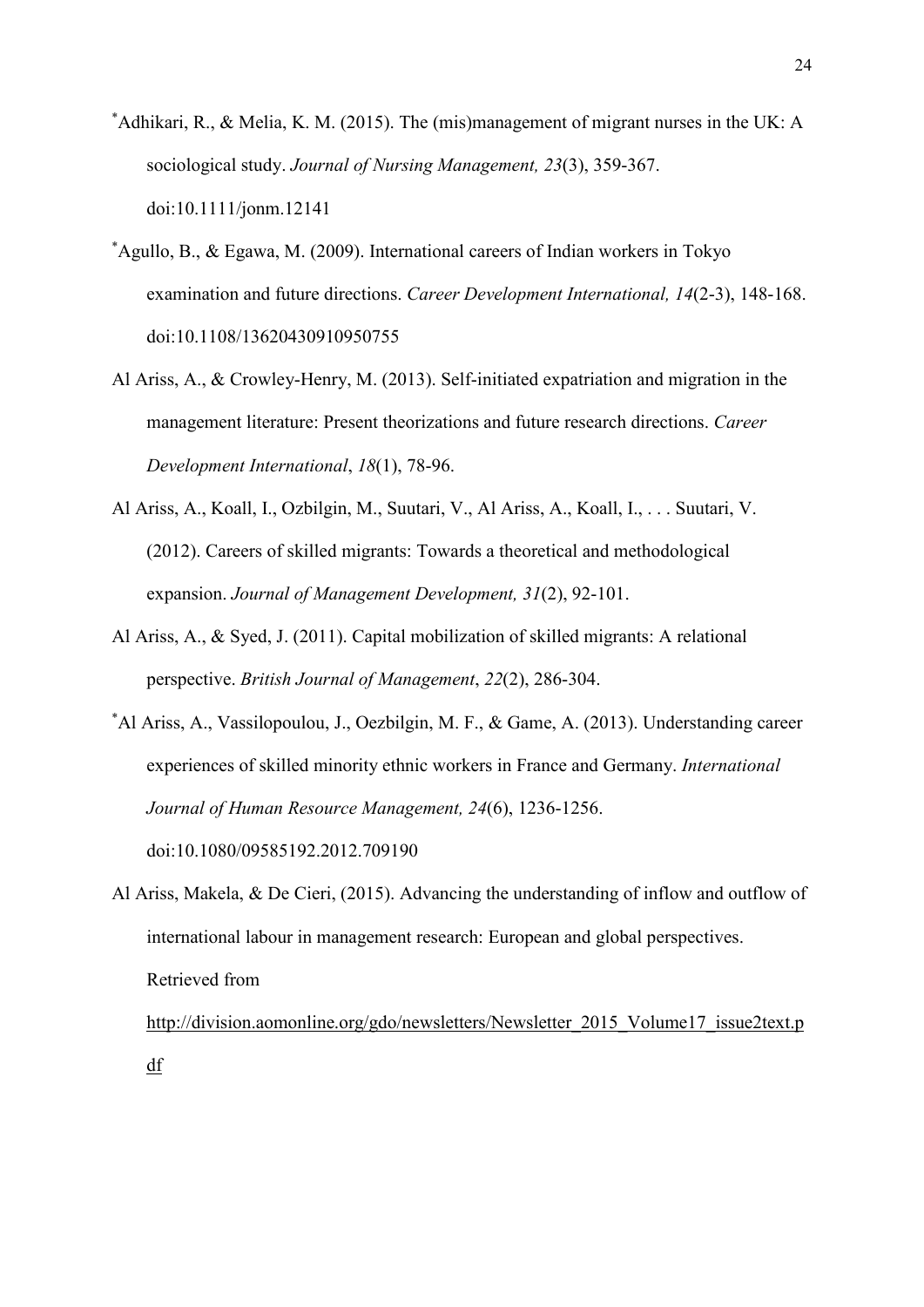\* Alarcon, R. (1999). Recruitment processes among foreign-born engineers and scientists in Silicon Valley. *American Behavioral Scientist, 42*(9), 1381-1397. doi:10.1177/00027649921954958

- \* Albarran, P., Carrasco, R., & Ruiz-Castillo, J. (2017). Are migrants more productive than stayers? Some evidence from a set of highly productive academic economists. *Economic Inquiry, 55*(3), 1308-1323. doi:10.1111/ecin.12430
- \* Aure, M. (2013). Highly skilled dependent migrants entering the labour market: Gender and place in skill transfer. *Geoforum, 45*, 277-286. doi:10.1016/j.geoforum.2012.11.015
- \* Axelsson, L. (2017). Living within temporally thick borders: IT professionals' experiences of Swedish immigration policy and practice. *Journal of Ethnic and Migration Studies, 43*(6), 974-990. doi:10.1080/1369183X.2016.1200966
- \* Bahn, S. (2014). Migrant workers on temporary 457 visas working in Australia: Implications for human resource management. *Asia Pacific Journal of Human Resources, 52*(1), 77- 92. doi:10.1111/1744-7941.12018
- \* Banerjee, R., & Mai Phan. (2014). Licensing requirements and occupational mobility among highly skilled new immigrants in Canada. *Relations Industrielles-Industrial Relations, 69*(2), 290-315.
- \* Batnitzky, A., & McDowell, L. (2011). Migration, nursing, institutional discrimination and emotional/affective labour: Ethnicity and labour stratification in the UK National Health Service. *Social & Cultural Geography, 12*(2), 181-201.

doi:10.1080/14649365.2011.545142

- \* Battu, H., Seaman, P., & Zenou, Y. (2011). Job contact networks and the ethnic minorities. *Labour Economics, 18*(1), 48-56.
- Bauder, H. (2014). Domicile citizenship, human mobility and territoriality. *Progress in Human Geography*, *38*(1), 91-106.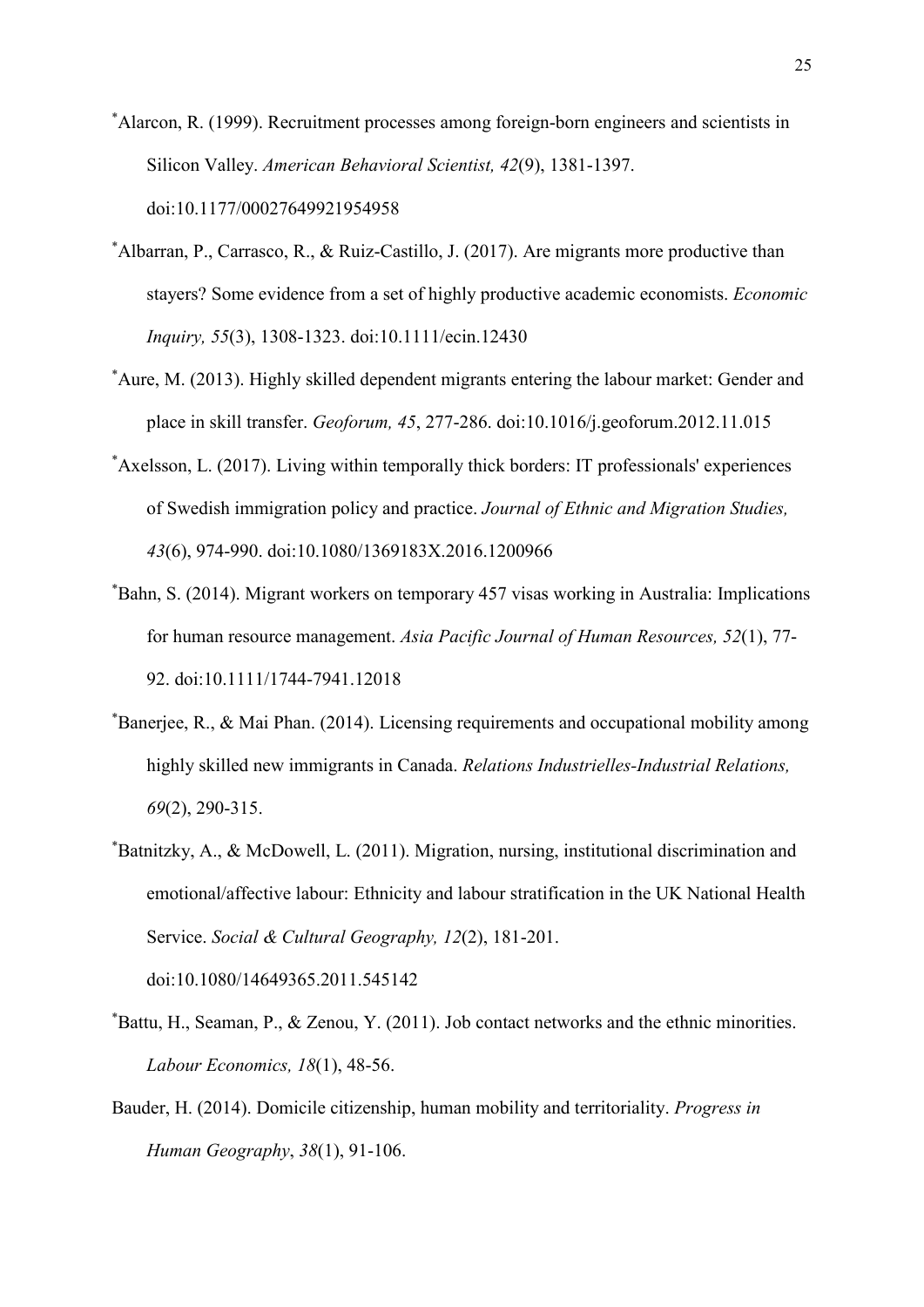- \* Bazillier, R., & Boboc, C. (2016). Labour migration as a way to escape from employment vulnerability? Evidence from the European union. *Applied Economics Letters, 23*(16), 1149-1152. doi:10.1080/13504851.2016.1139670
- Becker, G.S. (1964). *Human capital: a theoretical and empirical analysis, with special reference to education.* New York: National Bureau of Economic Research.
- \* Beckhusen, J., Florax, R. J. G. M., Poot, J., & Waldorf, B. S. (2013). Attracting global talent and then what? Overeducated immigrants in the United States. *Journal of Regional Science, 53*(5), 834-854. doi:10.1111/jors.12030
- \* Beladi, H., & Kar, S. (2015). Skilled and unskilled immigrants and entrepreneurship in a developed country. *Review of Development Economics, 19*(3), 666-682. doi:10.1111/rode.12155
- \* Bidwell, P., Laxmikanth, P., Blacklock, C., Hayward, G., Willcox, M., Peersman, W., . . . Mant, D. (2014). Security and skills: The two key issues in health worker migration. *Global Health Action, 7*, 1-10. doi:10.3402/gha.v7.24194

Birks, M., and J. Mills. 2011. *Grounded theory: A practical guide*. Thousand Oaks: Sage.

- \* Blackmore, J., Gribble, C., & Rahimi, M. (2017). International education, the formation of capital and graduate employment: Chinese accounting graduates' experiences of the Australian labour market. *Critical Studies in Education, 58*(1), 69-88. doi:10.1080/17508487.2015.1117505
- \* Blitz, B. K. (2005). 'Brain circulation': the Spanish medical profession and international medical recruitment in the United Kingdom. *Journal of European Social Policy*, *15*(4), 363-379.
- \* Blume-Kohout, M. E. (2016). Why are some foreign-born workers more entrepreneurial than others? *Journal of Technology Transfer, 41*(6), 1327-1353. doi:10.1007/s10961- 015-9438-3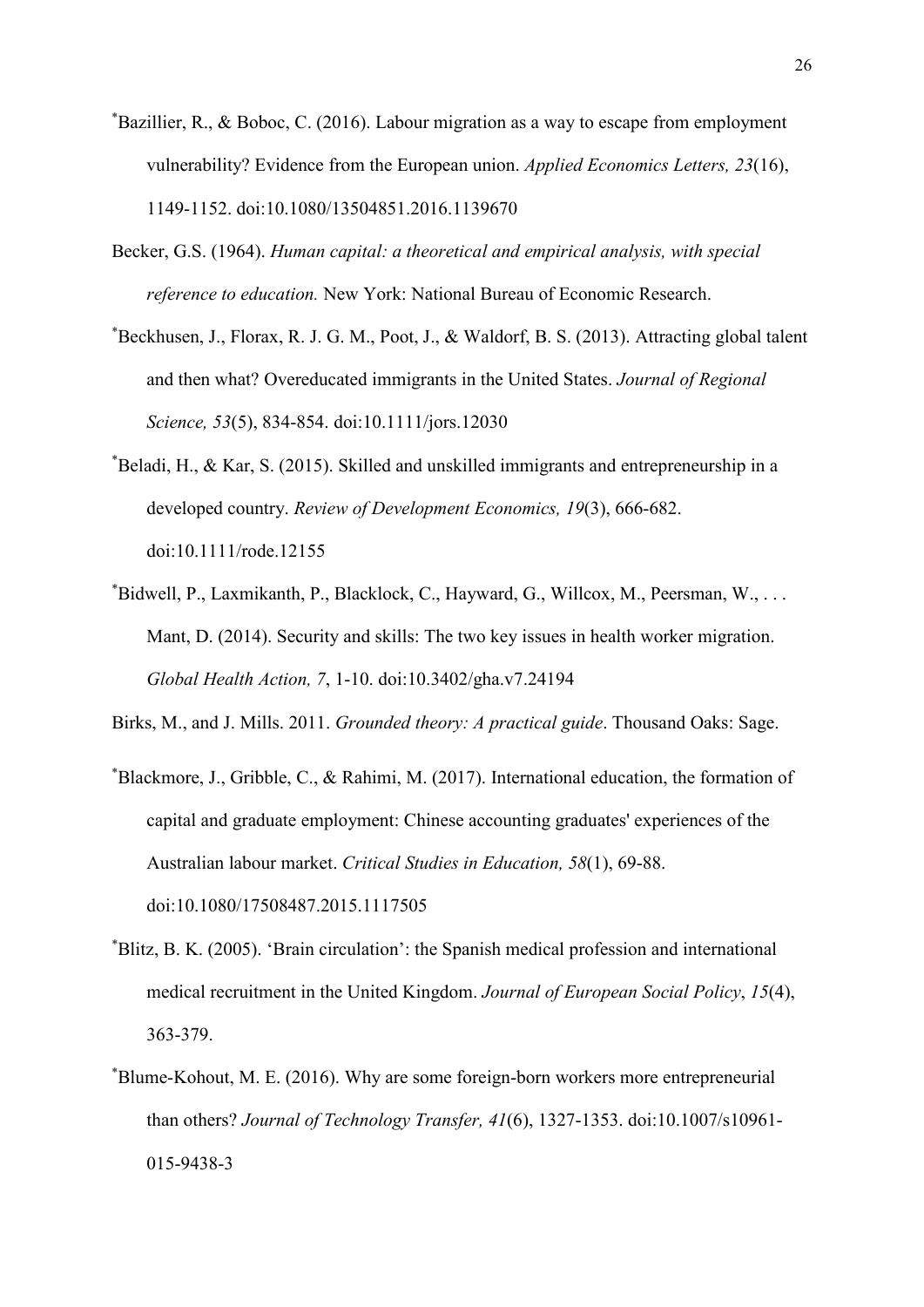- \* Boese, M., Campbell, I., Roberts, W., & Tham, J. (2013). Temporary migrant nurses in australia: Sites and sources of precariousness. *Economic and Labour Relations Review, 24*(3), 316-339. doi:10.1177/1035304613496500
- Bourdieu, P. (1984). *Distinction: A social critique of the judgement of taste*. Cambridge, MA: Harvard University Press.

Bourdieu, P. (1977). *Outline of a theory of practice.* Cambridge: Cambridge University Press.

Bourdieu, P. (2005). *The social structures of the economy*. Cambridge: Polity Press.

- \* Bornat, J., Henry, L., & Raghuram, P. (2011). The making of careers, the making of a discipline: Luck and chance in migrant careers in geriatric medicine. *Journal of Vocational Behavior, 78*(3), 342-350. doi:10.1016/j.jvb.2011.03.015
- \* Boyd, M., & Thomas, D. (2001). Match or mismatch? The employment of immigrant engineers in Canada's labor force. *Population Research and Policy Review, 20*(1-2), 107-133. doi:10.1023/A:1010625515456
- \* Bruland, S. K., & Rusten, G. (2012). Sourcing strategies, channels and geographies in the international recruitment of a highly skilled work-force: A case study of companies in the petroleum and maritime sectors in a non-urban location in Norway. *Erdkunde, 66*(1), 1-11. doi:10.3112/erdkunde.2012.01.01
- \* Cantwell, B., & Taylor, B. J. (2013). Internationalization of the postdoctorate in the United States: Analyzing the demand for international postdoc labor. *Higher Education, 66*(5), 551-567. doi:10.1007/s10734-013-9621-0
- Cerdin, J. L., Diné, M. A., & Brewster, C. (2014). Qualified immigrants' success: Exploring the motivation to migrate and to integrate. *Journal of International Business Studies*, *45*(2), 151-168.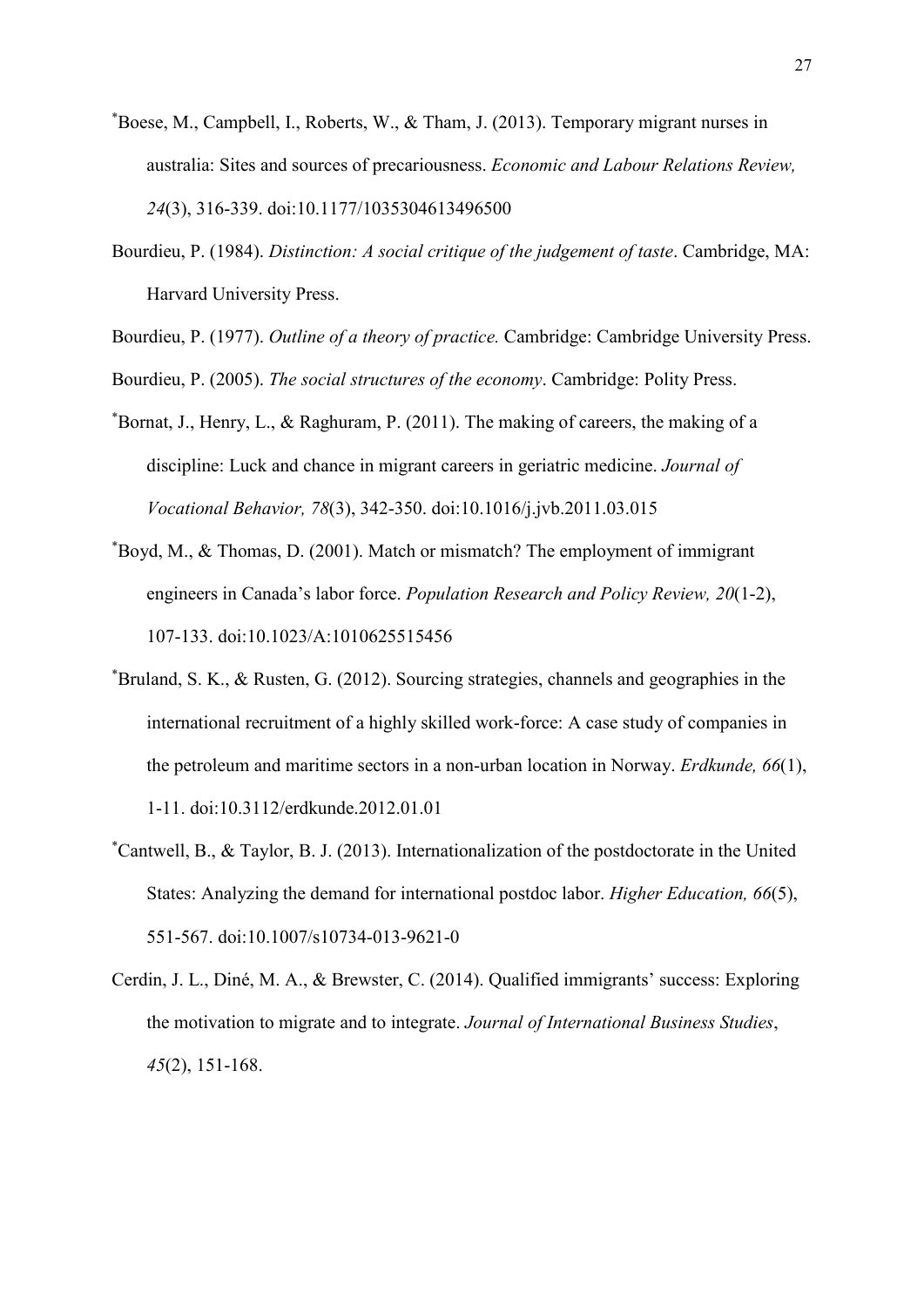- \* Cerdin, J., Dine, M. A., & Brewster, C. (2014). Qualified immigrants' success: Exploring the motivation to migrate and to integrate. *Journal of International Business Studies, 45*(2), 151-168. doi:10.1057/jibs.2013.45
- \* Coates, K., & Carr, S. (2005). Skilled immigrants and selection bias: A theory-based field study from New Zealand. *International Journal of Intercultural Relations, 29*(5), 577- 599. doi:10.1016/j.ijintrel.2005.05.001
- \* Cooke, F. L., Zhang, J., & Wang, J. (2013). Chinese professional immigrants in Australia: A gendered pattern in (re)building their careers. *International Journal of Human Resource Management, 24*(13), 2628-2645. doi:10.1080/09585192.2012.750615
- \* Corley, E. A., & Sabharwal, M. (2007). Foreign-born academic scientists and engineers: Producing more and getting less than their US-born peers? *Research in Higher Education, 48*(8), 909-940. doi:10.1007/s11162-007-9055-6
- \* Cortes, P., & Pan, J. (2015). The relative quality of foreign-educated nurses in the United States. *Journal of Human Resources, 50*(4), 1009-1050.
- Crowley‐Henry, M., O'Connor, E., & Al Ariss, A. (2016). Portrayal of Skilled Migrants' Careers in Business and Management Studies: A Review of the Literature and Future Research Agenda. *European Management Review*.
- \* Das Gupta, T., Man, G., Mirchandani, K., & Ng, R. (2014). Class borders: Chinese and south Asian Canadian professional women navigating the labor market. *Asian and Pacific Migration Journal, 23*(1), 55-83.
- \* de Vries, D. H., Steinmetz, S., & Tijdens, K. G. (2016). Does migration 'pay off' for foreignborn migrant health workers? An exploratory analysis using the global Wage Indicator dataset. *Human Resources for Health, 14*, 40. doi:10.1186/s12960-016-0136-5
- \* Dean, J. A., & Wilson, K. (2009). 'Education? It is irrelevant to my job now. it makes me very depressed ': Exploring the health impacts of under/unemployment among highly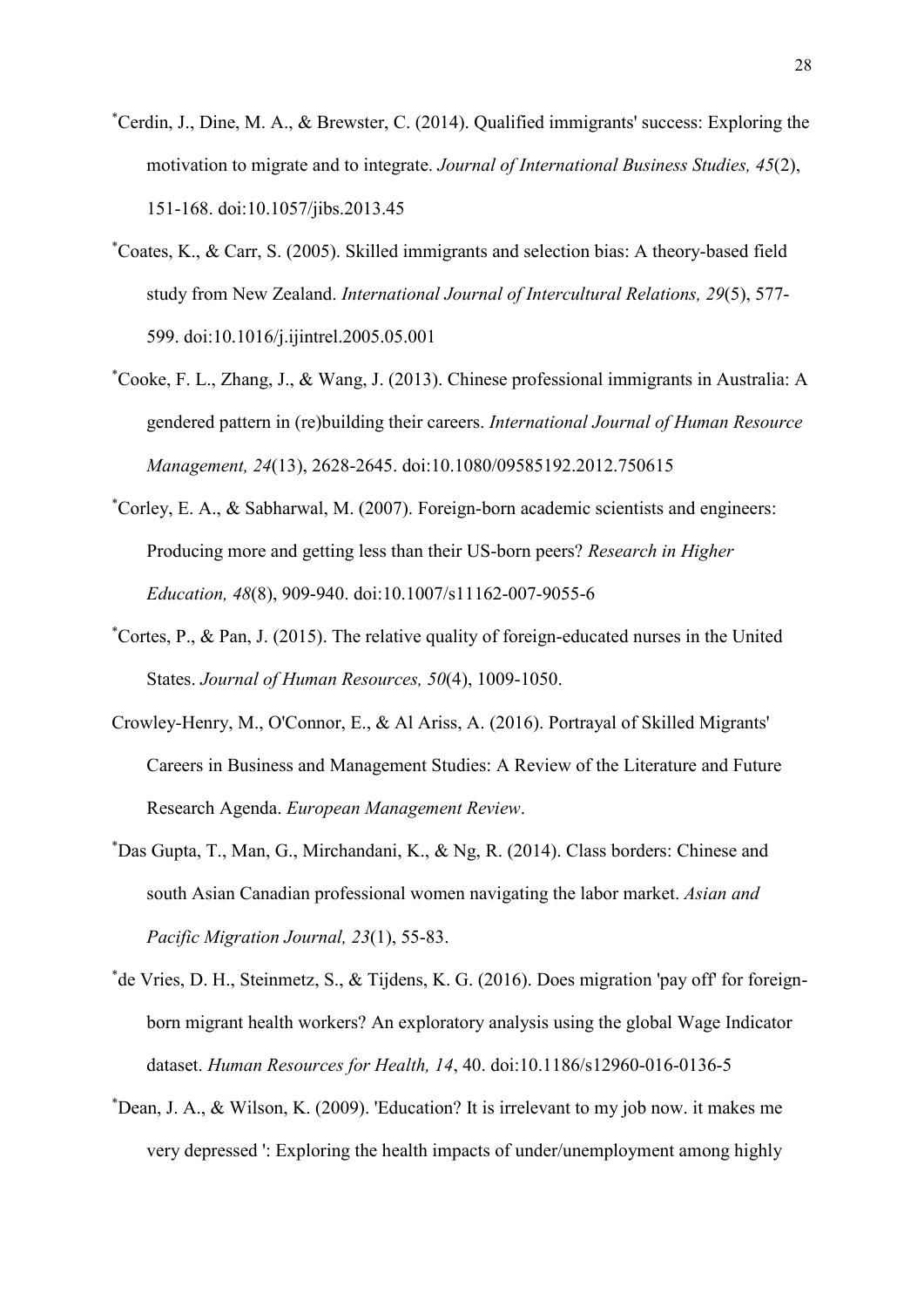skilled recent immigrants in Canada. *Ethnicity & Health, 14*(2), 185-204. doi:10.1080/13557850802227049

- \* DelCampo, R. G., Jacobson, K. J. L., Van Buren,Harry J.,,III, & Blancero, D. M. (2011). Comparing immigrant and US born Hispanic business professionals insights on discrimination. *Cross Cultural Management-an International Journal, 18*(3), 327-350. doi:10.1108/13527601111152851
- \* Dell'Aringa, C., & Pagani, L. (2011). Labour market assimilation and over-education: The case of immigrant workers in Italy. *Economia Politica, 28*(2), 219-240.
- \* Dietz, J., Joshi, C., Esses, V. M., Hamilton, L. K., & Gabarrot, F. (2015). The skill paradox: Explaining and reducing employment discrimination against skilled immigrants. *International Journal of Human Resource Management, 26*(10), 1318-1334. doi:10.1080/09585192.2014.990398
- \* Edge, J. S., & Hoffman, S. J. (2013). Empirical impact evaluation of the WHO global code of practice on the international recruitment of health personnel in Australia, Canada, UK and USA. *Globalization and Health, 9*, 60. doi:10.1186/1744-8603-9-60
- \* Espenshade, T., Usdansky, M., & Chung, C. (2001). Employment and earnings of foreignborn scientists and engineers. *Population Research and Policy Review, 20*(1-2), 81-105. doi:10.1023/A:1010660808072
- \* Farrer, J. (2014). China wants you: The social construction of skilled labor in three employment sectors. *Asian and Pacific Migration Journal, 23*(4), 397-420.
- \* Felker, J. A. (2012). EU's new member states: An untapped (and underappreciated) source of talent for MNCs? *International Journal of Human Resource Management, 23*(2), 255- 277. doi:10.1080/09585192.2011.606112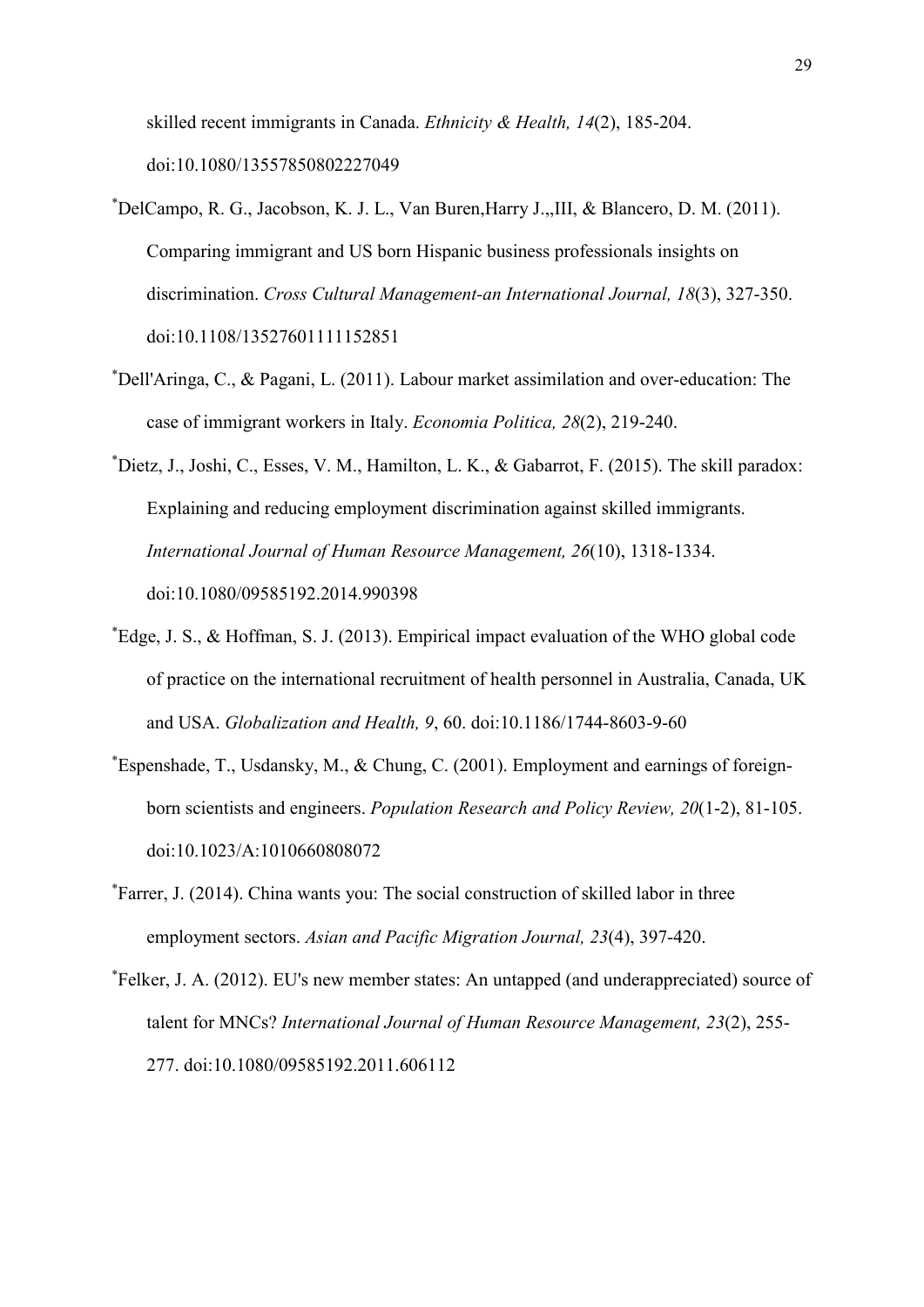- \* Fernando, W. D. A., & Cohen, L. (2016). Exploring career advantages of highly skilled migrants: A study of Indian academics in the UK. *International Journal of Human Resource Management, 27*(12), 1277-1298. doi:10.1080/09585192.2015.1072101
- \* Fossland, T. (2013). Crossing borders getting work: Skilled migrants' gendered labour market participation in norway. *Norsk Geografisk Tidsskrift-Norwegian Journal of Geography, 67*(5), 276-283. doi:10.1080/00291951.2013.847854
- \* Francis, K., Chapman, Y., Doolan, G., Sellick, K., & Barnett, T. (2008). Using overseas registered nurses to fill employment gaps in rural health services: Quick fix or sustainable strategy? *Australian Journal of Rural Health, 16*(3), 164-169. doi:10.1111/j.1440-1584.2008.00967.x
- \* Gandini, L., & Lozano-Ascencio, F. (2016). The effects of the crisis on occupational segregation of skilled migrants from Latin America and the Caribbean in the United States, 2006-2012. *Population Space and Place, 22*(5), 441-456. doi:10.1002/psp.1909
- \* Girard, E. R., & Bauder, H. (2007). Assimilation and exclusion of foreign trained engineers in Canada: Inside a professional regulatory organization. *Antipode, 39*(1), 35-53. doi:10.1111/j.1467-8330.2007.00505.x
- \* Green, C., Kler, P., & Leeves, G. (2007). Immigrant overeducation: Evidence from recent arrivals to Australia. *Economics of Education Review, 26*(4), 420-432. doi:10.1016/j.econedurev.2006.02.005
- \* Groutsis, D., & Arnold, P. C. (2012). Tracking the career decisions and experience of migrant elites: The case of south African-trained medical professionals in the Australian labour market. *Health Sociology Review, 21*(3), 332-342.
- Guéhenno, [Jean-Marie.](https://www.crisisgroup.org/who-we-are/people/jean-marie-guehenno) (2017). 10 Conflicts to Watch in 2017. Retrieved form https://www.crisisgroup.org/global/10-conflicts-watch-2017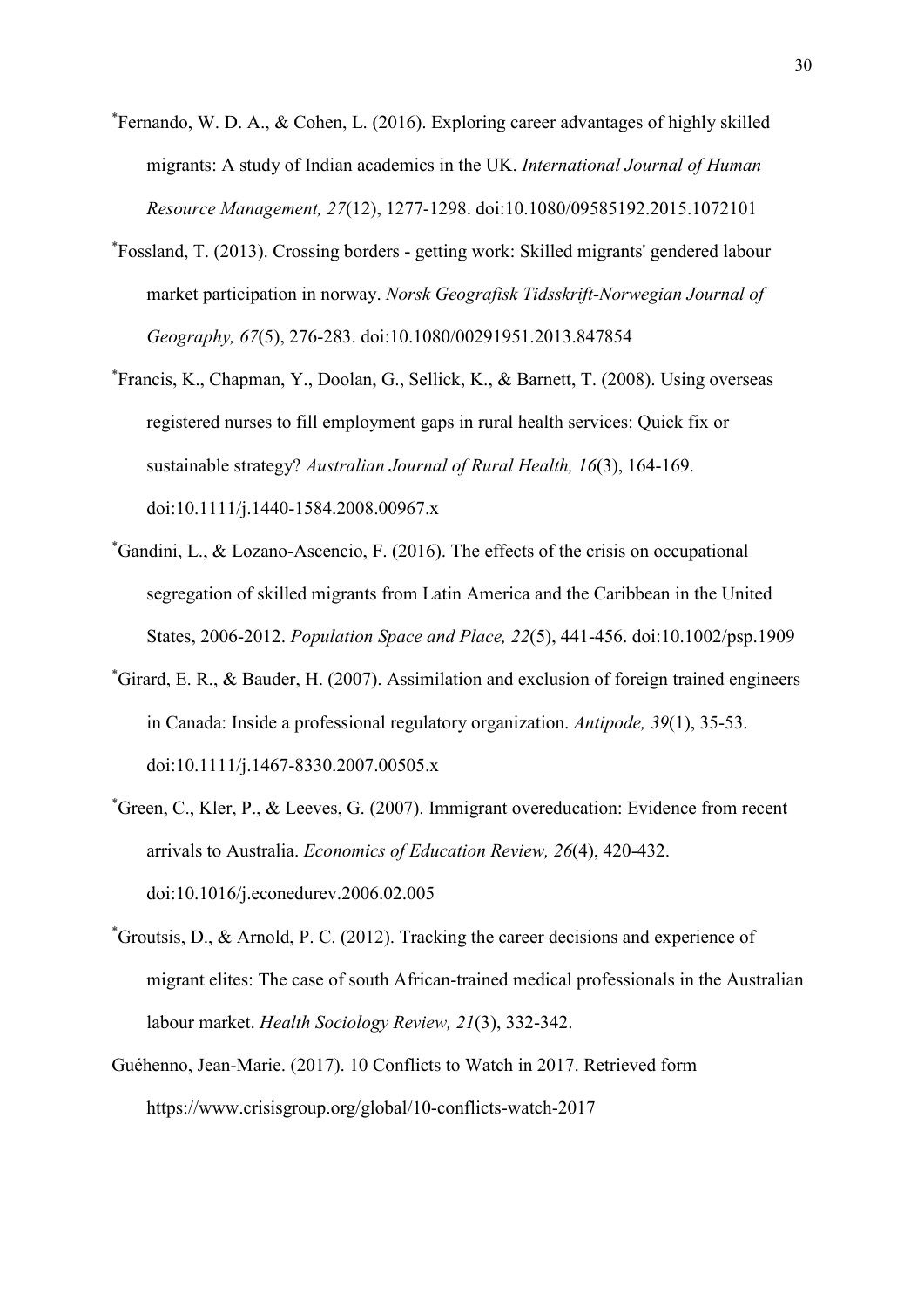- \* Guerrero, L., & Rothstein, M. G. (2012). Antecedents of underemployment: Job search of skilled immigrants in Canada. *Applied Psychology-an International Review-Psychologie Appliquee-Revue Internationale, 61*(2), 323-346. doi:10.1111/j.1464-0597.2011.00470.x
- Guo, C., & Al Ariss, A. (2015). Human resource management of international migrants: Current theories and future research. *The International Journal of Human Resource Management*, *26*(10), 1287-1297.
- \* Hardill, I., & MacDonald, S. (2000). Skilled international migration: The experience of nurses in the UK. *Regional Studies, 34*(7), 681-692.
- \* Harris, A. (2014). Encountering the familiar unknown: The hidden work of adjusting medical practice between local settings. *Journal of Contemporary Ethnography, 43*(3), 259-282. doi:10.1177/0891241613494810
- \* Harvey, W. S. (2008). Strong or weak ties? British and Indian expatriate scientists finding jobs in Boston. *Global Networks-a Journal of Transnational Affairs, 8*(4), 453-473. doi:10.1111/j.1471-0374.2008.00234.x
- \* Harvey, W. S. (2012). Labour market experiences of skilled British migrants in Vancouver. *Employee Relations, 34*(6), 658-669. doi:10.1108/01425451211267900
- \* Hawthorne, L. (1997). The question of discrimination: Skilled migrants' access to Australian employment. *International Migration, 35*(3), 395-419. doi:10.1111/1468-2435.00019
- \* Hawthorne, L. (2010). How valuable is "two-step migration"? Labor market outcomes for international student migrants to Australia. *Asian and Pacific Migration Journal, 19*(1), 5-36.
- Higgins, J. P., & Green, S. (Eds.). (2011). *Cochrane handbook for systematic reviews of interventions*. Sussex: John Wiley & Sons.
- \* Horverak, J. G., Sandal, G. M., Bye, H. H., & Pallesen, S. (2013). Managers' selection preferences: The role of prejudice and multicultural personality traits in the assessment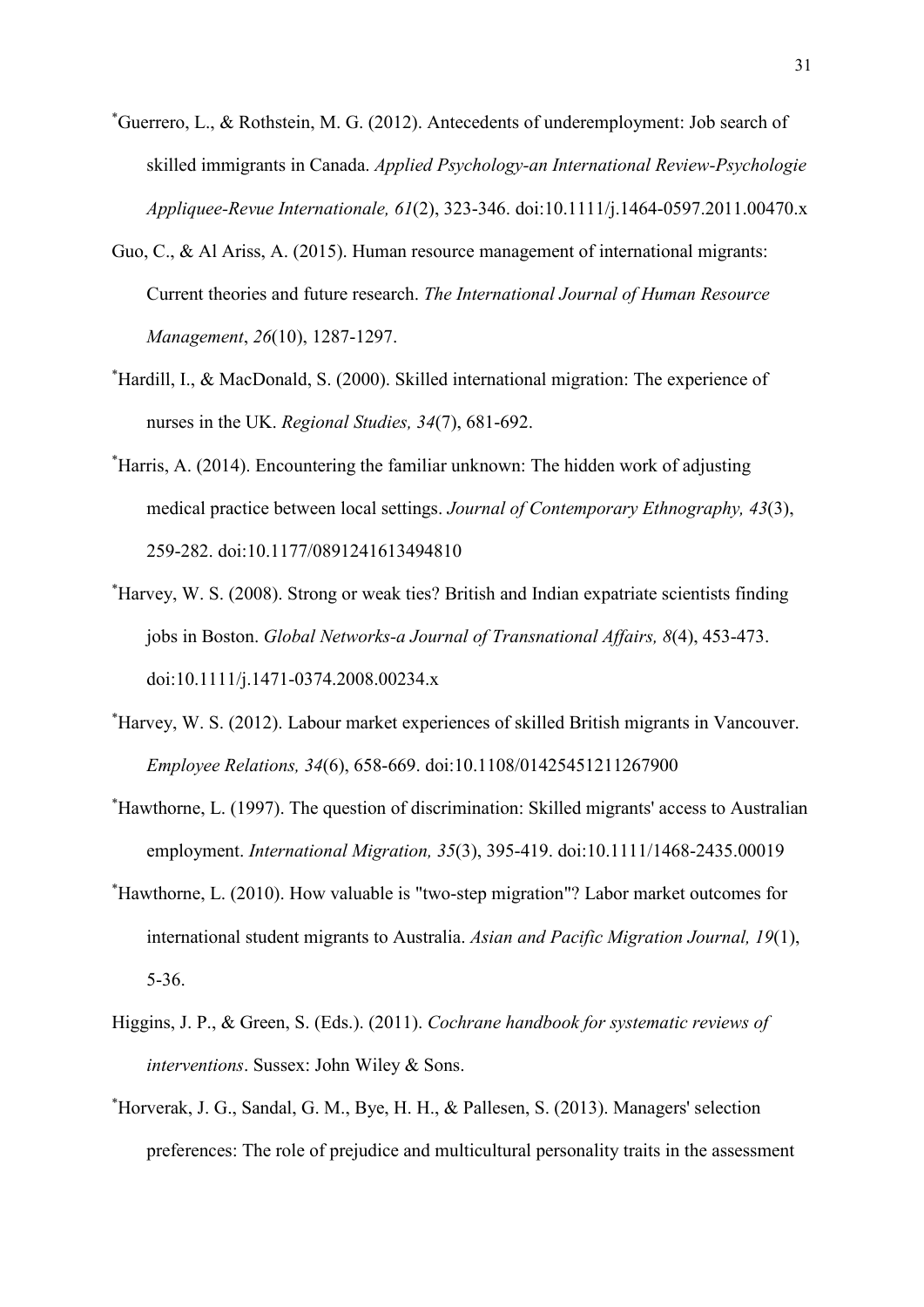of native and immigrant job candidates. *European Review of Applied Psychology-Revue Europeenne De Psychologie Appliquee, 63*(5), 267-275. doi:10.1016/j.erap.2013.07.003

- \* Humphries, N., Tyrrell, E., McAleese, S., Bidwell, P., Thomas, S., Normand, C., & Brugha, R. (2013). A cycle of brain gain, waste and drain - a qualitative study of non-EU migrant doctors in Ireland. *Human Resources for Health, 11*, 63. doi:10.1186/1478-4491-11-63
- \* Joseph, M. G. C. (2016). From students to permanent residents: The role of social networks in the immigration transition of Indians in New Zealand. *Asian and Pacific Migration Journal, 25*(2), 168-190. doi:10.1177/0117196816640988
- \* Kangasniemi, M., Winters, L. A., & Commander, S. (2007). Is the medical brain drain beneficial? Evidence from overseas doctors in the UK. *Social Science & Medicine, 65*(5), 915-923. doi:10.1016/j.socscimed.2007.04.021
- \* Kaushal, N., Lu, Y., Denier, N., Wang, J. S., & Trejo, S. J. (2016). Immigrant employment and earnings growth in Canada and the USA: Evidence from longitudinal data. *Journal of Population Economics, 29*(4), 1249-1277. doi:10.1007/s00148-016-0600-5
- \* Khoo, S., Voigt-Graf, C., McDonald, P., & Hugo, G. (2007). Temporary skilled migration to Australia: Employers' perspectives. *International Migration, 45*(4), 175-201. doi:10.1111/j.1468-2435.2007.00423.x
- \* Kim, E., Hogge, I., Mok, G., & Nishida, H. (2014). Work experiences of foreign-born Asian women counseling and psychology faculty. *Journal of Multicultural Counseling and Development, 42*(3), 147-160. doi:10.1002/j.2161-1912.2014.00051.x
- \* Kler, P. (2006). Graduate overeducation and its effects among recently arrived immigrants to Australia: A longitudinal survey. *International Migration, 44*(5), 93-128. doi:10.1111/j.1468-2435.2006.00388.x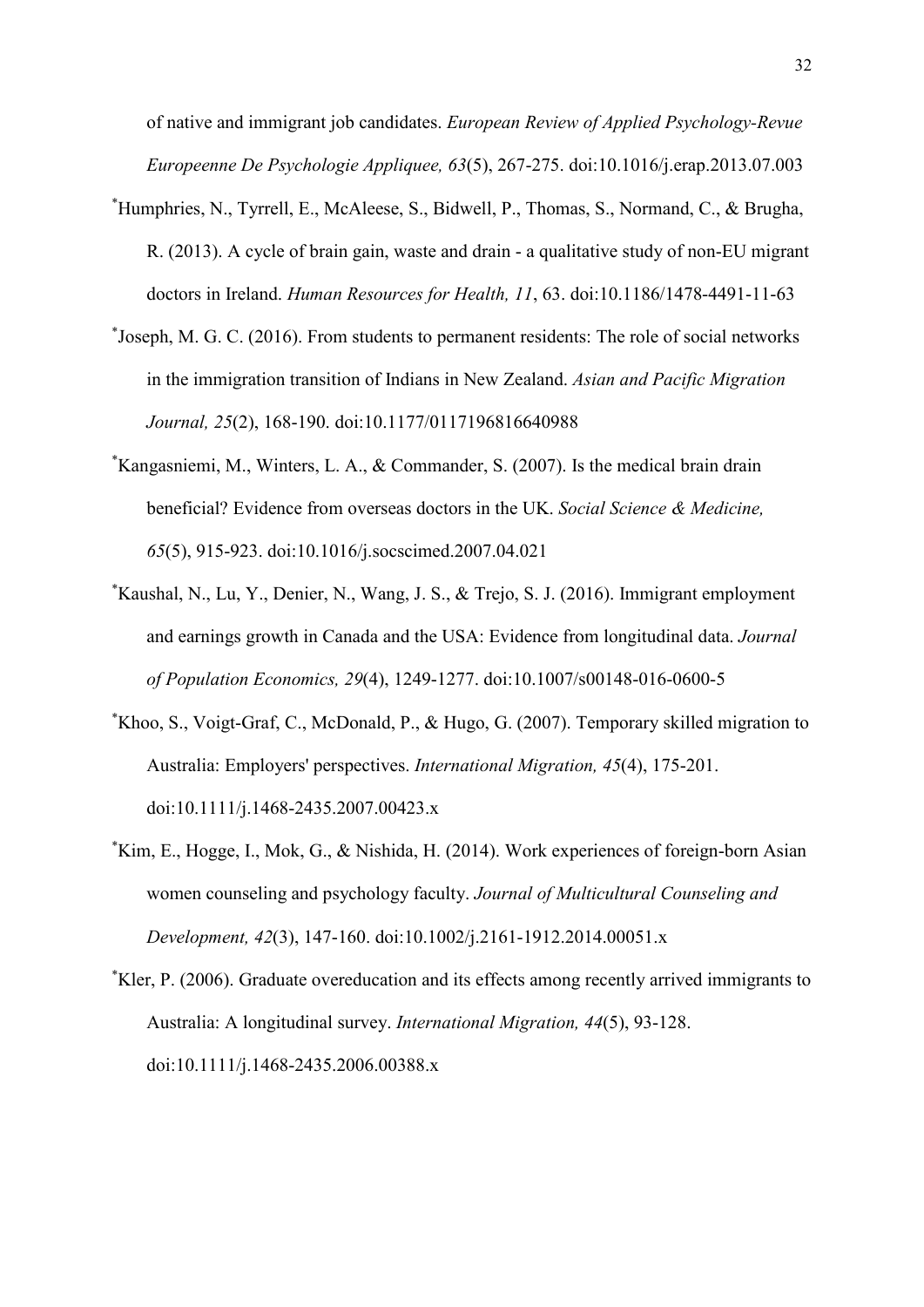- \* Klingler, C., & Marckmann, G. (2016). Difficulties experienced by migrant physicians working in German hospitals: A qualitative interview study. *Human Resources for Health, 14*, 57. doi:10.1186/s12960-016-0153-4
- \* Kuusio, H., Lamsa, R., Aalto, A., Manderbacka, K., Keskimaki, I., & Elovainio, M. (2014). Inflows of foreign-born physicians and their access to employment and work experiences in health care in Finland: Qualitative and quantitative study. *Human Resources for Health, 12*, 41. doi:10.1186/1478-4491-12-41
- \* Lin, Z., Pearce, R., & Wang, W. (2009). Imported talents: Demographic characteristics, achievement and job satisfaction of foreign born full time faculty in four-year American colleges. *Higher Education, 57*(6), 703-721. doi:10.1007/s10734-008-9171-z

Lincoln, Y. S. & E. Guba. 1985. *Naturalistic inquiry.* Thousand Oaks: Sage.

- Liu, Y., & Xu, W. (2017). Destination choices of permanent and temporary migrants in China, 1985–2005. *Population, Space and Place*, *23*(1).
- \* Liversage, A. (2009). Vital conjunctures, shifting horizons: High-skilled female immigrants looking for work. *Work Employment and Society, 23*(1), 120-141. doi:10.1177/0950017008099781
- \* Lopez, M. J. (2012). Skilled immigrant women in the US and the double earnings penalty. *Feminist Economics, 18*(1), 99-134. doi:10.1080/13545701.2012.658429
- \* Luthra, R. R. (2009). Temporary immigrants in a high-skilled labour market: A study of H-1Bs. *Journal of Ethnic and Migration Studies, 35*(2), 227-250. doi:10.1080/13691830802586237
- \* Mahmud, S., Alam, Q., & Haertel, C. (2014). Mismatches in skills and attributes of immigrants and problems with workplace integration: A study of IT and engineering professionals in Australia. *Human Resource Management Journal, 24*(3), 339-354. doi:10.1111/1748-8583.12026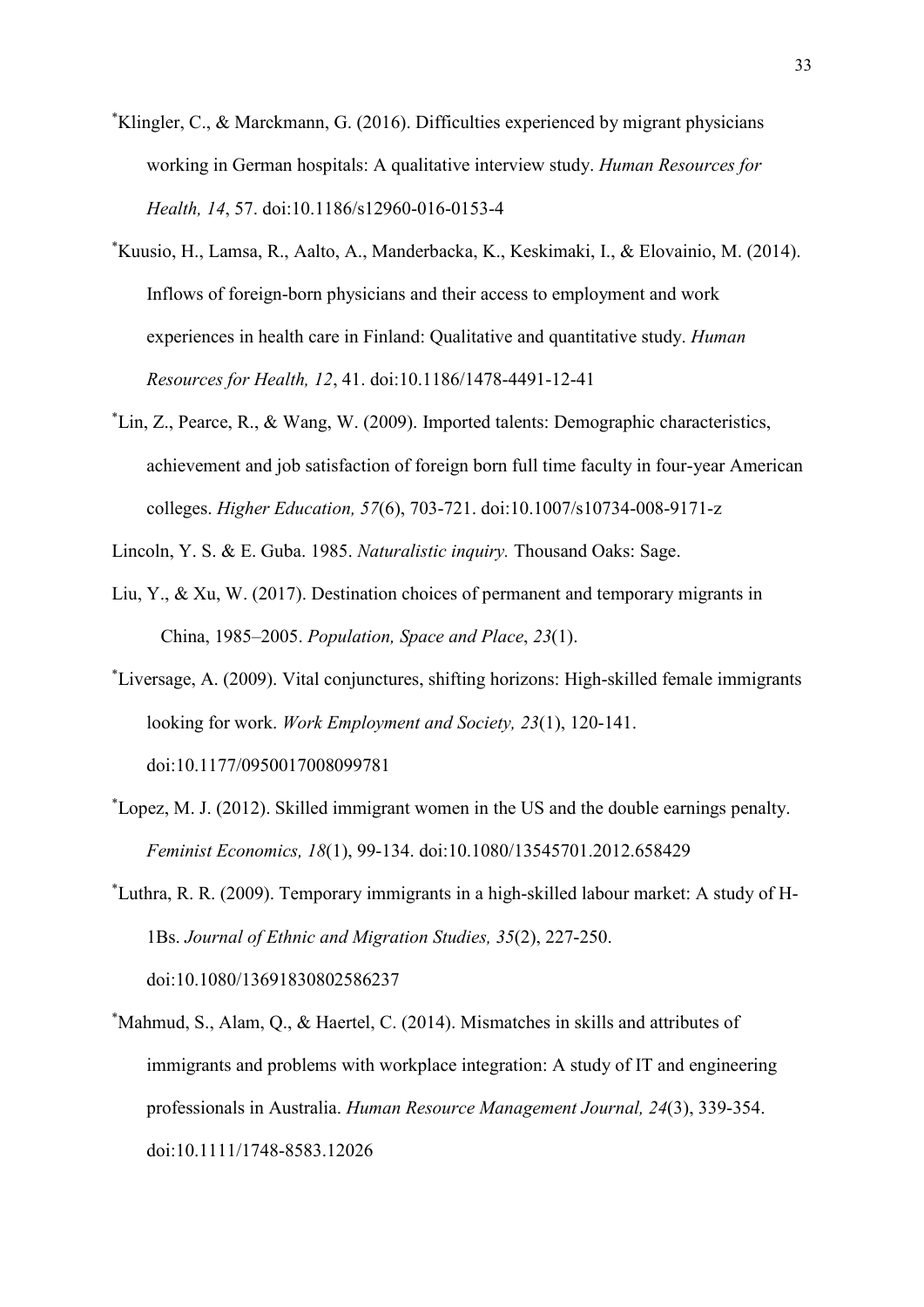- \* Mattoo, A., Neagu, I. C., & Oezden, C. (2008). Brain waste? Educated immigrants in the US labor market. *Journal of Development Economics, 87*(2), 255-269. doi:10.1016/j.jdeveco.2007.05.001
- \* McDonald, J. T., & Valenzuela, M. R. (2017). How does skills mismatch affect remittances? A study of Filipino migrant workers. *Contemporary Economic Policy, 35*(1), 216-231. doi:10.1111/coep.12167
- \* Miller, P., & Neo, L. (1997). Immigrant unemployment: The Australian experience. *International Migration, 35*(2), 155-185. doi:10.1111/1468-2435.00009
- Mincer, J. (1974). *Schooling, experience and earnings*. New York: Columbia University Press.
- \* Mucha, J., & Luczaj, K. (2014). Foreigners in the polish academic system at the beginning of the 21st century. A quantitative analysis of their employment according to the official documents. *Polish Sociological Review,* (185), 113-130.
- \* Mukhopadhyay, S., & Oxborrow, D. (2012). The value of an employment-based green card. *Demography, 49*(1), 219-237. doi:10.1007/s13524-011-0079-3
- \* Mulholland, J., & Ryan, L. (2014). Doing the business: Variegation, opportunity and intercultural experience among intra-EU highly-skilled migrants. *International Migration, 52*(3), 55-68. doi:10.1111/imig.12120
- \* Munoz-Comet, J. (2016). Potential work experience as protection against unemployment: Does it bring equal benefit to immigrants and native workers? *European Sociological Review, 32*(5), 537-551. doi:10.1093/esr/jcv137
- \* Myles, J., Cheng, L., & Wang, H. (2006). Teaching in elementary school: Perceptions of foreign-trained teacher candidates on their teaching practicum. *Teaching and Teacher Education, 22*(2), 233-245. doi:10.1016/j.tate.2005.09.001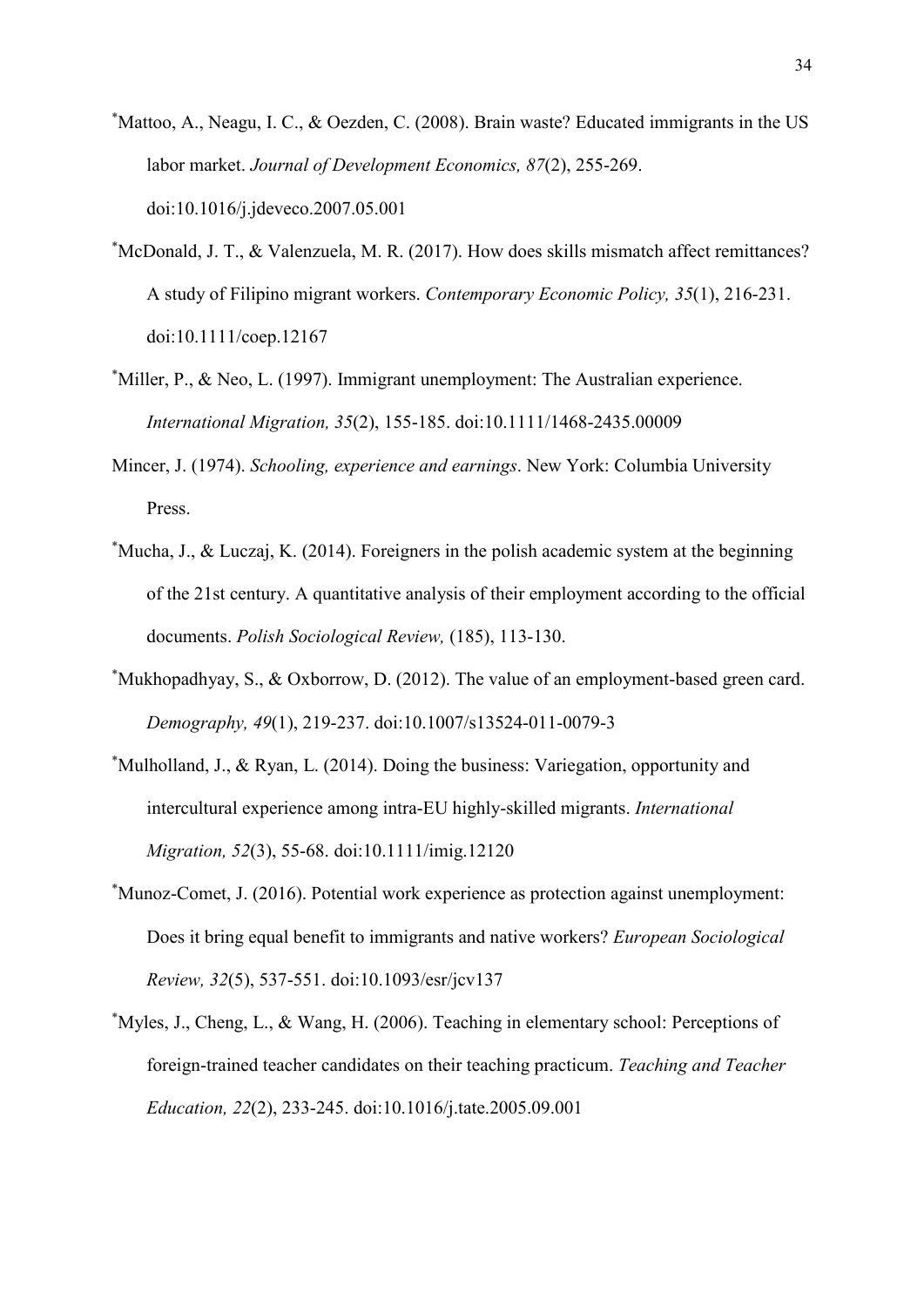#### OECD. (2013). World Migration in Figures. Retrieved from

<https://www.oecd.org/els/mig/World-Migration-in-Figures.pdf>

- OECD. (2014). Is migration good for the economy? Retrieved from [https://www.oecd.org/migration/OECD%20Migration%20Policy%20Debates%20Num](https://www.oecd.org/migration/OECD%20Migration%20Policy%20Debates%20Numero%202.pdf) [ero%202.pdf](https://www.oecd.org/migration/OECD%20Migration%20Policy%20Debates%20Numero%202.pdf)
- \* Oreopoulos, P. (2011). Why do skilled immigrants struggle in the labor market? A field experiment with thirteen thousand resumes. *American Economic Journal-Economic Policy, 3*(4), 148-171. doi:10.1257/pol.3.4.148
- \* Owusu, Y., & Sweetman, A. (2015). Regulated health professions: Outcomes by place of birth and training. *Canadian Public Policy-Analyse De Politiques, 41*, S98-S115.
- \* Peterson, B. D., Pandya, S. S., & Leblang, D. (2014). Doctors with borders: Occupational licensing as an implicit barrier to high skill migration. *Public Choice, 160*(1-2), 45-63. doi:10.1007/s11127-014-0152-8
- \* Reid, A. (2012). Under-use of migrants' employment skills linked to poorer mental health. *Australian and New Zealand Journal of Public Health, 36*(2), 120-125. doi:10.1111/j.1753-6405.2012.00842.x
- \* Riano, Y. (2011). Drawing new boundaries of participation: Experiences and strategies of economic citizenship among skilled migrant women in Switzerland. *Environment and Planning A, 43*(7), 1530-1546. doi:10.1068/a4374

Richardson, J. Karam, C. & Afiouni, F. (n.d.). The Impact of the Global Refugee Crisis on the Career Ecosystem: Special issue call for papers from Career Development International. Retrieved from http://www.emeraldgrouppublishing.com/products/journals/call\_for\_papers.htm?id=697 8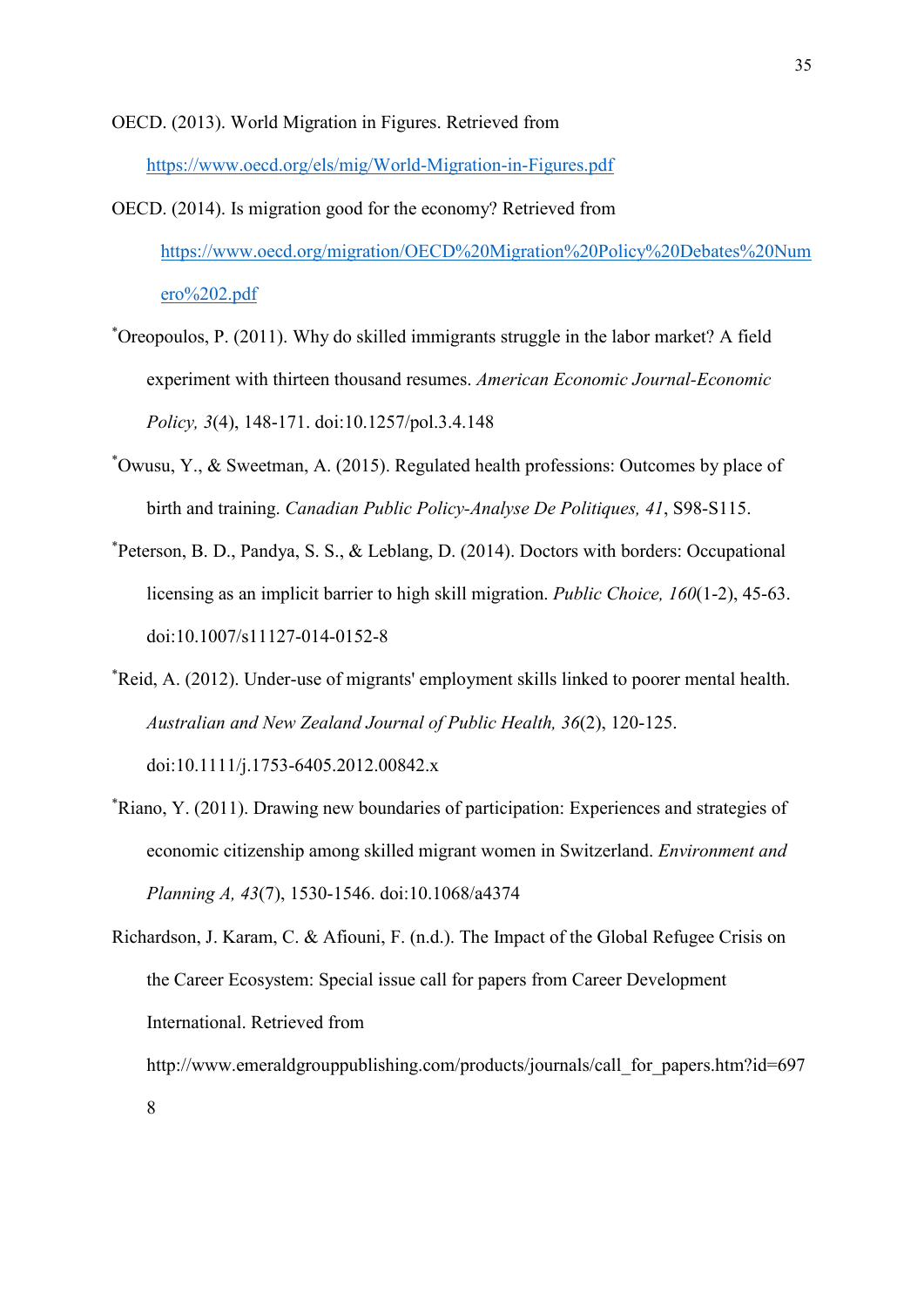- Robinson S. & Bristow A., (n.d.). Populist Responses to Austerity and Cultural Change: Brexit, Trumpism and Beyond, Retrieved from http://journals.sagepub.com/pbassets/cmscontent/ORG/CFP-Populist-Responses.pdf
- \* Sabharwal, M. (2011). High-skilled immigrants: How satisfied are foreign-born scientists and engineers employed at American universities? *Review of Public Personnel Administration, 31*(2), 143-170. doi:10.1177/0734371X11408572
- \* Sabharwal, M. (2011). Job satisfaction patterns of scientists and engineers by status of birth. *Research Policy, 40*(6), 853-863. doi:10.1016/j.respol.2011.04.002
- \* Scellato, G., Franzoni, C., & Stephan, P. (2015). Migrant scientists and international networks. *Research Policy, 44*(1), 108-120. doi:10.1016/j.respol.2014.07.014
- Shaw, J. D., & Gruber, M. (2017). New Ways of Seeing: Elaboration on a Theme. *Academy of Management Journal*, *60*(2), 397-401.
- \* Shinozaki, K. (2014). Career strategies and spatial mobility among skilled migrants in Germany: The role of gender in the work-family interaction. *Tijdschrift Voor Economische En Sociale Geografie, 105*(5), 526-541. doi:10.1111/tesg.12111
- Strauss, A. & Corbin, J. M.. (1990). *Basics of qualitative research: Grounded theory procedures and techniques*. Thousand Oaks: Sage.
- Strauss, K., & McGrath, S. (2017). Temporary migration, precarious employment and unfree labour relations: Exploring the 'continuum of exploitation'in Canada's Temporary Foreign Worker Program. *Geoforum*, *78*, 199-208.
- \* Subedi, R. P., & Rosenberg, M. W. (2016). High-skilled immigrants low-skilled jobs: Challenging everyday health. *Canadian Geographer-Geographe Canadien, 60*(1), 56- 68. doi:10.1111/cag.12237
- Syed, J. (2008). Employment prospects for skilled migrants: A relational perspective. *Human Resource Management Review, 18*(1), 28-45.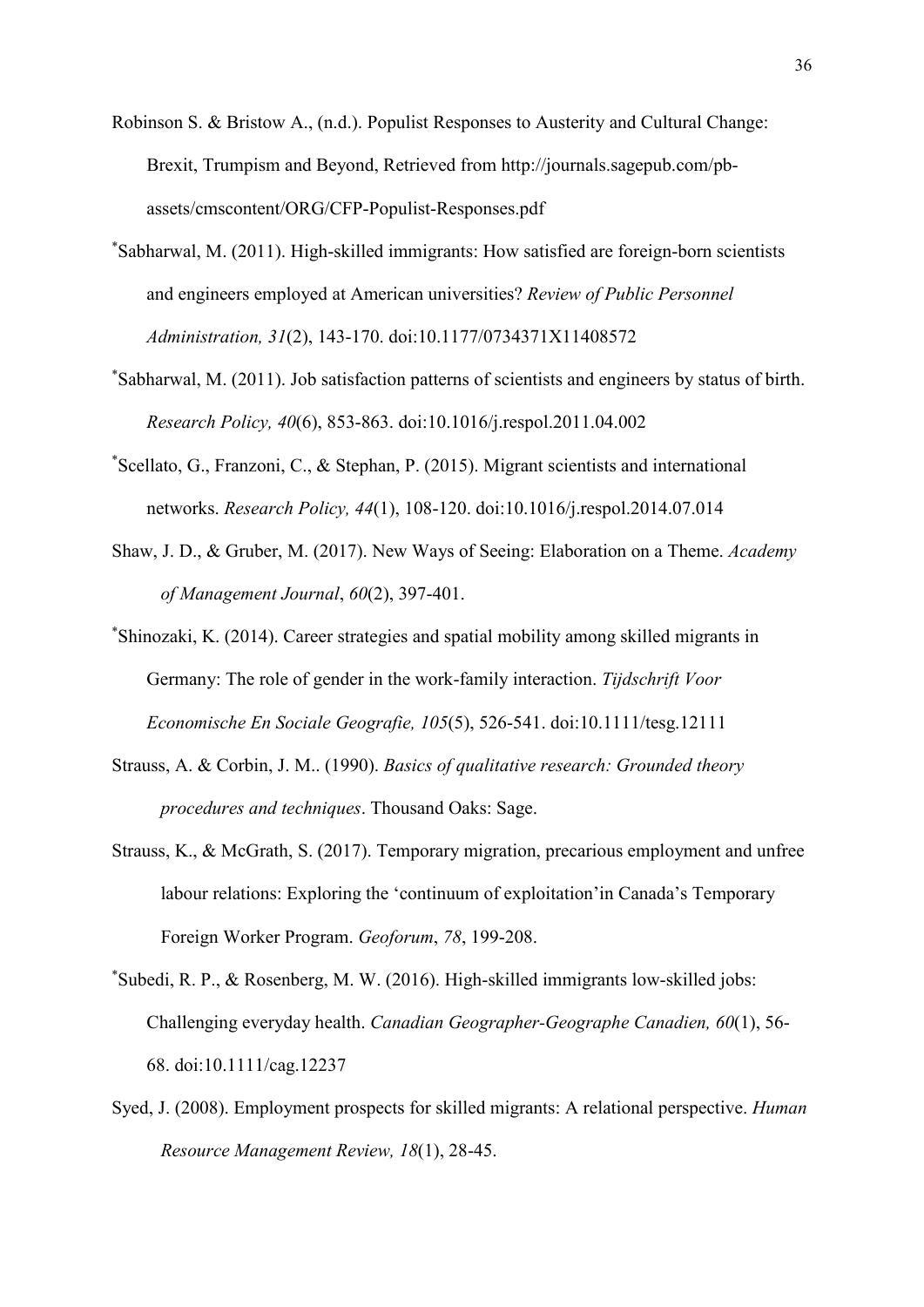- \* Szarucki, M., Brzozowski, J., & Stankeviciene, J. (2016). Determinants of self-employment among polish and Romanian immigrants in Germany. *Journal of Business Economics and Management, 17*(4), 598-612. doi:10.3846/16111699.2016.1202313
- \* Tang, J. (1993). The career attainment of Caucasian and Asian engineers. *Sociological Quarterly, 34*(3), 467-496. doi:10.1111/j.1533-8525.1993.tb00122.x
- \* Thondhlana, J., Madziva, R., & McGrath, S. (2016). Negotiating employability: Migrant capitals and networking strategies for Zimbabwean highly skilled migrants in the UK. *Sociological Review, 64*(3), 575-592. doi:10.1111/1467-954X.12373
- \* Trlin, A. (2012). "It's all so different here ... ": Initial employment and social engagement experiences of south Africans in New Zealand. *Asian and Pacific Migration Journal, 21*(1), 57-81.
- Turchick Hakak, L., & Al Ariss, A. (2013). Vulnerable work and international migrants: A relational human resource management perspective. *The International Journal of Human Resource Management*, *24*(22), 4116-4131.
- \* Tzeng, R. (2010). Cultural capital and cross-border career ladders western professional migrants in Taiwan. *International Sociology, 25*(1), 123-143. doi:10.1177/0268580909346709
- \* Van Laer, K., & Janssens, M. (2017). Agency of ethnic minority employees: Struggles around identity, career and social change. *Organization, 24*(2), 198-217. doi:10.1177/1350508416664143
- \* van Riemsdijk, M. (2013). Everyday geopolitics, the valuation of labour and the sociopolitical hierarchies of skill: Polish nurses in Norway. *Journal of Ethnic and Migration Studies, 39*(3), 373-390. doi:10.1080/1369183X.2013.733859
- \* Vargas-Silva, C. (2016). Highly skilled migrant workers and the UK business cycle. *Population Space and Place, 22*(5), 457-470. doi:10.1002/psp.1867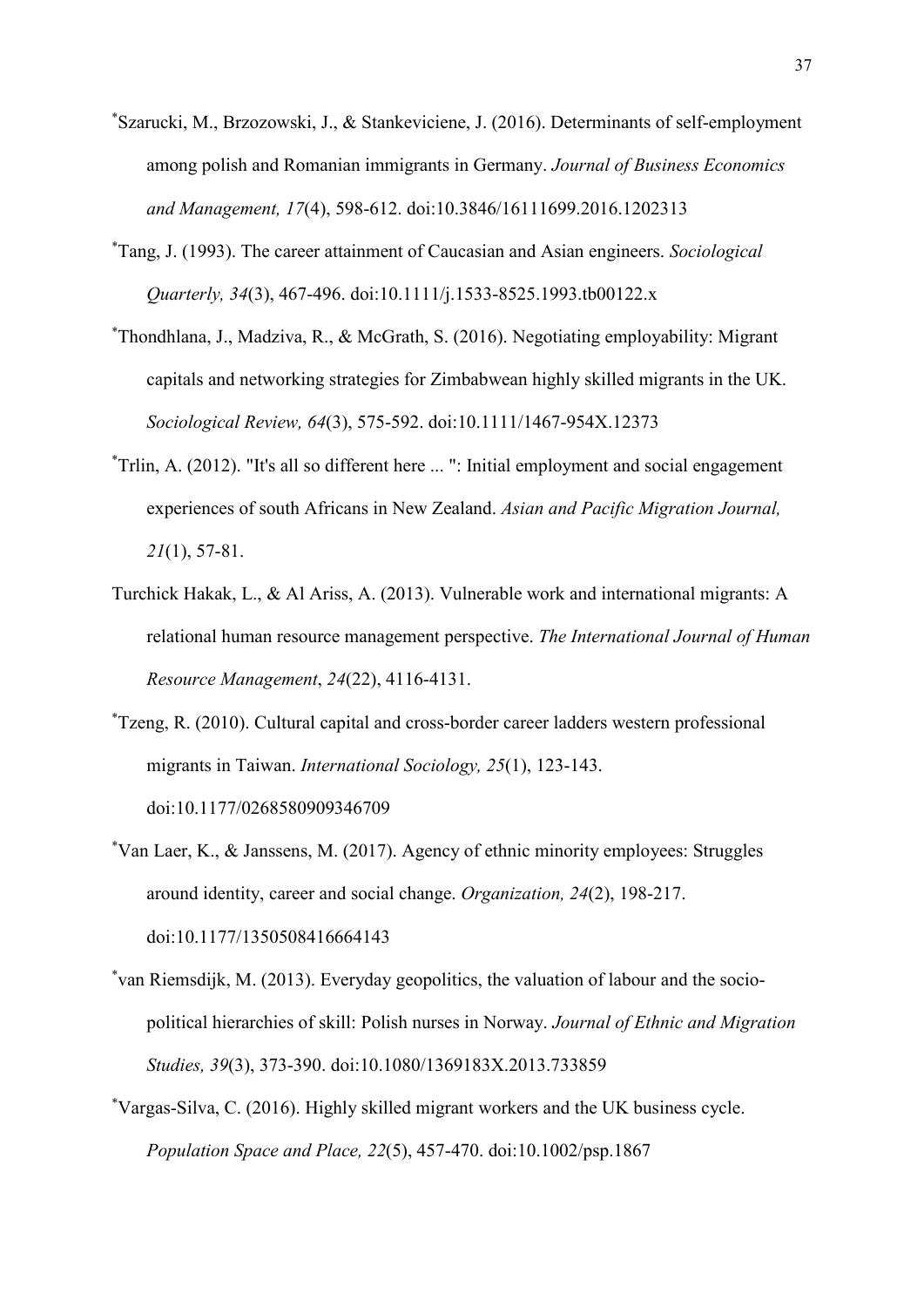- \* Varma, R. (2010). India-born in the US science and engineering workforce. *American Behavioral Scientist, 53*(7), 1064-1078. doi:10.1177/0002764209356239
- \* Velayutham, S. (2013). Precarious experiences of Indians in Australia on 457 temporary work visas. *Economic and Labour Relations Review, 24*(3), 340-361. doi:10.1177/1035304613495268
- \* Vidal-Coso, E., & Miret-Gamundi, P. (2014). The labour trajectories of immigrant women in Spain: Are there signs of upward social mobility? *Demographic Research, 31*, 337-379. doi:10.4054/DemRes.2014.31.13
- \* Webb, S. (2015). 'It's who you know not what': Migrants' encounters with regimes of skills as misrecognition. *Studies in Continuing Education, 37*(3), 267-285. doi:10.1080/0158037X.2015.1007938
- \* Weiss, Y., Sauer, R., & Gotlibovski, M. (2003). Immigration, search, and loss of skill. *Journal of Labor Economics, 21*(3), 557-591. doi:10.1086/374959
- \* Weller, S. A. (2017). Accounting for skill shortages? Migration and the Australian labour market. *Population Space and Place, 23*(2), e1997. doi:10.1002/psp.1997
- \* Winterheller, J., & Hirt, C. (2017). Career patterns of young highly skilled migrants from southeast Europe in Austria. *Personnel Review, 46*(2), 222-236. doi:10.1108/PR-05- 2015-0148
- \* Wright, A., Regan, M., Haigh, C., Sunderji, I., Vijayakumar, P., Smith, C., & Nestel, D. (2012). Supporting international medical graduates in rural Australia: A mixed methods evaluation. *Rural and Remote Health, 12*(1), 1897.
- Wright, C. F. (2014). How do states implement liberal immigration policies? Control signals and skilled immigration reform in Australia. *Governance*, *27*(3), 397-421.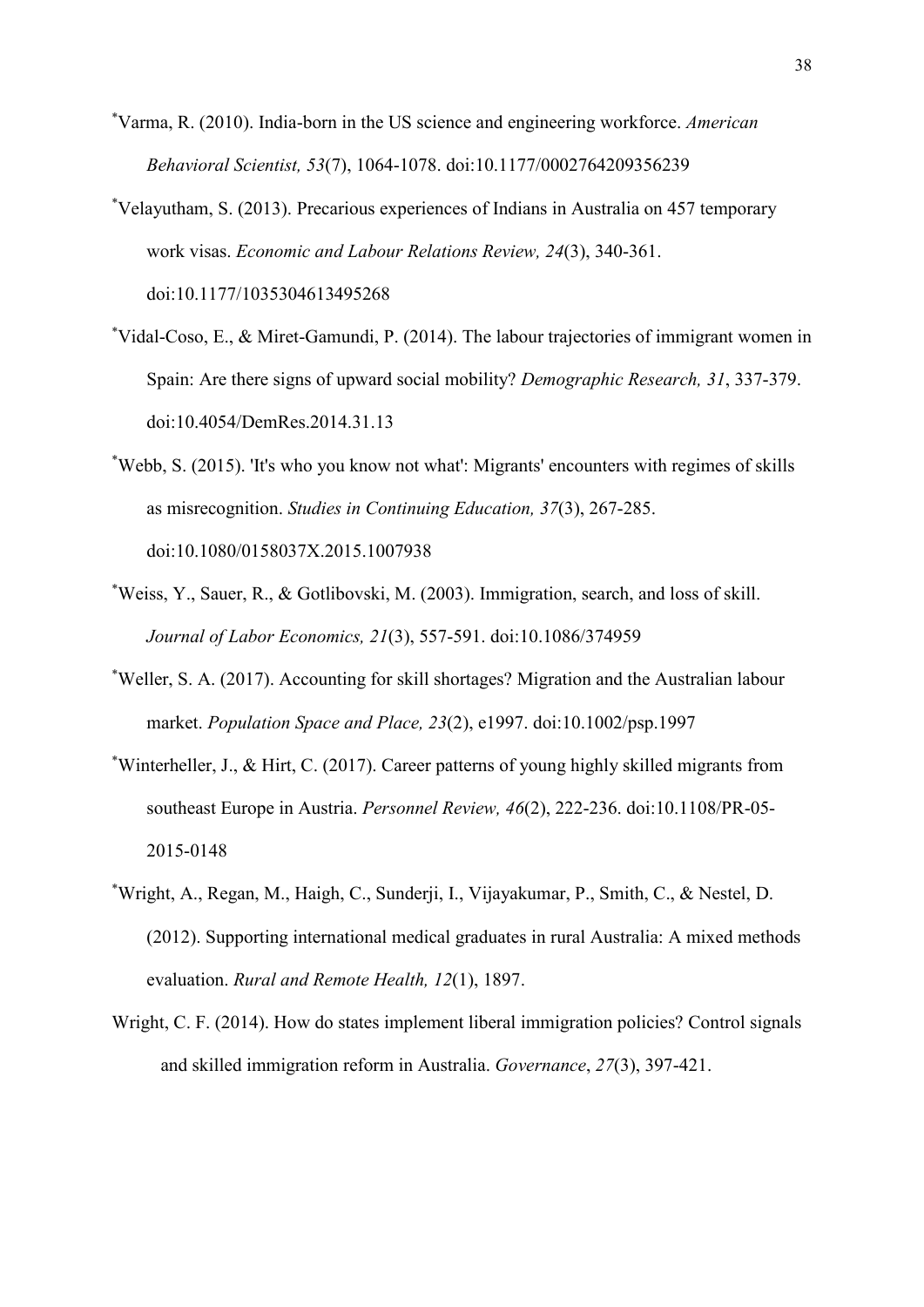- \* Wright, R., Ellis, M., & Townley, M. (2017). The matching of STEM degree holders with STEM occupations in large metropolitan labor markets in the United States. *Economic Geography, 93*(2), 185-201.
- \* Yeoh, B., & Willis, K. (2005). Singaporeans in china: Transnational women elites and the negotiation of gendered identities. *Geoforum, 36*(2), 211-222. doi:10.1016/j.geoforum.2003.07.004
- Zikic, J. (2015). Skilled migrants' career capital as a source of competitive advantage: implications for strategic HRM. *The International Journal of Human Resource Management*, *26*(10), 1360-1381.
- \* Zikic, J., Bonache, J., & Cerdin, J. (2010). Crossing national boundaries: A typology of qualified immigrants' career orientations. *Journal of Organizational Behavior, 31*(5), 667-686. doi:10.1002/job.705
- Zikic, J., Bonache, J., & Cerdin, J. L. (2010). Crossing national boundaries: A typology of qualified immigrants' career orientations. *Journal of Organizational Behavior*, *31*(5), 667-686.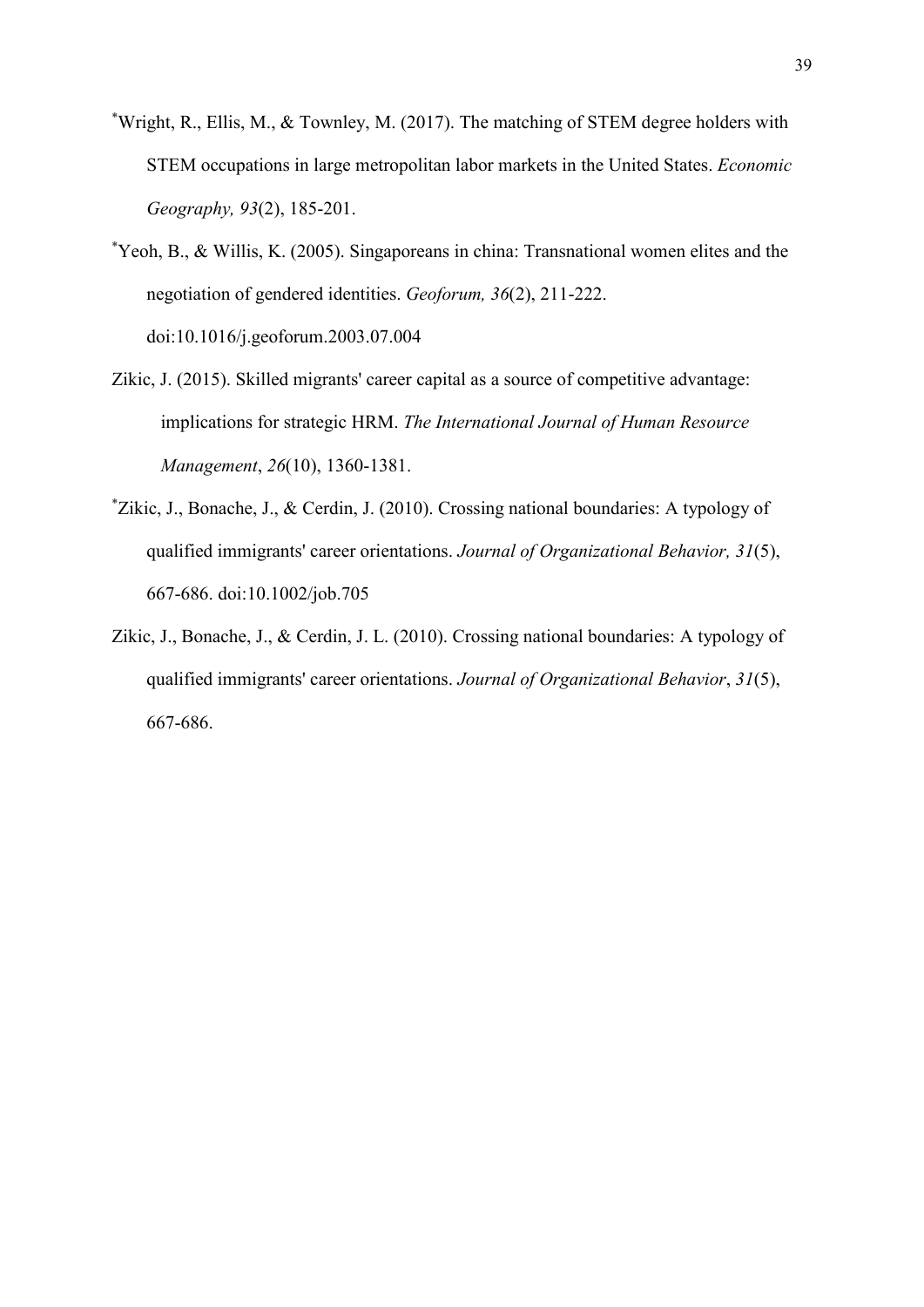| Table 1. Journals and Disciplines |  |
|-----------------------------------|--|
|-----------------------------------|--|

| <b>Journal (No. of Articles)</b>                                                          | <b>Discipline</b>           |
|-------------------------------------------------------------------------------------------|-----------------------------|
|                                                                                           | <b>Total Articles</b>       |
| Asian and Pacific Migration Journal (5), International Migration (5),                     | Demography                  |
| Journal of Ethnic and Migration Studies (3), Population Research and                      | 17                          |
| Policy Review (2), Demographic Research (1), Demography (1)                               |                             |
| International Journal of Human Resource Management (5), Research                          | Management                  |
| Policy (2), Journal of nursing management (1), Journal of Human                           | 17                          |
| Resources (1), Human Resource Management Journal (1), Journal of                          |                             |
| International Business Studies (1), Asia Pacific Journal of Human                         |                             |
| Resources (1), Cross Cultural Management-an International Journal                         |                             |
| (1), Career Development International (1), Journal of Organizational                      |                             |
| Behavior (1), Organization (1), Journal of Technology Transfer (1)                        |                             |
| American Economic Journal-Economic Policy (1), Applied                                    | Economics                   |
| Economics Letters (1), Contemporary Economic Policy (1), Economia                         | 16                          |
| Politica (1), Economic and Labour Relations Review (1), Economic                          |                             |
| Geography (1), Economic inquiry (1), Economics of Education                               |                             |
| Review (1), Feminist Economics (1), Journal of Business Economics                         |                             |
| and Management (1), Journal of Development Economics (1), Journal                         |                             |
| of Labor Economics (1), Journal of Population Economics (1), Labour                       |                             |
| Economics (1), Public Choice (1), Review of Development Economics                         |                             |
| (1)                                                                                       |                             |
| Population Space and Place (3), Geoforum (2), Antipode (1), Canadian                      | Geography                   |
| Geographer-Geographe Canadien (1), Environment and Planning A                             | 14                          |
| (1), Erdkunde (1), Journal of Regional Science (1), Norsk Geografisk                      |                             |
| Tidsskrift-Norwegian Journal of Geography (1), Regional Studies (1),                      |                             |
| Social & Cultural Geography (1), Tijdschrift Voor Economische En<br>Sociale Geografie (1) |                             |
| European Sociological Review (1), Global Networks-a Journal of                            | Sociology                   |
| Transnational Affairs (1), Health Sociology Review (1), International                     | 10                          |
| Journal of Intercultural Relations (1), International Sociology (1),                      |                             |
| Journal of Contemporary Ethnography (1), Polish Sociological Review                       |                             |
| (1), Sociological Quarterly (1), Sociological Review (1), Work                            |                             |
| Employment and Society (1)                                                                |                             |
| European journal of public health (1), Global Health Action (1),                          | Public environmental        |
| Globalization and Health (1), Australian and New Zealand Journal of                       | occupational health         |
| Public Health (1), Rural and Remote Health (1), Social science $\&$                       | 9                           |
| medicine (1), Journal of Rural Health (1), Ethnicity & health (1),                        |                             |
| Australian Journal of Rural Health (1)                                                    |                             |
| American Behavioral Scientist (2), Applied Psychology-an                                  | Psychology and applied      |
| International Review-Psychologie Appliquee-Revue Internationale (1),                      | psychology                  |
| European Review of Applied Psychology-Revue Europeenne De                                 | 7                           |
| Psychologie Appliquee (1), Journal of Multicultural Counseling and                        |                             |
| Development (1), Journal of vocational behavior (1), Personnel                            |                             |
| Review $(1)$                                                                              |                             |
| Human Resources for Health (4), Relations Industrielles-Industrial                        | Industrial labor relations  |
| Relations (1), Economic and Labour Relations Review (1), Employee                         | 7                           |
| Relations (1)                                                                             |                             |
| Higher Education (2), Critical Studies in Education (1), Research in                      | <b>Educational Research</b> |
| Higher Education (1), Studies in Continuing Education (1), Teaching                       | 6                           |
| and Teacher Education (1)                                                                 |                             |
| Canadian Public Policy-Analyse De Politiques (1), Review of Public                        | Public administration       |
| Personnel Administration (1), Journal of European Social Policy (1)                       | 3                           |